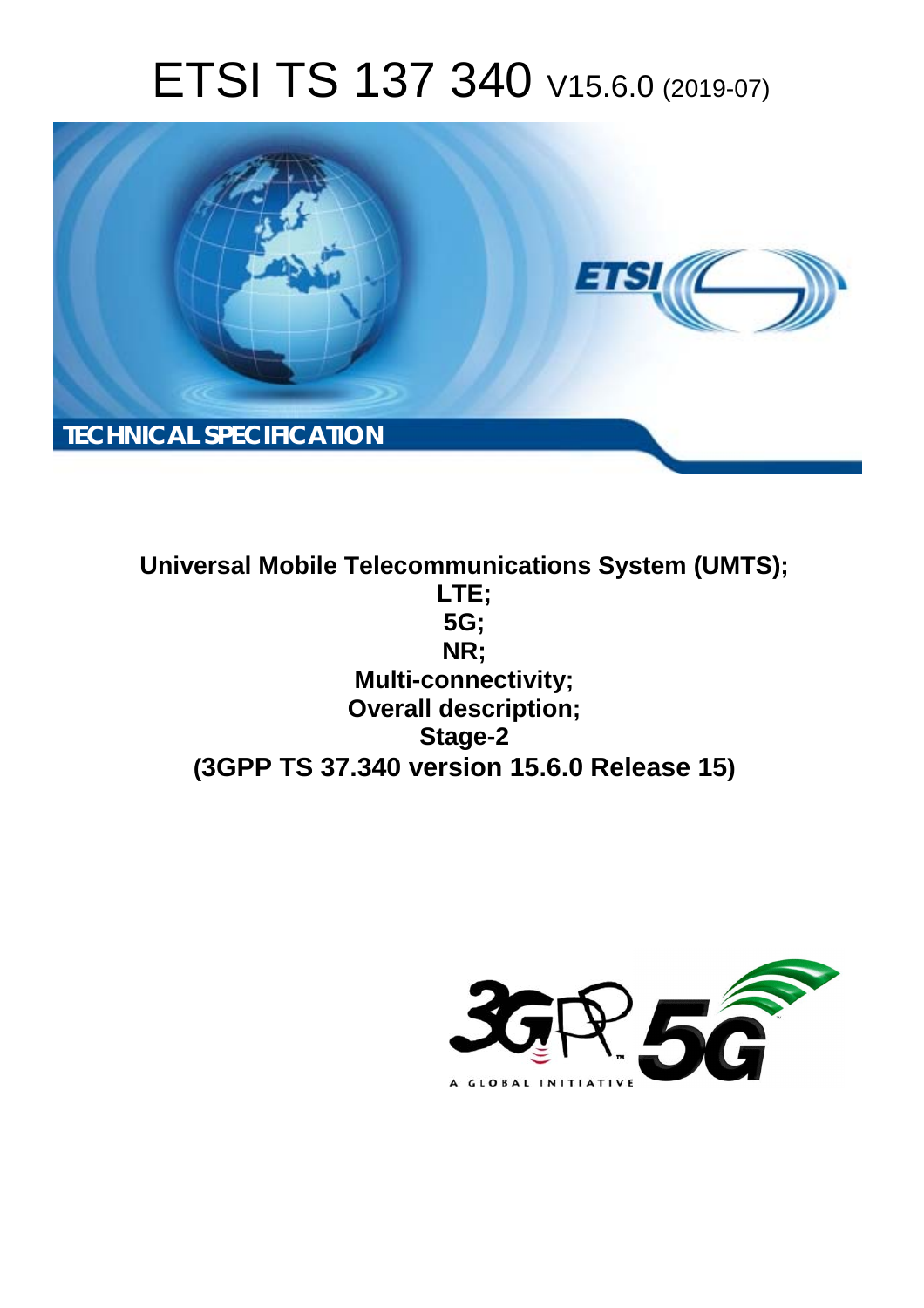Reference

RTS/TSGR-0237340vf60

Keywords 5G,LTE,UMTS

#### *ETSI*

#### 650 Route des Lucioles F-06921 Sophia Antipolis Cedex - FRANCE

Tel.: +33 4 92 94 42 00 Fax: +33 4 93 65 47 16

Siret N° 348 623 562 00017 - NAF 742 C Association à but non lucratif enregistrée à la Sous-Préfecture de Grasse (06) N° 7803/88

#### *Important notice*

The present document can be downloaded from: <http://www.etsi.org/standards-search>

The present document may be made available in electronic versions and/or in print. The content of any electronic and/or print versions of the present document shall not be modified without the prior written authorization of ETSI. In case of any existing or perceived difference in contents between such versions and/or in print, the prevailing version of an ETSI deliverable is the one made publicly available in PDF format at [www.etsi.org/deliver](http://www.etsi.org/deliver).

Users of the present document should be aware that the document may be subject to revision or change of status. Information on the current status of this and other ETSI documents is available at <https://portal.etsi.org/TB/ETSIDeliverableStatus.aspx>

If you find errors in the present document, please send your comment to one of the following services: <https://portal.etsi.org/People/CommiteeSupportStaff.aspx>

#### *Copyright Notification*

No part may be reproduced or utilized in any form or by any means, electronic or mechanical, including photocopying and microfilm except as authorized by written permission of ETSI. The content of the PDF version shall not be modified without the written authorization of ETSI. The copyright and the foregoing restriction extend to reproduction in all media.

> © ETSI 2019. All rights reserved.

**DECT™**, **PLUGTESTS™**, **UMTS™** and the ETSI logo are trademarks of ETSI registered for the benefit of its Members. **3GPP™** and **LTE™** are trademarks of ETSI registered for the benefit of its Members and of the 3GPP Organizational Partners. **oneM2M™** logo is a trademark of ETSI registered for the benefit of its Members and of the oneM2M Partners. **GSM®** and the GSM logo are trademarks registered and owned by the GSM Association.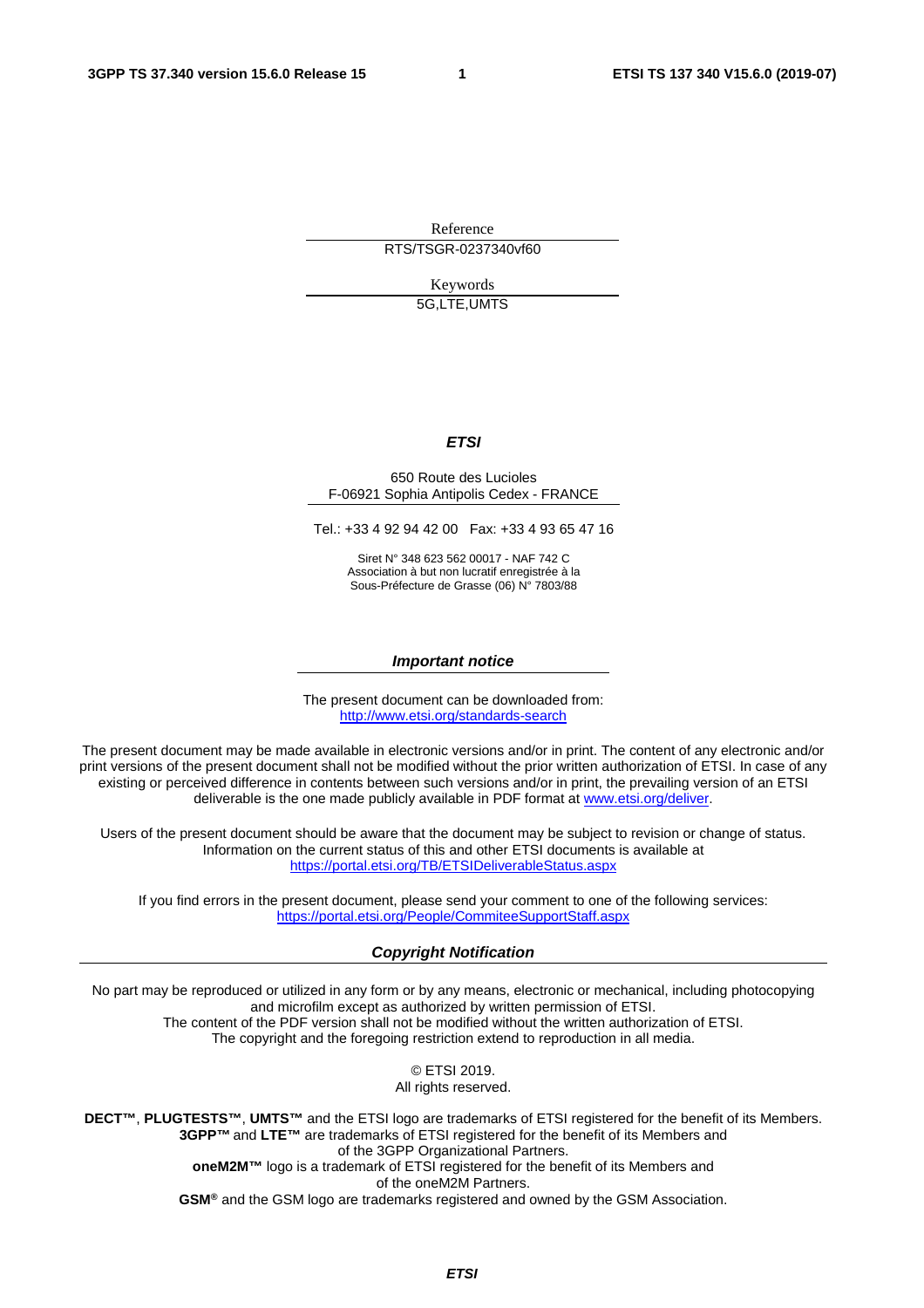# Intellectual Property Rights

#### Essential patents

IPRs essential or potentially essential to normative deliverables may have been declared to ETSI. The information pertaining to these essential IPRs, if any, is publicly available for **ETSI members and non-members**, and can be found in ETSI SR 000 314: *"Intellectual Property Rights (IPRs); Essential, or potentially Essential, IPRs notified to ETSI in respect of ETSI standards"*, which is available from the ETSI Secretariat. Latest updates are available on the ETSI Web server ([https://ipr.etsi.org/\)](https://ipr.etsi.org/).

Pursuant to the ETSI IPR Policy, no investigation, including IPR searches, has been carried out by ETSI. No guarantee can be given as to the existence of other IPRs not referenced in ETSI SR 000 314 (or the updates on the ETSI Web server) which are, or may be, or may become, essential to the present document.

#### **Trademarks**

The present document may include trademarks and/or tradenames which are asserted and/or registered by their owners. ETSI claims no ownership of these except for any which are indicated as being the property of ETSI, and conveys no right to use or reproduce any trademark and/or tradename. Mention of those trademarks in the present document does not constitute an endorsement by ETSI of products, services or organizations associated with those trademarks.

# Legal Notice

This Technical Specification (TS) has been produced by ETSI 3rd Generation Partnership Project (3GPP).

The present document may refer to technical specifications or reports using their 3GPP identities. These shall be interpreted as being references to the corresponding ETSI deliverables.

The cross reference between 3GPP and ETSI identities can be found under<http://webapp.etsi.org/key/queryform.asp>.

# Modal verbs terminology

In the present document "**shall**", "**shall not**", "**should**", "**should not**", "**may**", "**need not**", "**will**", "**will not**", "**can**" and "**cannot**" are to be interpreted as described in clause 3.2 of the [ETSI Drafting Rules](https://portal.etsi.org/Services/editHelp!/Howtostart/ETSIDraftingRules.aspx) (Verbal forms for the expression of provisions).

"**must**" and "**must not**" are **NOT** allowed in ETSI deliverables except when used in direct citation.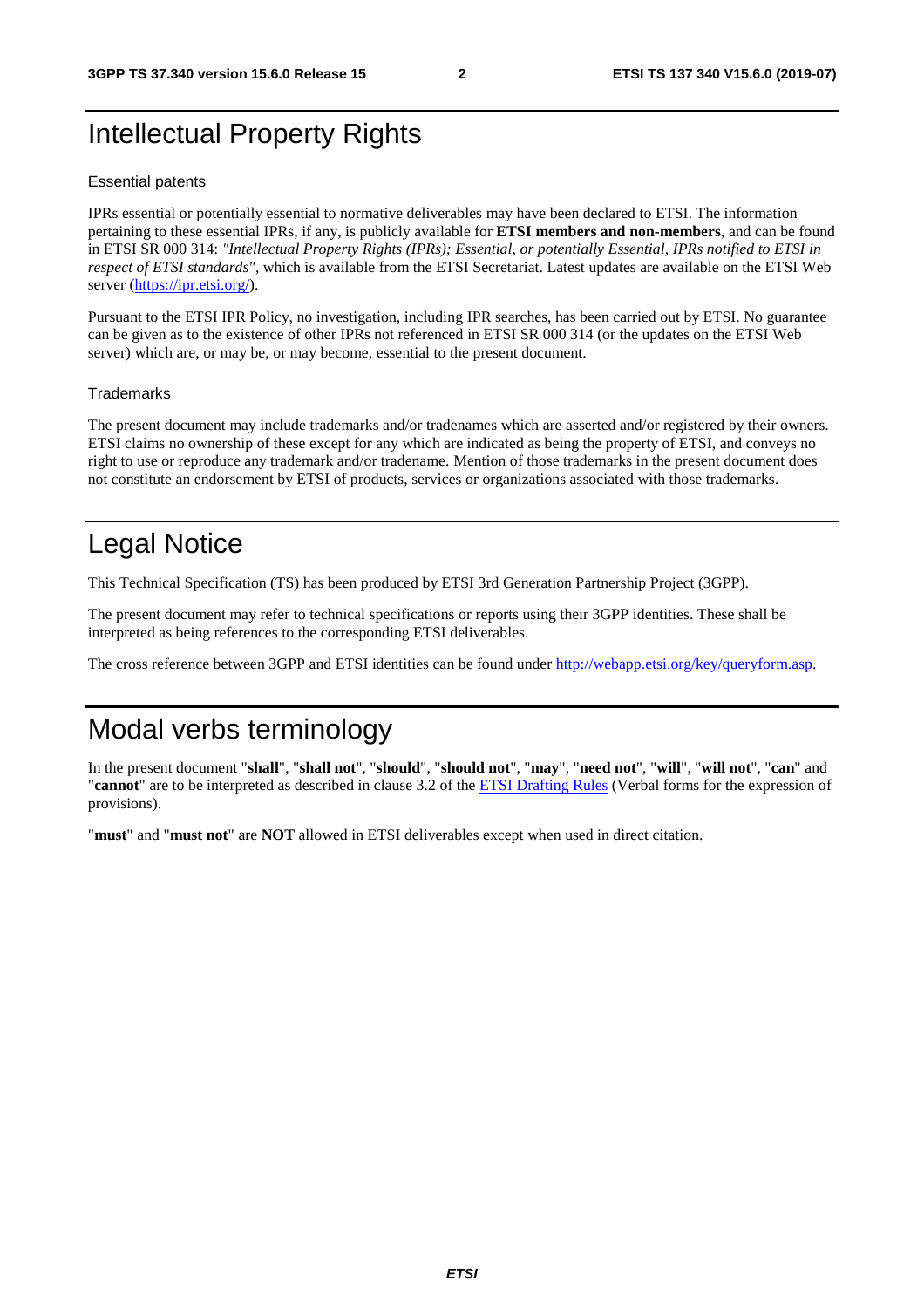$\mathbf{3}$ 

# Contents

| 1            |  |  |  |  |  |  |  |
|--------------|--|--|--|--|--|--|--|
| 2            |  |  |  |  |  |  |  |
| 3            |  |  |  |  |  |  |  |
| 3.1<br>3.2   |  |  |  |  |  |  |  |
| 4            |  |  |  |  |  |  |  |
| 4.1          |  |  |  |  |  |  |  |
| 4.1.1        |  |  |  |  |  |  |  |
| 4.1.2        |  |  |  |  |  |  |  |
| 4.1.3        |  |  |  |  |  |  |  |
| 4.1.3.1      |  |  |  |  |  |  |  |
| 4.1.3.2      |  |  |  |  |  |  |  |
| 4.1.3.3      |  |  |  |  |  |  |  |
| 4.2<br>4.2.1 |  |  |  |  |  |  |  |
| 4.2.2        |  |  |  |  |  |  |  |
| 4.3          |  |  |  |  |  |  |  |
| 4.3.1        |  |  |  |  |  |  |  |
| 4.3.1.1      |  |  |  |  |  |  |  |
| 4.3.1.2      |  |  |  |  |  |  |  |
| 4.3.1.3      |  |  |  |  |  |  |  |
| 4.3.2        |  |  |  |  |  |  |  |
| 4.3.2.1      |  |  |  |  |  |  |  |
| 4.3.2.2      |  |  |  |  |  |  |  |
| 4.3.2.3      |  |  |  |  |  |  |  |
| 5            |  |  |  |  |  |  |  |
| 6            |  |  |  |  |  |  |  |
| 6.1          |  |  |  |  |  |  |  |
| 6.2          |  |  |  |  |  |  |  |
| 6.3          |  |  |  |  |  |  |  |
| 6.4          |  |  |  |  |  |  |  |
| 7            |  |  |  |  |  |  |  |
| 7.1          |  |  |  |  |  |  |  |
| 7.2<br>7.3   |  |  |  |  |  |  |  |
| 7.4          |  |  |  |  |  |  |  |
| 7.5          |  |  |  |  |  |  |  |
| 7.6          |  |  |  |  |  |  |  |
| 7.7          |  |  |  |  |  |  |  |
| 7.8          |  |  |  |  |  |  |  |
| 7.9          |  |  |  |  |  |  |  |
| 8            |  |  |  |  |  |  |  |
| 8.1          |  |  |  |  |  |  |  |
| 8.2          |  |  |  |  |  |  |  |
| 8.3          |  |  |  |  |  |  |  |
| 8.4          |  |  |  |  |  |  |  |
| 9            |  |  |  |  |  |  |  |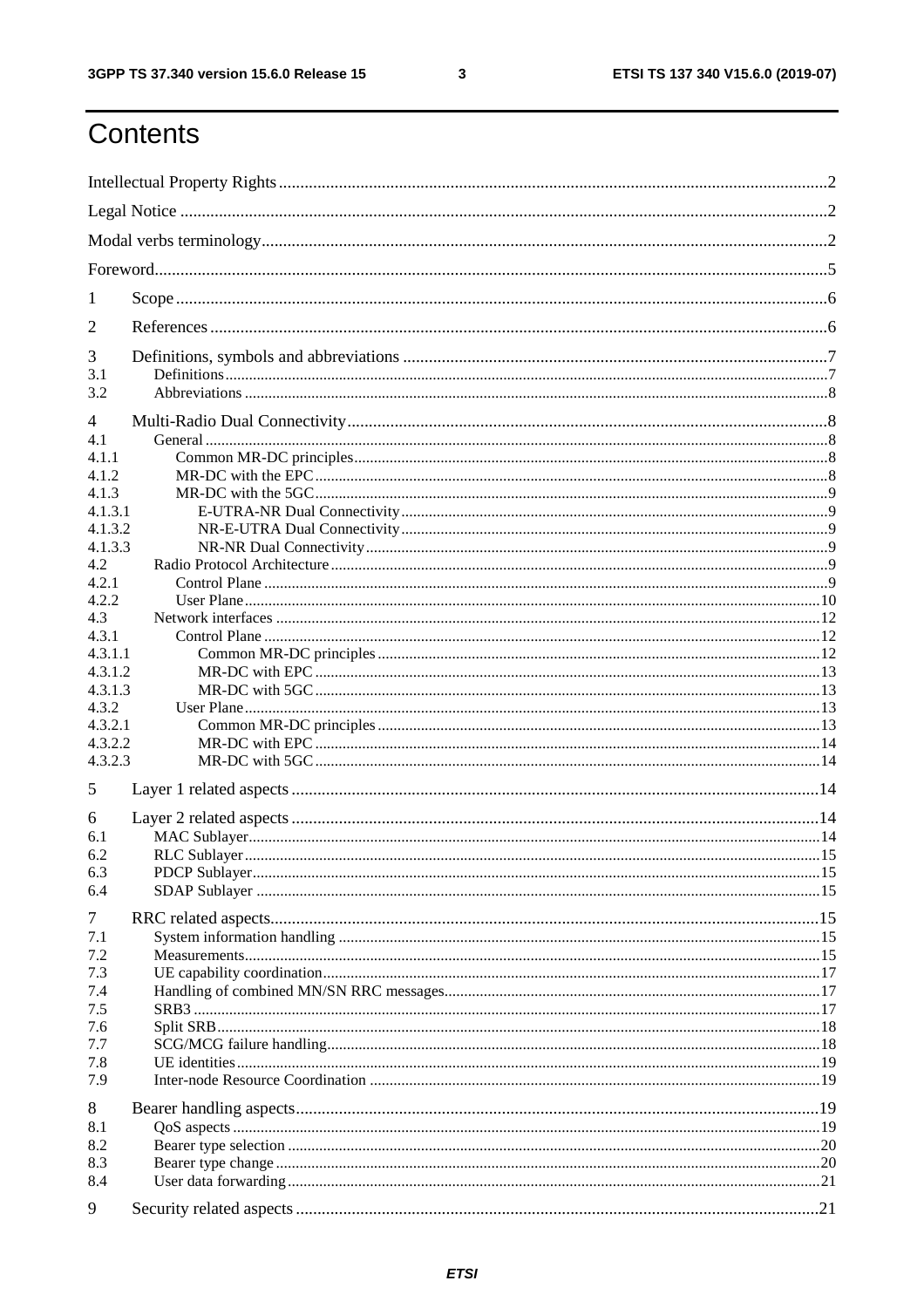#### $\overline{\mathbf{4}}$

| 10      |                               |  |
|---------|-------------------------------|--|
| 10.1    |                               |  |
| 10.2    |                               |  |
| 10.2.1  |                               |  |
| 10.2.2  |                               |  |
| 10.3    |                               |  |
| 10.3.1  |                               |  |
| 10.3.2  |                               |  |
| 10.4    |                               |  |
| 10.4.1  |                               |  |
| 10.4.2  |                               |  |
| 10.5    |                               |  |
| 10.5.1  |                               |  |
| 10.5.2  |                               |  |
| 10.6    |                               |  |
| 10.7    |                               |  |
| 10.7.1  |                               |  |
| 10.7.2  |                               |  |
| 10.8    |                               |  |
| 10.8.1  |                               |  |
| 10.8.2  |                               |  |
|         |                               |  |
| 10.9    |                               |  |
| 10.9.1  |                               |  |
| 10.9.2  |                               |  |
| 10.10   |                               |  |
| 10.10.1 |                               |  |
| 10.10.2 |                               |  |
| 10.11   |                               |  |
| 10.11.1 |                               |  |
| 10.11.2 |                               |  |
| 10.12   |                               |  |
| 10.12.1 |                               |  |
| 10.12.2 |                               |  |
| 10.13   |                               |  |
| 10.13.1 |                               |  |
| 10.13.2 |                               |  |
| 10.14   |                               |  |
| 10.14.1 |                               |  |
| 10.14.2 |                               |  |
| 10.14.3 |                               |  |
| 11      |                               |  |
| 11.1    |                               |  |
| 11.2    |                               |  |
|         |                               |  |
| 12      |                               |  |
|         |                               |  |
| 13      |                               |  |
| 13.1    |                               |  |
|         | <b>Annex A (informative):</b> |  |
|         |                               |  |
|         | <b>Annex B</b> (informative): |  |
|         |                               |  |
|         |                               |  |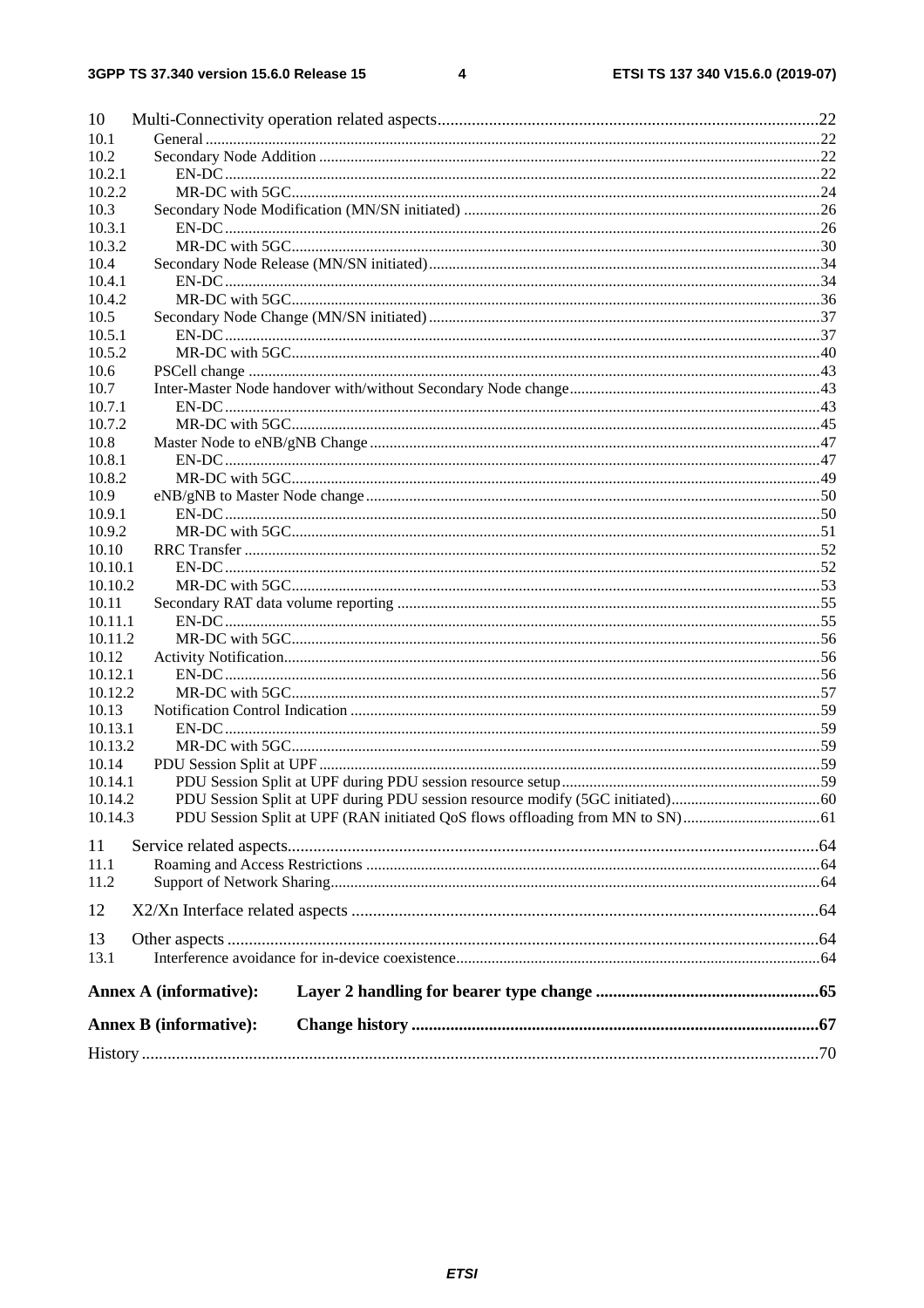# Foreword

This Technical Specification has been produced by the 3rd Generation Partnership Project (3GPP).

The contents of the present document are subject to continuing work within the TSG and may change following formal TSG approval. Should the TSG modify the contents of the present document, it will be re-released by the TSG with an identifying change of release date and an increase in version number as follows:

Version x.y.z

where:

- x the first digit:
	- 1 presented to TSG for information;
	- 2 presented to TSG for approval;
	- 3 or greater indicates TSG approved document under change control.
- Y the second digit is incremented for all changes of substance, i.e. technical enhancements, corrections, updates, etc.
- Z the third digit is incremented when editorial only changes have been incorporated in the document.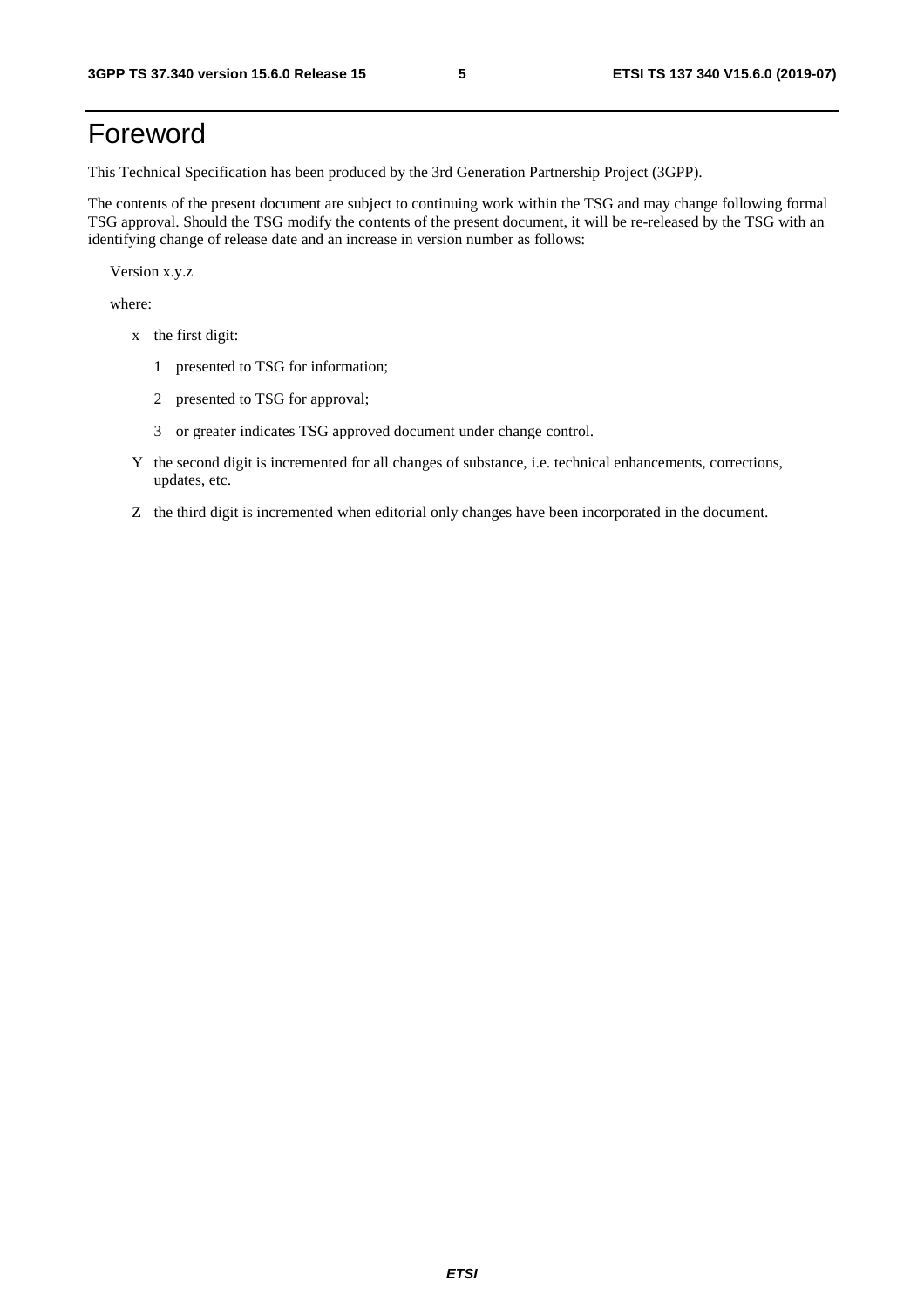# 1 Scope

The present document provides an overview of the multi-connectivity operation using E-UTRA and NR radio access technologies. Details of the network and radio interface protocols are specified in companion specifications of the 36 and 38 series.

# 2 References

The following documents contain provisions which, through reference in this text, constitute provisions of the present document.

- References are either specific (identified by date of publication, edition number, version number, etc.) or non-specific.
- For a specific reference, subsequent revisions do not apply.
- For a non-specific reference, the latest version applies. In the case of a reference to a 3GPP document (including a GSM document), a non-specific reference implicitly refers to the latest version of that document *in the same Release as the present document*.
- [1] 3GPP TR 21.905: "Vocabulary for 3GPP Specifications".
- [2] 3GPP TS 36.300: "Evolved Universal Terrestrial Radio Access (E-UTRA) and Evolved Universal Terrestrial Radio Access Network (E-UTRAN); Overall description; Stage 2".
- [3] 3GPP TS 38.300: "NR; NR and NG-RAN Overall description; Stage 2".
- [4] 3GPP TS 38.331: "NR; Radio Resource Control (RRC) protocol specification".
- [5] 3GPP TS 38.423: "NG-RAN; Xn application protocol (XnAP)".
- [6] 3GPP TS 38.425: "NG-RAN; NR user plane protocol".
- [7] 3GPP TS 38.401: "NG-RAN; Architecture description".
- [8] 3GPP TS 38.133: "NG-RAN; Requirements for support of radio resource management".
- [9] 3GPP TS 36.423: "Evolved Universal Terrestrial Radio Access Network (E-UTRAN); X2 Application Protocol (X2AP)".
- [10] 3GPP TS 36.331: "Evolved Universal Terrestrial Radio Access (E-UTRA); Radio Resource Control (RRC); Protocol specification".
- [11] 3GPP TS 23.501: "System Architecture for the 5G System; Stage 2".
- [12] 3GPP TS 38.101-1: "User Equipment (UE) radio transmission and reception; Part 1: Range 1 Standalone".
- [13] 3GPP TS 38.101-2: "User Equipment (UE) radio transmission and reception; Part 2: Range 2 Standalone".
- [14] 3GPP TS 38.101-3: "User Equipment (UE) radio transmission and reception; Part 3: Range 1 and Range 2 Interworking operation with other radios".
- [15] 3GPP TS 36.323: "Evolved Universal Terrestrial Radio Access (E-UTRA); Packet Data Convergence Protocol (PDCP) specification".
- [16] 3GPP TS 38.323: "NR; Packet Data Convergence Protocol (PDCP) specification".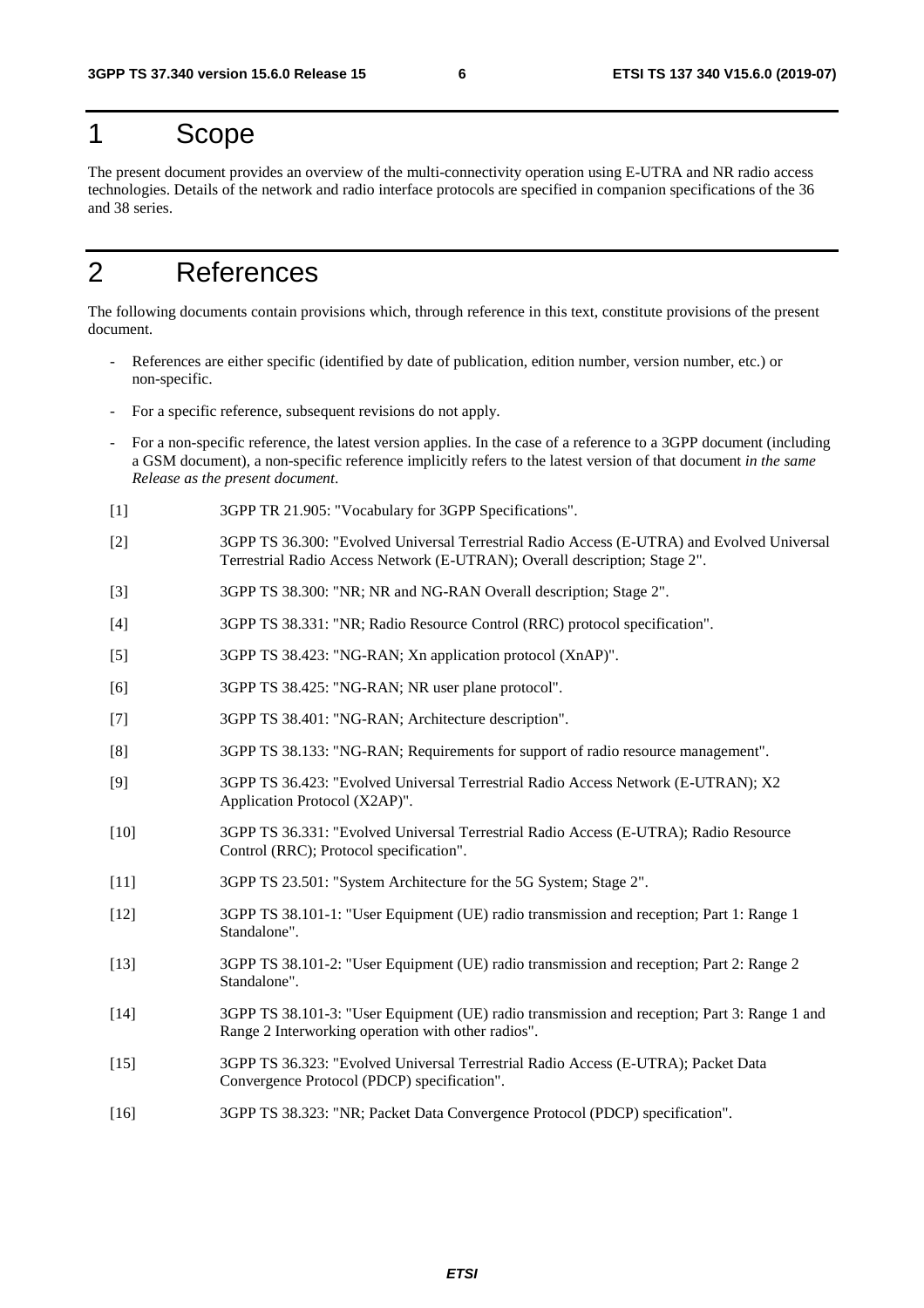# 3 Definitions, symbols and abbreviations

### 3.1 Definitions

For the purposes of the present document, the terms and definitions given in TR 21.905 [1] and the following apply. A term defined in the present document takes precedence over the definition of the same term, if any, in TR 21.905 [1] and TS 36.300 [2].

**En-gNB:** node providing NR user plane and control plane protocol terminations towards the UE, and acting as Secondary Node in EN-DC.

**Master Cell Group**: in MR-DC, a group of serving cells associated with the Master Node, comprising of the SpCell (PCell) and optionally one or more SCells.

**Master node**: in MR-DC, the radio access node that provides the control plane connection to the core network. It may be a Master eNB (in EN-DC), a Master ng-eNB (in NGEN-DC) or a Master gNB (in NR-DC and NE-DC).

**MCG bearer**: in MR-DC, a radio bearer with an RLC bearer (or two RLC bearers, in case of CA packet duplication) only in the MCG.

**MN terminated bearer:** in MR-DC, a radio bearer for which PDCP is located in the MN.

**MCG SRB**: in MR-DC, a direct SRB between the MN and the UE.

**Multi-Radio Dual Connectivity:** Dual Connectivity between E-UTRA and NR nodes, or between two NR nodes.

**Ng-eNB**: as defined in TS 38.300 [3].

**PCell**: SpCell of a master cell group.

**PSCell**: SpCell of a secondary cell group.

**RLC bearer:** RLC and MAC logical channel configuration of a radio bearer in one cell group.

**Secondary Cell Group**: in MR-DC, a group of serving cells associated with the Secondary Node, comprising of the SpCell (PSCell) and optionally one or more SCells.

**Secondary node**: in MR-DC, the radio access node, with no control plane connection to the core network, providing additional resources to the UE. It may be an en-gNB (in EN-DC), a Secondary ng-eNB (in NE-DC) or a Secondary gNB (in NR-DC and NGEN-DC).

**SCG bearer**: in MR-DC, a radio bearer with an RLC bearer (or two RLC bearers, in case of CA packet duplication) only in the SCG.

**SN terminated bearer:** in MR-DC, a radio bearer for which PDCP is located in the SN.

**SpCell**: primary cell of a master or secondary cell group.

**SRB3**: in EN-DC, NGEN-DC and NR-DC, a direct SRB between the SN and the UE.

**Split bearer:** in MR-DC, a radio bearer with RLC bearers both in MCG and SCG.

**Split PDU Session (or PDU Session split):** a PDU Session whose QoS Flows are served by more than one SDAP entities in the NG-RAN.

**Split SRB**: in MR-DC, a SRB between the MN and the UE with RLC bearers both in MCG and SCG.

**User plane resource configuration:** in MR-DC with 5GC, encompasses radio network resources and radio access resources related to either one or more PDU sessions, one or more QoS flows, one or more DRBs, or any combination thereof.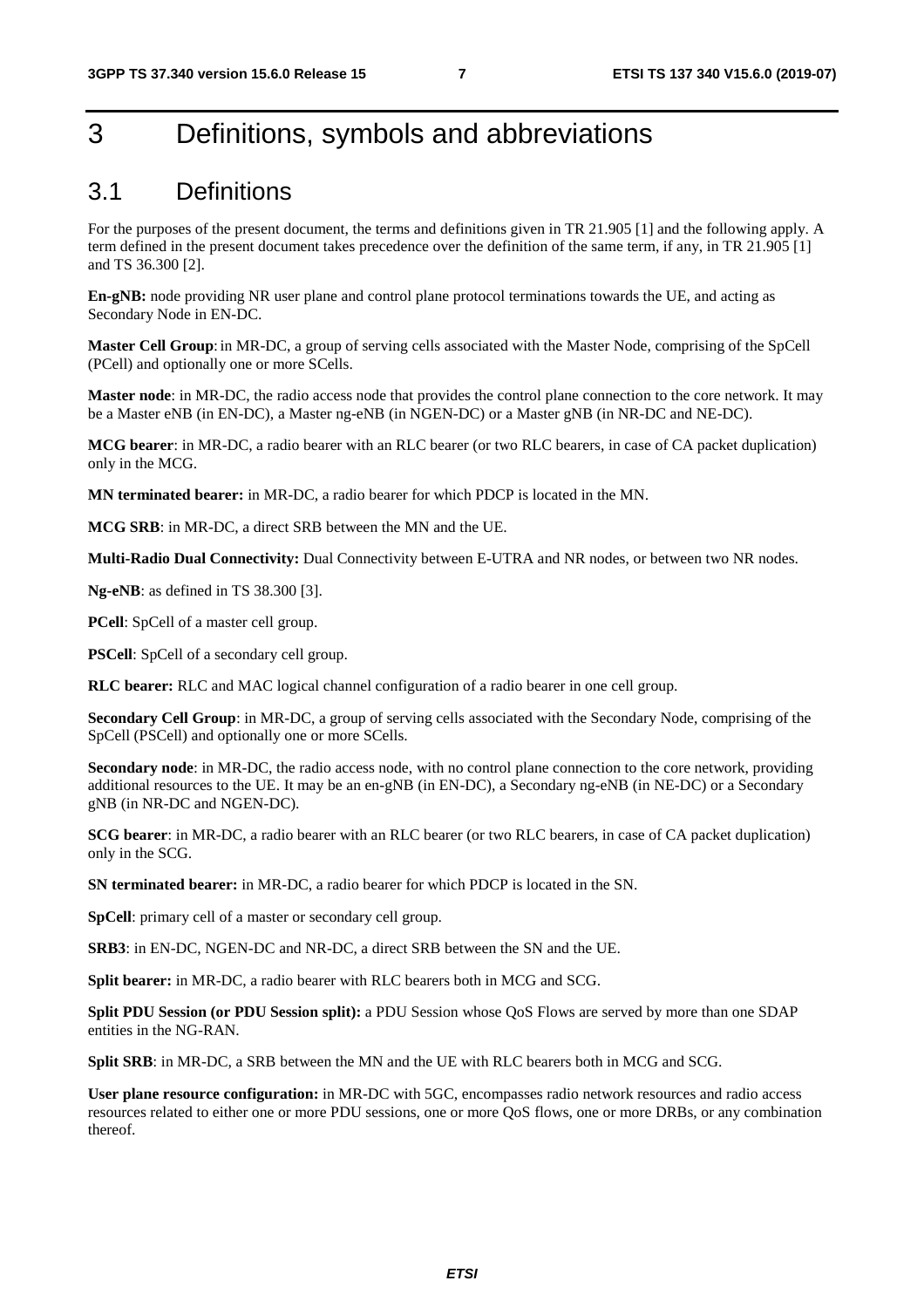### 3.2 Abbreviations

For the purposes of the present document, the abbreviations given in TR 21.905 [1] and the following apply. An abbreviation defined in the present document takes precedence over the definition of the same abbreviation, if any, in TR 21.905 [1] and TS 36.300 [2].

| DC         | Intra-E-UTRA Dual Connectivity     |
|------------|------------------------------------|
| EN-DC      | E-UTRA-NR Dual Connectivity        |
| <b>MCG</b> | Master Cell Group                  |
| MN         | <b>Master Node</b>                 |
| MR-DC      | Multi-Radio Dual Connectivity      |
| NE-DC      | NR-E-UTRA Dual Connectivity        |
| NGEN-DC    | NG-RAN E-UTRA-NR Dual Connectivity |
| NR-DC      | NR-NR Dual Connectivity            |
| <b>SCG</b> | Secondary Cell Group               |
| <b>SN</b>  | Secondary Node                     |

# 4 Multi-Radio Dual Connectivity

### 4.1 General

### 4.1.1 Common MR-DC principles

Multi-Radio Dual Connectivity (MR-DC) is a generalization of the Intra-E-UTRA Dual Connectivity (DC) described in TS 36.300 [2], where a multiple Rx/Tx capable UE may be configured to utilise resources provided by two different nodes connected via non-ideal backhaul, one providing NR access and the other one providing either E-UTRA or NR access. One node acts as the MN and the other as the SN. The MN and SN are connected via a network interface and at least the MN is connected to the core network.

- NOTE 1: MR-DC is designed based on the assumption of non-ideal backhaul between the different nodes but can also be used in case of ideal backhaul.
- NOTE 2: All MR-DC normative text and procedures in this version of the specification show the aggregated node case. The details about non-aggregated node for MR-DC operation are described in TS 38.401 [7].

### 4.1.2 MR-DC with the FPC

E-UTRAN supports MR-DC via E-UTRA-NR Dual Connectivity (EN-DC), in which a UE is connected to one eNB that acts as a MN and one en-gNB that acts as a SN. The eNB is connected to the EPC via the S1 interface and to the en-gNB via the X2 interface. The en-gNB might also be connected to the EPC via the S1-U interface and other en-gNBs via the X2-U interface.

The EN-DC architecture is illustrated in Figure 4.1.2-1 below.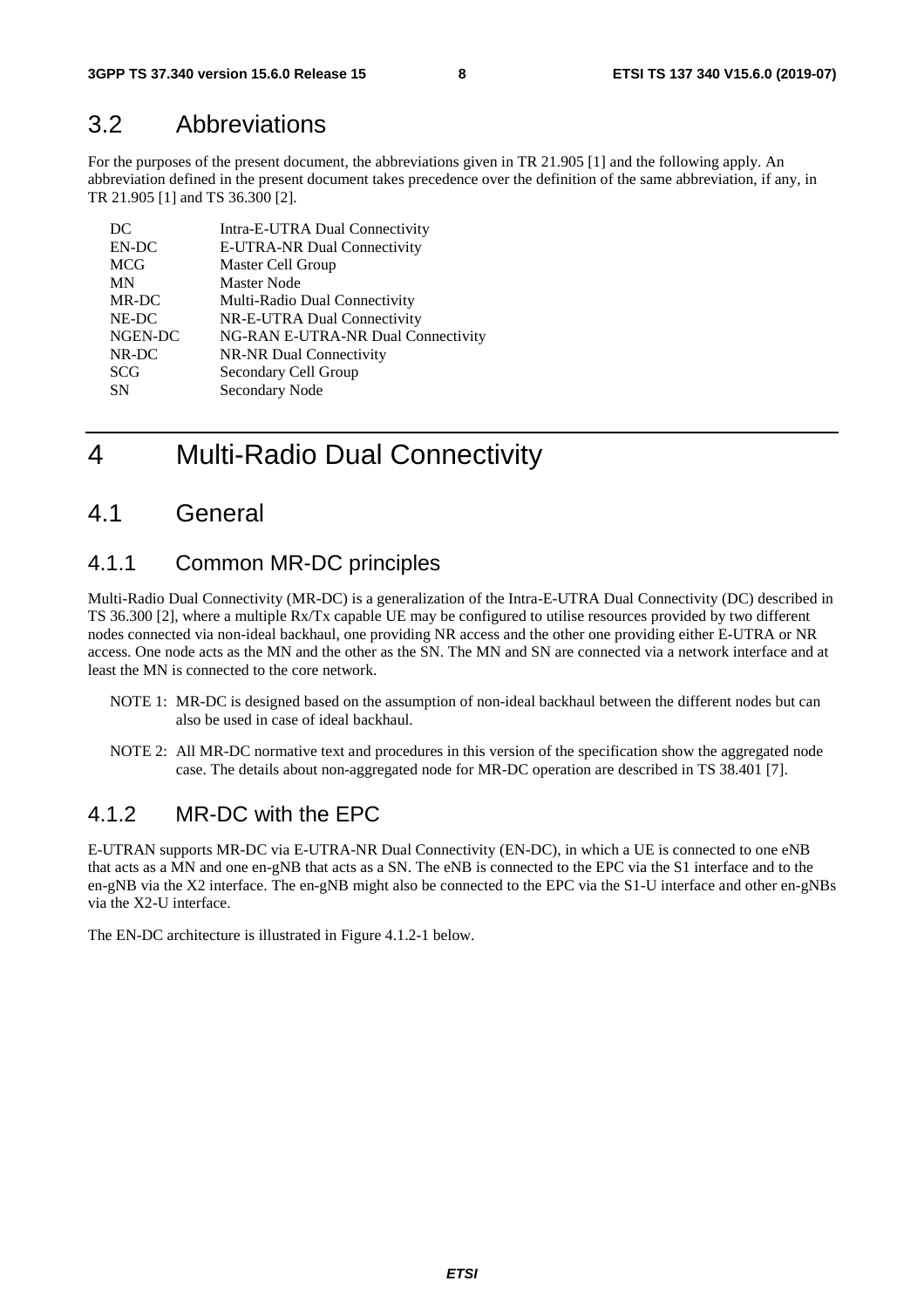

**Figure 4.1.2-1: EN-DC Overall Architecture** 

### 4.1.3 MR-DC with the 5GC

### 4.1.3.1 E-UTRA-NR Dual Connectivity

NG-RAN supports NG-RAN E-UTRA-NR Dual Connectivity (NGEN-DC), in which a UE is connected to one ng-eNB that acts as a MN and one gNB that acts as a SN. The ng-eNB is connected to the 5GC and the gNB is connected to the ng-eNB via the Xn interface.

### 4.1.3.2 NR-E-UTRA Dual Connectivity

NG-RAN supports NR-E-UTRA Dual Connectivity (NE-DC), in which a UE is connected to one gNB that acts as a MN and one ng-eNB that acts as a SN. The gNB is connected to 5GC and the ng-eNB is connected to the gNB via the Xn interface.

### 4.1.3.3 NR-NR Dual Connectivity

NG-RAN supports NR-NR Dual Connectivity (NR-DC), in which a UE is connected to one gNB that acts as a MN and another gNB that acts as a SN. The master gNB is connected to the 5GC via the NG interface and to the secondary gNB via the Xn interface. The secondary gNB might also be connected to the 5GC via the NG-U interface. In addition, NR-DC can also be used when a UE is connected to two gNB-DUs, one serving the MCG and the other serving the SCG, connected to the same gNB-CU, acting both as a MN and as a SN.

### 4.2 Radio Protocol Architecture

### 4.2.1 Control Plane

In MR-DC, the UE has a single RRC state, based on the MN RRC and a single C-plane connection towards the Core Network. Figure 4.2.1-1 illustrates the Control plane architecture for MR-DC. Each radio node has its own RRC entity (E-UTRA version if the node is an eNB or NR version if the node is a gNB) which can generate RRC PDUs to be sent to the UE.

RRC PDUs generated by the SN can be transported via the MN to the UE. The MN always sends the initial SN RRC configuration via MCG SRB (SRB1), but subsequent reconfigurations may be transported via MN or SN. When transporting RRC PDU from the SN, the MN does not modify the UE configuration provided by the SN.

In E-UTRA connected to EPC, at initial connection establishment SRB1 uses E-UTRA PDCP. If the UE supports EN-DC, regardless whether EN-DC is configured or not, after initial connection establishment, MCG SRBs (SRB1 and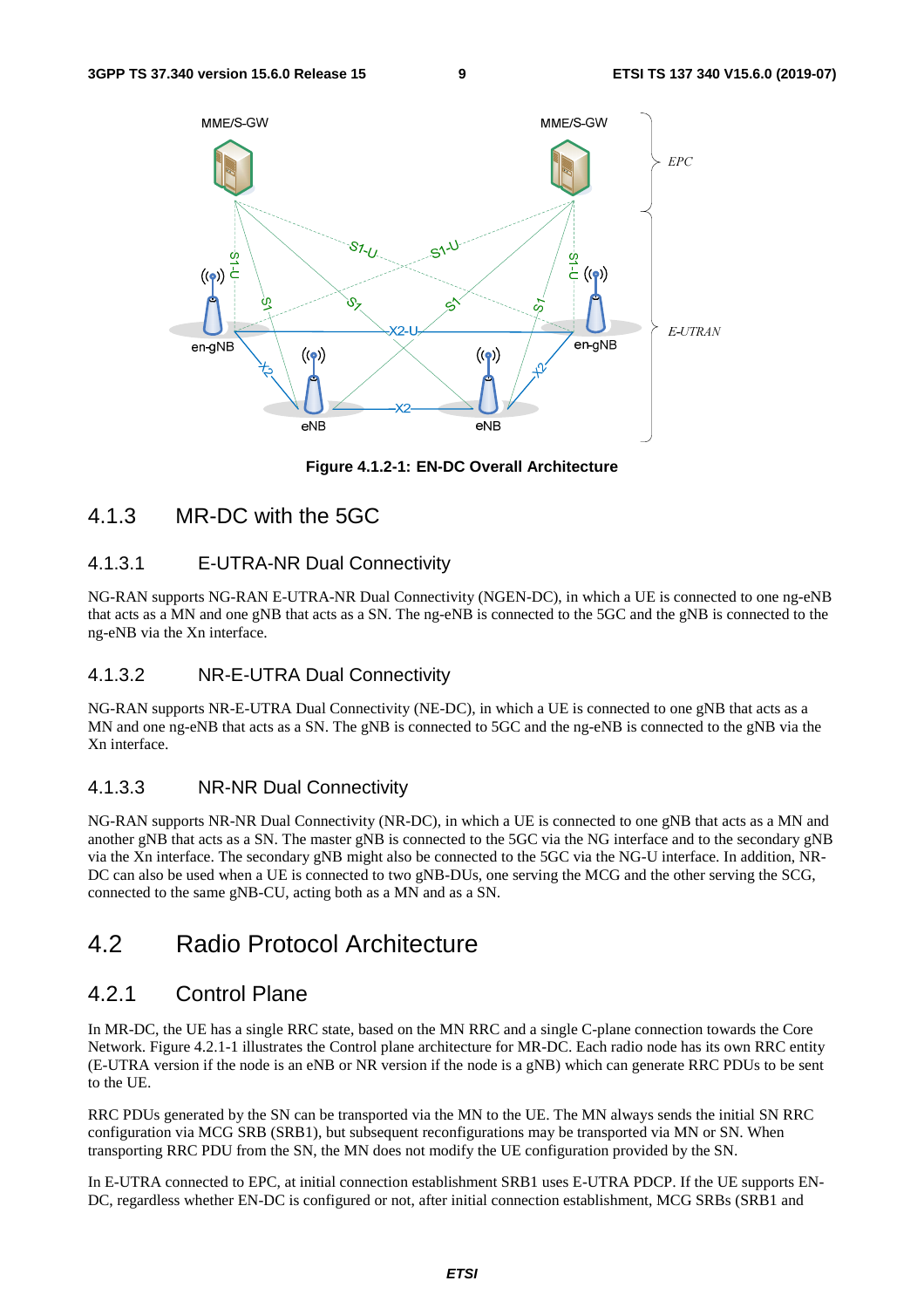SRB2) can be configured by the network to use either E-UTRA PDCP or NR PDCP (either SRB1 and SRB2 are both configured with E-UTRA PDCP, or they are both configured with NR PDCP). Change from E-UTRA PDCP to NR PDCP (or vice-versa) is supported via a handover procedure (reconfiguration with mobility) or, for the initial change of SRB1 from E-UTRA PDCP to NR PDCP, with a reconfiguration without mobility before the initial security activation.

If the SN is a gNB (i.e. for EN-DC, NGEN-DC and NR-DC), the UE can be configured to establish a SRB with the SN (SRB3) to enable RRC PDUs for the SN to be sent directly between the UE and the SN. RRC PDUs for the SN can only be transported directly to the UE for SN RRC reconfiguration not requiring any coordination with the MN. Measurement reporting for mobility within the SN can be done directly from the UE to the SN if SRB3 is configured.

Split SRB is supported for all MR-DC options, allowing duplication of RRC PDUs generated by the MN, via the direct path and via the SN. Split SRB uses NR PDCP. This version of the specification does not support the duplication of RRC PDUs generated by the SN via the MN and SN paths.

In EN-DC, the SCG configuration is kept in the UE during suspension. The UE releases the SCG configuration (but not the radio bearer configuration) during resumption initiation.

In MR-DC with 5GC, the UE stores the PDCP/SDAP configuration when moving to RRC Inactive but it releases the SCG configuration.



**Figure 4.2.1-1: Control plane architecture for EN-DC (left) and MR-DC with 5GC (right).** 

### 4.2.2 User Plane

In MR-DC, from a UE perspective, three bearer types exist: MCG bearer, SCG bearer and split bearer. These three bearer types are depicted in Figure 4.2.2-1 for MR-DC with EPC (EN-DC) and in Figure 4.2.2-2 for MR-DC with 5GC (NGEN-DC, NE-DC and NR-DC).

For EN-DC, the network can configure either E-UTRA PDCP or NR PDCP for MN terminated MCG bearers while NR PDCP is always used for all other bearers.

In MR-DC with 5GC, NR PDCP is always used for all bearer types. In NGEN-DC, E-UTRA RLC/MAC is used in the MN while NR RLC/MAC is used in the SN. In NE-DC, NR RLC/MAC is used in the MN while E-UTRA RLC/MAC is used in the SN. In NR-DC, NR RLC/MAC is used in both MN and SN.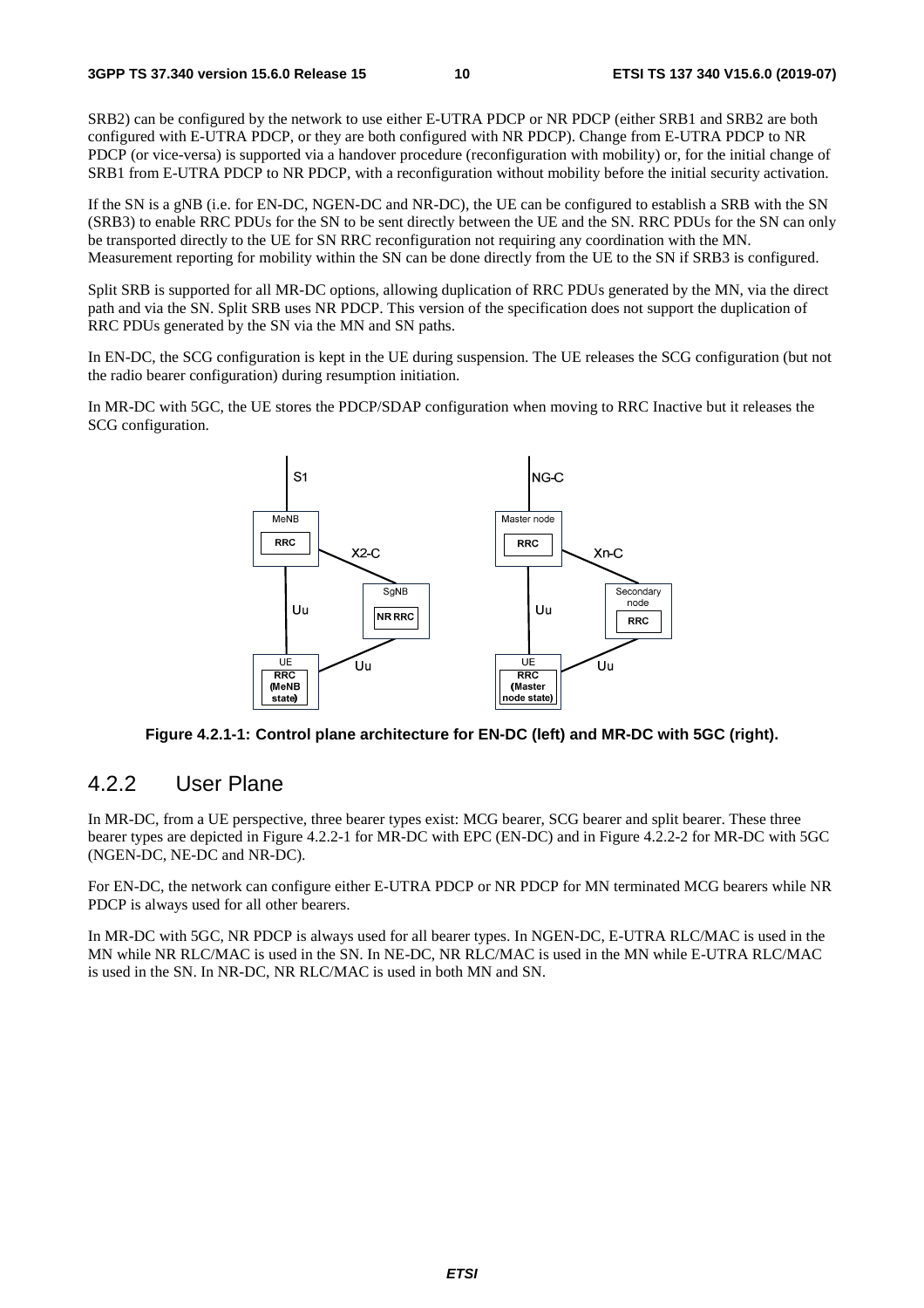

#### **Figure 4.2.2-1: Radio Protocol Architecture for MCG, SCG and split bearers from a UE perspective in MR-DC with EPC (EN-DC)**



#### **Figure 4.2.2-2: Radio Protocol Architecture for MCG, SCG and split bearers from a UE perspective in MR-DC with 5GC (NGEN-DC, NE-DC and NR-DC).**

From a network perspective, each bearer (MCG, SCG and split bearer) can be terminated either in MN or in SN. Network side protocol termination options are shown in Figure 4.2.2-3 for MR-DC with EPC (EN-DC) and in Figure 4.2.2-4 for MR-DC with 5GC (NGEN-DC, NE-DC and NR-DC).

- NOTE 1: Even if only SCG bearers are configured for a UE, for SRB1 and SRB2 the logical channels are always configured at least in the MCG, i.e. this is still an MR-DC configuration and a PCell always exists.
- NOTE 2: If only MCG bearers are configured for a UE, i.e. there is no SCG, this is still considered an MR-DC configuration, as long as at least one of the bearers is terminated in the SN.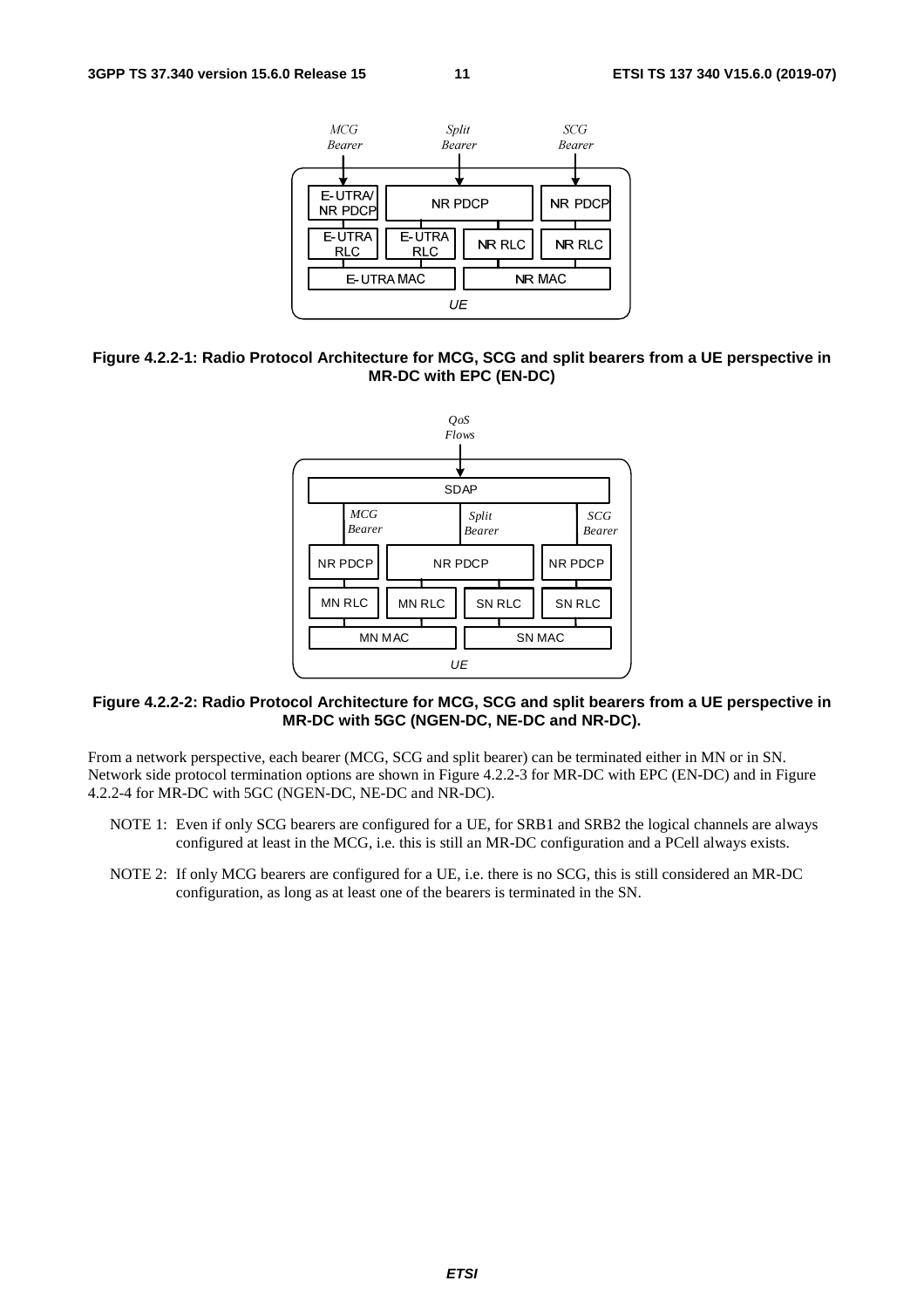

**Figure 4.2.2-3: Network side protocol termination options for MCG, SCG and split bearers in MR-DC with EPC (EN-DC).** 



**Figure 4.2.2-4: Network side protocol termination options for MCG, SCG and split bearers in MR-DC with 5GC (NGEN-DC, NE-DC and NR-DC).** 

- 4.3 Network interfaces
- 4.3.1 Control Plane
- 4.3.1.1 Common MR-DC principles

In MR-DC, there is an interface between the MN and the SN for control plane signalling and coordination. For each MR-DC UE, there is also one control plane connection between the MN and a corresponding CN entity. The MN and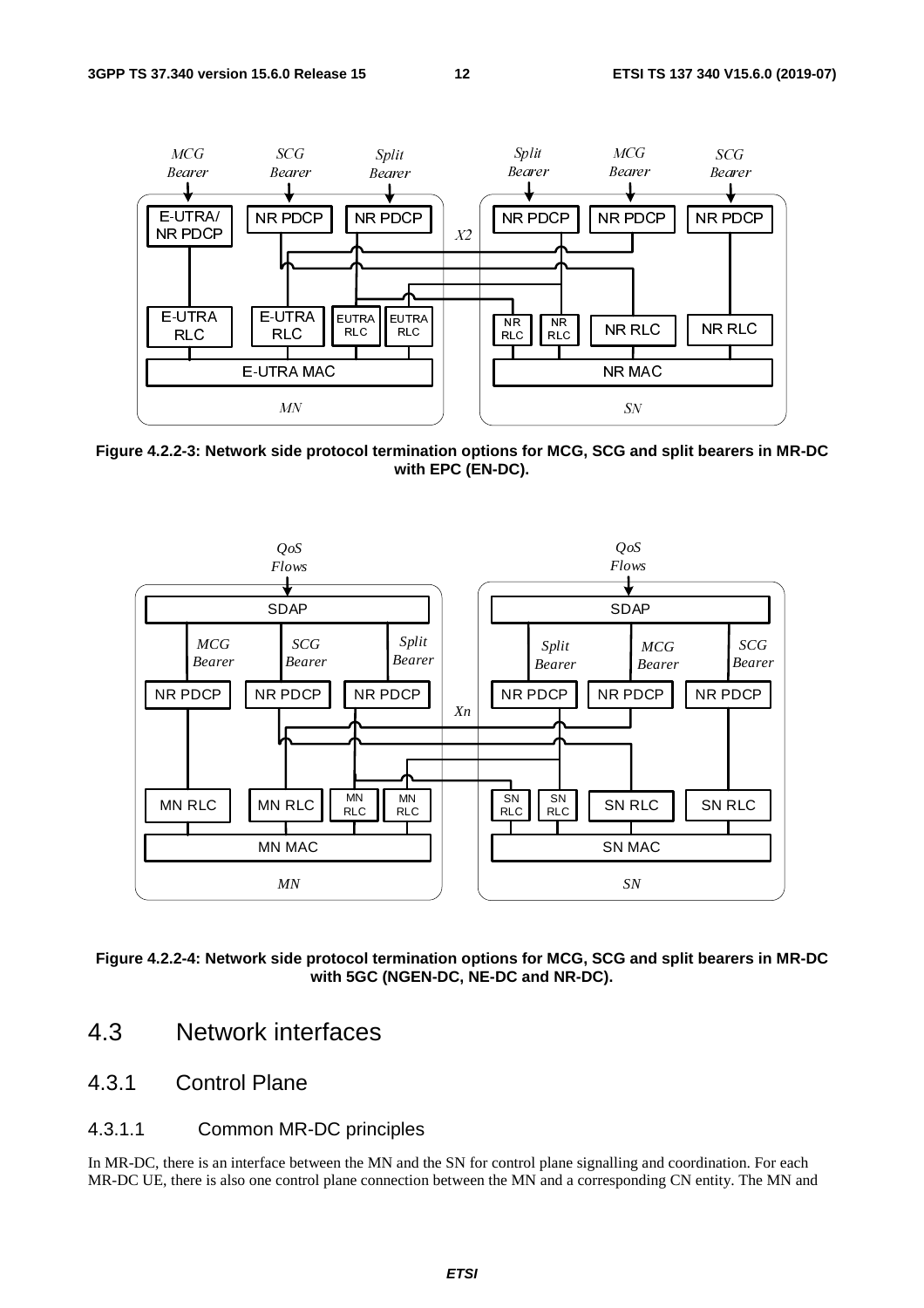the SN involved in MR-DC for a certain UE control their radio resources and are primarily responsible for allocating radio resources of their cells.

Figure 4.3.1.1-1 shows C-plane connectivity of MN and SN involved in MR-DC for a certain UE.



#### **Figure 4.3.1.1-1: C-Plane connectivity for EN-DC (left) and MR-DC with 5GC (right).**

#### 4.3.1.2 MR-DC with EPC

In MR-DC with EPC (EN-DC), the involved core network entity is the MME. S1-MME is terminated in MN and the MN and the SN are interconnected via X2-C.

### 4.3.1.3 MR-DC with 5GC

In MR-DC with 5GC (NGEN-DC, NE-DC and NR-DC), the involved core network entity is the AMF. NG-C is terminated in the MN and the MN and the SN are interconnected via Xn-C.

### 4.3.2 User Plane

#### 4.3.2.1 Common MR-DC principles

There are different U-plane connectivity options of the MN and SN involved in MR-DC for a certain UE, as shown in Figure 4.3.2.1-1. The U-plane connectivity depends on the bearer option configured:

- For *MN terminated bearers*, the user plane connection to the CN entity is terminated in the MN;
- For *SN terminated bearers*, the user plane connection to the CN entity is terminated in the SN;
- The transport of user plane data over the Uu either involves MCG or SCG radio resources or both:
	- For *MCG bearers*, only MCG radio resources are involved;
	- For *SCG bearers*, only SCG radio resources are involved;
	- For *split bearers*, both MCG and SCG radio resources are involved.
- For split bearers, *MN terminated SCG bearers* and *SN terminated MCG bearers*, PDCP data is transferred between the MN and the SN via the MN-SN user plane interface.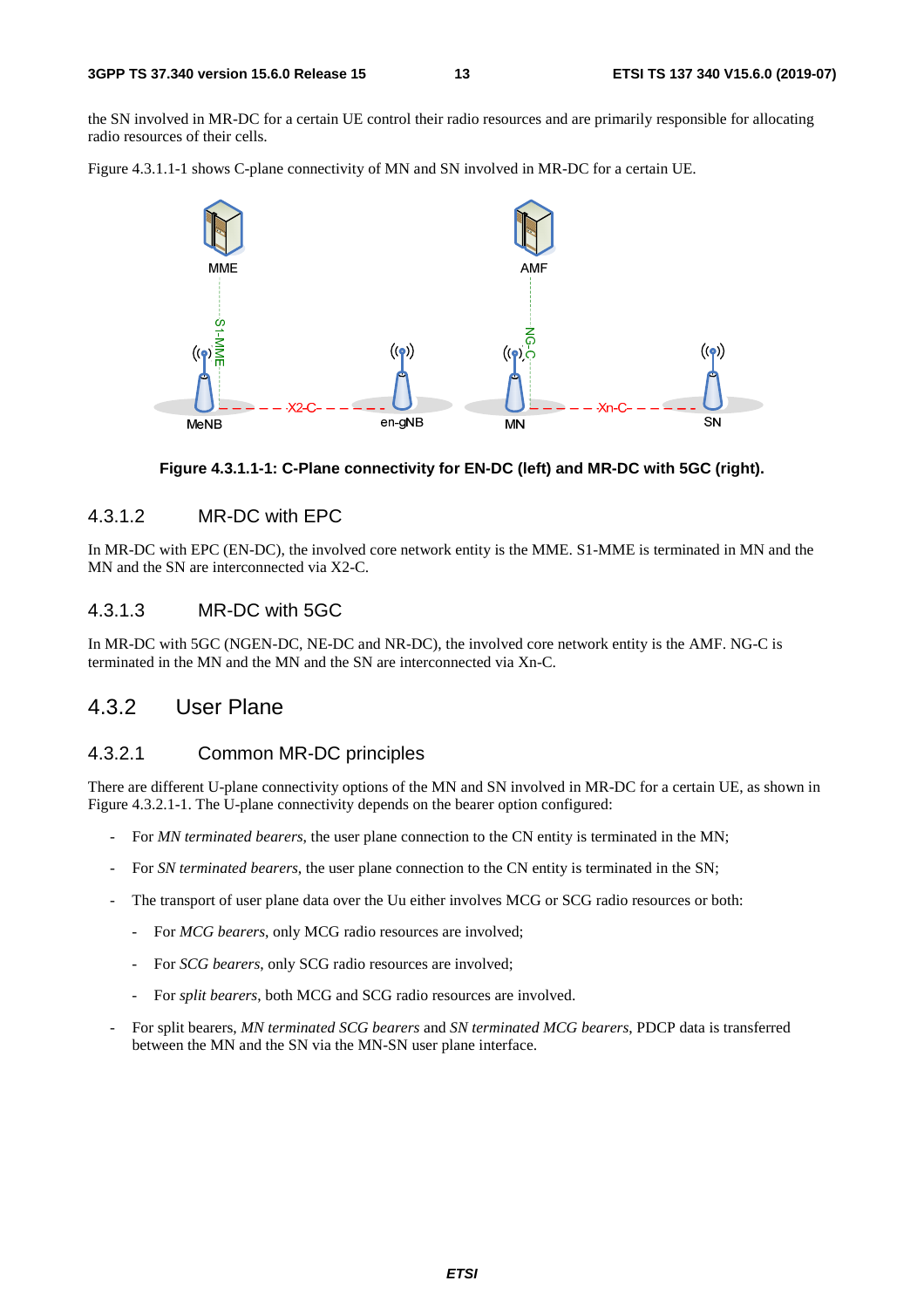

**Figure 4.3.2.1-1: U-Plane connectivity for EN-DC (left) and MR-DC with 5GC (right).** 

#### 4.3.2.2 MR-DC with EPC

For MR-DC with EPC (EN-DC), X2-U interface is the user plane interface between MN and SN, and S1-U is the user plane interface between the MN, the SN or both and the S-GW.

### 4.3.2.3 MR-DC with 5GC

For MR-DC with 5GC (NGEN-DC, NE-DC and inter-gNB NR-DC), Xn-U interface is the user plane interface between MN and SN, and NG-U is the user plane interface between the MN, the SN or both and the UPF.

# 5 Layer 1 related aspects

In MR-DC, two or more Component Carriers (CCs) may be aggregated over two cell groups. A UE may simultaneously receive or transmit on multiple CCs depending on its capabilities. The maximum number of configured CCs for a UE is 32 for DL and UL. Depending on UE's capabilities, up to 31 CCs can be configured for an E-UTRA cell group when the NR cell group is configured. For the NR cell group, the maximum number of configured CCs for a UE is 16 for DL and 16 for UL.

A gNB may configure the same Physical Cell ID (PCI) to more than one NR cell it serves. To avoid PCI confusion for MR-DC, NR PCIs should be allocated in a way that an NR cell is uniquely identifiable by a PCell identifier. This PCell is in the coverage area of an NR cell included in the MR-DC operation. In addition, NR PCIs should only be re-used in NR cells on the same SSB frequency sufficiently distant from each other. X2-C/Xn-C signalling supports disambiguation of NR PCIs by including the CGI of the PCell in respective X2AP/XnAP messages (e.g. SGNB ADDITION REQUEST/S-NODE ADDITION REQUEST) and by providing neighbour cell relationship via non-UE associated signaling (e.g. via the Xn Setup procedure or the NG-RAN node Configuration Update procedure).

# 6 Layer 2 related aspects

### 6.1 MAC Sublayer

In MR-DC, the UE is configured with two MAC entities: one MAC entity for the MCG and one MAC entity for the SCG. The serving cells of the MCG other than the PCell can only be activated/deactivated by the MAC Control Element received on MCG, and the serving cells of the SCG other than PSCell can only be activated/ deactivated by the MAC Control Element received on SCG. The MAC entity applies the bitmap for the associated cells of either MCG or SCG. PSCell in SCG is always activated like the PCell (i.e. deactivation timer is not applied to PSCell). With the exception of PUCCH SCell, one deactivation timer is configured per SCell by RRC.

In MR-DC, semi-persistent scheduling (SPS) resources can be configured on both PCell and PSCell.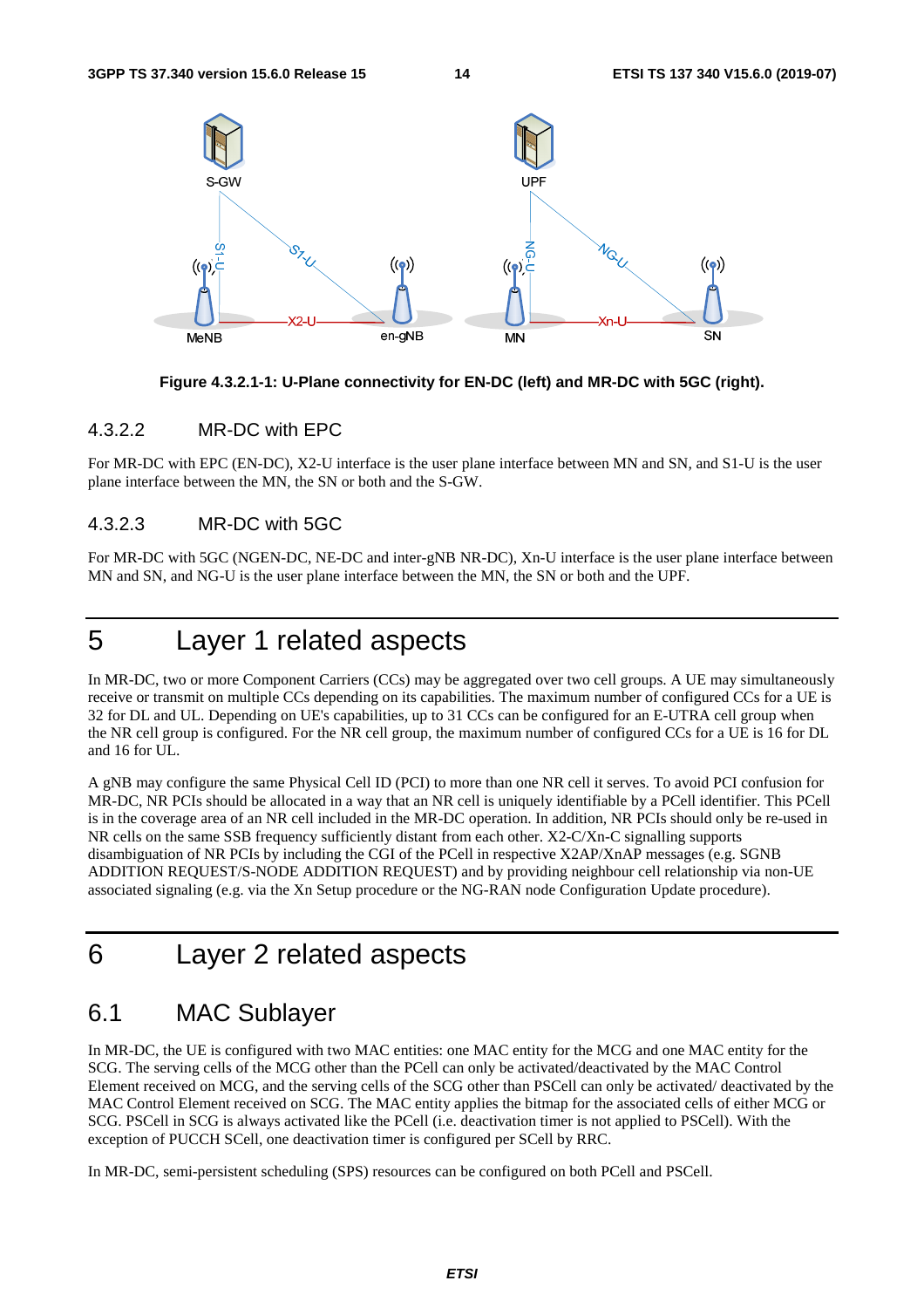In MR-DC, the BSR configuration, triggering and reporting are independently performed per cell group. For split bearers, the PDCP data is considered in BSR in the cell group(s) configured by RRC.

In MR-DC, separate DRX configurations are provided for MCG and SCG.

# 6.2 RLC Sublayer

Both RLC AM and UM can be configured for MR-DC, for all bearer types (MCG, SCG and split bearers).

## 6.3 PDCP Sublayer

In EN-DC, CA duplication (see [3]) can be applied in the MN and in the SN, but MCG bearer CA duplication can be configured only in combination with E-UTRAN PDCP and MCG bearer CA duplication can be configured only if DC duplication is not configured for any split bearer.

In NGEN-DC, CA duplication can only be configured for SCG bearer. In NE-DC, CA duplication can only be configured for MCG bearer. In NR-DC, CA duplication can be configured for both MCG and SCG bearers.

In MR-DC, RoHC (as described in TS 36.323 [15] and TS 38.323 [16]) can be configured for all the bearer types.

## 6.4 SDAP Sublayer

In MR-DC with 5GC, the network may host up to two SDAP protocol entities for each individual PDU session, one for MN and another one for SN (see clause 8.1). The UE is configured with one SDAP protocol entity per PDU session.

# 7 RRC related aspects

# 7.1 System information handling

In MR-DC, the SN is not required to broadcast system information other than for radio frame timing and SFN. System information for initial configuration is provided to the UE by dedicated RRC signalling via the MN. The UE acquires, at least, radio frame timing and SFN of SCG from the PSS/SSS and MIB (if the SN is an eNB) / NR-PSS/SSS and PBCH (if the SN is a gNB) of the PSCell.

Additionally, upon change of the relevant system information of a configured SCell, the network releases and subsequently adds the concerned SCell (with updated system information), via one or more *RRC reconfiguration* messages sent on SRB1 or SRB3, if configured.

### 7.2 Measurements

If the measurement is configured to the UE in preparation for the Secondary Node Addition procedure described in clause 10.2, the Master node should configure the measurement to the UE.

In case of the intra-secondary node mobility described in clause 10.3, the SN should configure the measurement to the UE in coordination with the MN, if required.

The Secondary Node Change procedure described in clause 10.5 can be triggered by both the MN (only for interfrequency secondary node change) and the SN. For secondary node changes triggered by the SN, the RRM measurement configuration is maintained by the SN which also processes the measurement reporting, without providing the measurement results to the MN.

Measurements can be configured independently by the MN and by the SN (intra-RAT measurements on serving and non-serving frequencies). The MN indicates the maximum number of frequency layers and measurement identities that can be used in the SN to ensure that UE capabilities are not exceeded. If MN and SN both configure measurements on the same carrier frequency then the configurations need to be consistent (if the network wants to ensure these are considered as a single measurement layer). Each node (MN and SN) can configure independently a threshold for the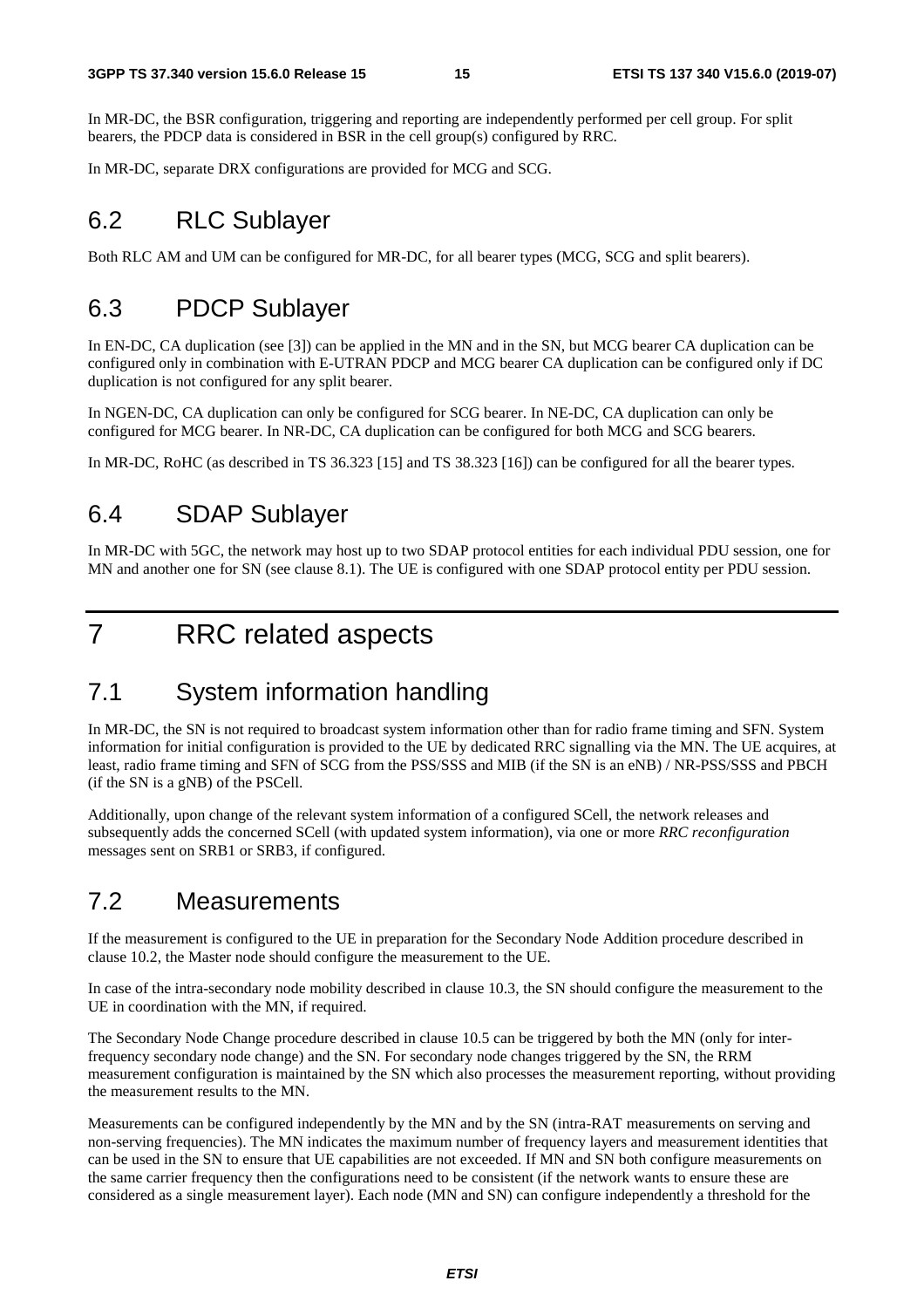SpCell quality. In (NG)EN-DC scenario, when the PCell quality is above the threshold configured by the MN, the UE is still required to perform inter-RAT measurements configured by the MN on the SN RAT (while it's not required to perform intra-RAT measurements); when the PSCell quality is above the threshold configured by the SN, the UE is not required to perform measurements configured by the SN. In NR-DC or NE-DC scenario, when the PCell quality is above the threshold configured by the MN, the UE is not required to perform measurements configured by the MN; when the PSCell quality is above the threshold configured by the SN, the UE is not required to perform measurements configured by the SN.

NOTE: The SN cannot renegotiate the number of frequency layers allocated by the MN in this version of the protocol.

In MR-DC, both the MN and the SN can configure CGI reporting. The MN can configure CGI reporting for intra-RAT and inter-RAT cells but the SN can only configure CGI reporting of intra-RAT cells. At any point in time, the UE can be configured with at most one CGI reporting configuration. For CGI reporting coordination, the SN sends the CGI measurement request and the embedded CGI reporting configuration to the MN. Optionally, the SN sends the unknown cell information to the MN. If there is no ongoing CGI reporting measurement on UE side, the MN forwards the SN CGI measurement configuration to UE. Otherwise the MN rejects the request by sending  $X2/Xn$  reject message. In case the SN indicates the unknown cell information, and the CGI information of the requested cell is already available in the MN, the MN can also reject the request, and sends the CGI information of the requested cell to the SN. The SN cannot configure the CGI measurement using the SRB3.

When SRB3 is not configured, reports for measurements configured by the SN are sent on SRB1. When SRB3 is configured, reports for measurements configured by the SN are sent on SRB3.

Measurement results related to the target SN can be provided by MN to target SN at MN initiated SN change procedure. Measurement results of target SN can be forwarded from source SN to target SN via MN at SN initiated SN change procedure. Measurement results related to the target SN can be provided by source MN to target MN at Inter-MN handover with/without SN change procedure.

Measurement results according to measurement configuration from the MN are encoded according to SN RRC when they are provided by MN to SN in *SgNB Addition Request* message / *SN Addition Request* message. During SN initiated SN change procedure, measurement results according to measurement configuration from SN are encoded according to SN RRC when they are provided by MN to SN in *SgNB Addition Request* message / *SN Addition Request* message.

Per-UE or per-FR measurement gaps can be configured, depending on UE capability to support independent FR measurement and network preference. Per-UE gap applies to both FR1 (E-UTRA and NR) and FR2 (NR) frequencies. For per-FR gap, two independent gap patterns (i.e. FR1 gap and FR2 gap) are configured for FR1 and FR2 respectively. The UE may also be configured with a per-UE gap sharing configuration (applying to per-UE gap) or with two separate gap sharing configurations (applying to FR1 and FR2 measurement gaps respectively) [8].

A measurement gap configuration is always provided:

- In EN-DC, NGEN-DC and NE-DC, for UEs configured with E-UTRA inter-frequency measurements as described in table 9.1.2-2 in TS 38.133 [8];
- In EN-DC and NGEN-DC, for UEs configured with UTRAN and GERAN measurements as described in table 9.1.2-2 in TS 38.133 [8];
- In NR-DC, for UEs configured with E-UTRAN measurements as described in table 9.1.2-3 in TS 38.133 [8];
- In MR-DC, for UEs that support either per-UE or per-FR gaps, when the conditions to measure SSB based interfrequency measurement or SSB based intra-frequency measurement as described in clause 9.2.4 in TS 38.300 [3] are met;

If per-UE gap is used, the MN decides the gap pattern and the related gap sharing configuration. If per-FR gap is used, in EN-DC and NGEN-DC, the MN decides the FR1 gap pattern and the related gap sharing configuration for FR1, while the SN decides the FR2 gap pattern and the related gap sharing configuration for FR2; in NE-DC and NR-DC, the MN decides both the FR1 and FR2 gap patterns and the related gap sharing configurations.

In EN-DC and NGEN-DC, the measurement gap configuration from the MN to the UE indicates if the configuration from the MN is a per-UE gap or an FR1 gap configuration. The MN also indicates the configured per-UE or FR1 measurement gap pattern and the gap purpose (per-UE or per-FR1) to the SN. Measurement gap configuration assistance information can be exchanged between the MN and the SN. For the case of per-UE gap, the SN indicates to the MN the list of SN configured frequencies in FR1 and FR2 measured by the UE. For the per-FR gap case, the SN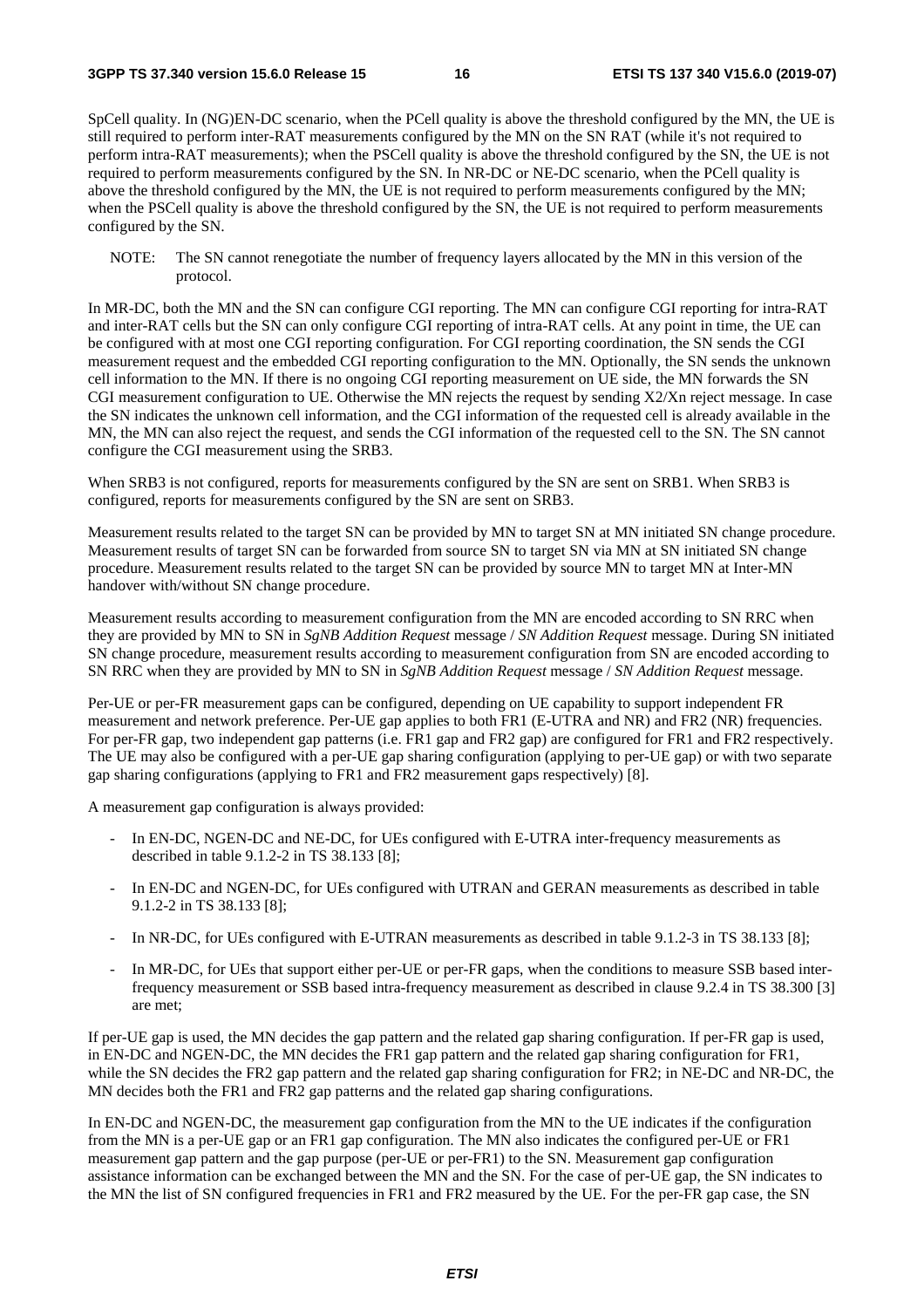indicates to the MN the list of SN configured frequencies in FR1 measured by the UE and the MN indicates to the SN the list of MN configured frequencies in FR2 measured by the UE.

In NE-DC, the MN indicates the configured per-UE or FR1 measurement gap pattern to the SN. The SN can provide a gap request to the MN, without indicating any list of frequencies.

In NR-DC, the MN indicates the configured per-UE, FR1 or FR2 measurement gap pattern and the gap purpose to the SN. The SN can indicate to the MN the list of SN configured frequencies in FR1 and FR2 measured by the UE.

# 7.3 UE capability coordination

The capabilities of a UE supporting MR-DC are carried by different capability containers. Some MR-DC related capabilities are in the MR-DC container e.g. MR-DC band combinations, while other MR-DC related capabilities are contained in the E-UTRA and NR capability containers e.g. feature sets. The MR-DC capabilities in the MR-DC container need to be visible to both MN and SN, while the capabilities in the E-UTRA and NR containers only need to be visible to the node of the concerned RAT.

When retrieving MR-DC related capabilities, the MN shall provide an MR-DC filter that affects the MR-DC related capabilities in MR-DC, E-UTRA and NR capability containers. When using different *UE capability enquiry* messages to retrieve the different containers, the MN shall employ the same MR-DC filter in all enquiry messages. In the E-UTRA RRC UE capability enquiry, the MR-DC filter is also used for retrieval of NR capabilities i.e. there is in fact one MR-DC/NR filter (while there is a separate filter for E-UTRA capabilities). Furthermore, the MN stores the retrieved capabilities and the corresponding filter, used to retrieve those capabilities, in the core network for later use.

For the UE capabilities requiring coordination between E-UTRA and NR (i.e. band combinations, baseband processing capabilities and the maximum power for FR1 the UE can use in SCG), it is up to the MN to decide on how to resolve the dependency between MN and SN configurations. The MN then provides the resulting UE capabilities usable for SCG configuration to the SN. As part of an SN initiated SN modification, the SN may indicate the desired UE capabilities usable for SCG configuration, and it is up to the MN to make the final decision whether to accept or reject the request.

## 7.4 Handling of combined MN/SN RRC messages

When both MCG and SCG reconfiguration is required due to the need for coordination with the MN, the *SN RRC reconfiguration* message is encapsulated in an MN RRC message that also carries the corresponding MCG reconfiguration that ensures that the combined configuration can be jointly processed by the UE. If the MN terminates a bearer using NR PDCP, the NR PDCP configuration is generated by the MN itself. If the SN terminates the bearer, the SN generates the NR PDCP configuration and sends it to the MN as a separate container.

The UE uses a joint success/failure procedure for messages in an encapsulating MN RRC message. A failure of the MN RRC messages, including one encapsulated SN RRC message with or without any MCG reconfiguration fields, triggers a re-establishment procedure. Each *SN RRC reconfiguration* message should have its own RRC response message even when the SN RRC message is encapsulated in an MN RRC message. The SN RRC response message is forwarded over X2/Xn to the SN. If a *SN RRC reconfiguration* message is contained in a MN RRC message, the UE sends a MN RRC response message that encapsulates the SN RRC response message.

NOTE: If the MN RRC message does not encapsulate an *SN RRC reconfiguration* message (i.e. an SCG configuration) but only information elements generated by the SN (e.g. the PDCP configuration for an SN terminated bearer), the UE will not send an SN RRC response message.

# 7.5 SRB3

SRB3 is supported in EN-DC, NGEN-DC and NR-DC, but not in NE-DC.

The decision to establish SRB3 is taken by the SN, which provides the SRB3 configuration using an SN RRC message. SRB3 establishment and release can be done at Secondary Node Addition and Secondary Node Change. SRB3 reconfiguration can be done at Secondary Node Modification procedure.

SRB3 may be used to send *SN RRC Reconfiguration*, *SN RRC Reconfiguration Complete* and *SN Measurement Report* messages, only in procedures where the MN is not involved. *SN RRC Reconfiguration Complete* messages are mapped to the same SRB as the message initiating the procedure. *SN Measurement Report* messages are mapped to SRB3, if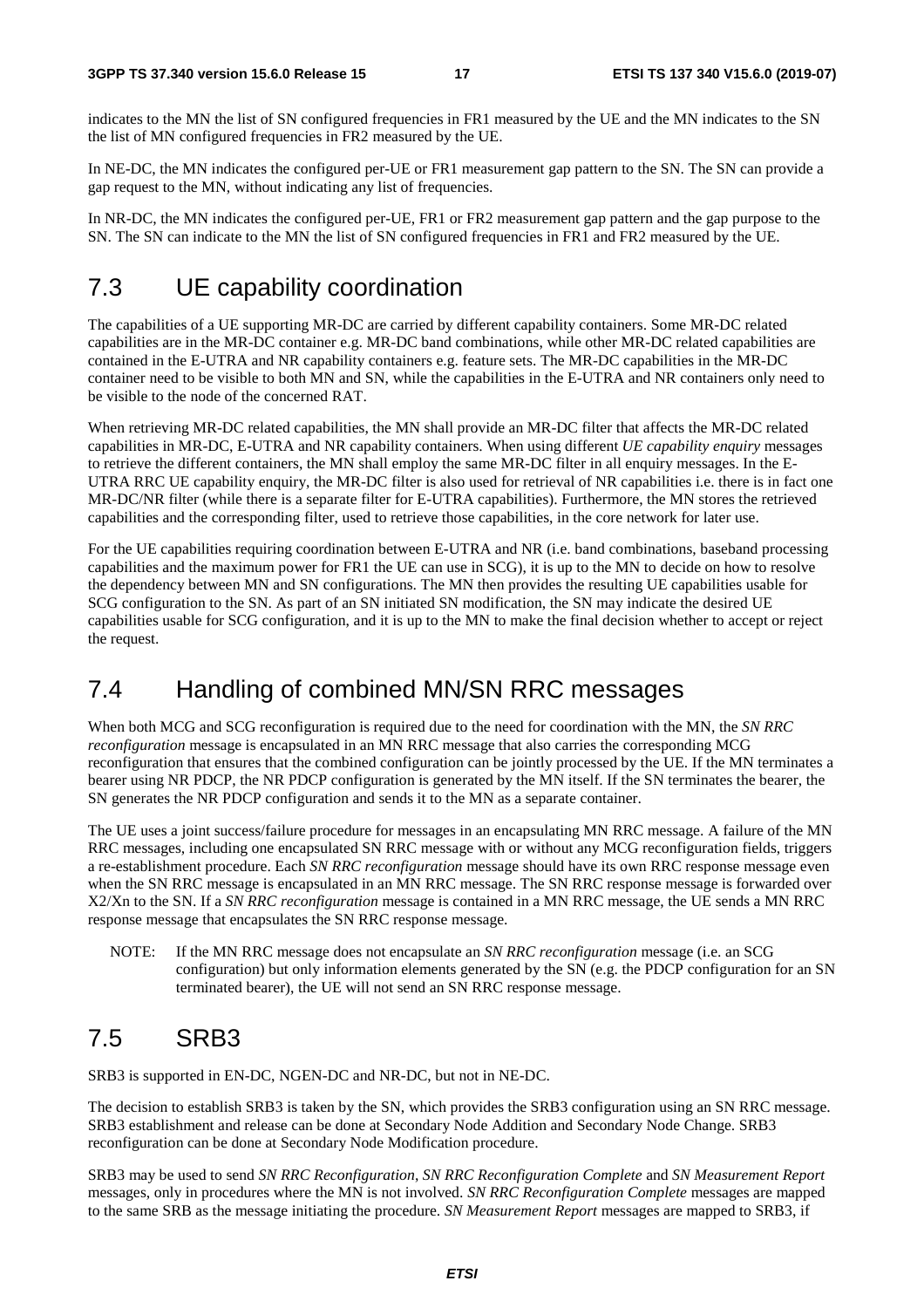configured, regardless of whether the configuration is received directly from the SN or via the MN. No MN RRC messages are mapped to SRB3.

SRB3 is modelled as one of the SRBs defined in TS 38.331 [4] and uses the NR-DCCH logical channel type. RRC PDUs on SRB3 are ciphered and integrity protected using NR PDCP, with security keys derived from  $S-K_{\text{eNB}}$ . The SN selects ciphering and integrity protection algorithms for the SRB3 and provides them to the MN within the SCG Configuration for transmission to the UE.

NOTE: A NR SCG RRC message sent via E-UTRA MCG SRB is protected by E-UTRA MCG SRB security (NR security is not used in this case).

SRB3 is of higher scheduling priority than all DRBs. The default scheduling priorities of split SRB1 and SRB3 are the same.

There is no requirement on the UE to perform any reordering of RRC messages between SRB1 and SRB3.

When SCG is released, SRB3 is released.

# 7.6 Split SRB

Split SRB is supported for both SRB1 and SRB2 (split SRB is not supported for SRB0 and SRB3) in all MR-DC cases. RRC PDUs on split SRB are ciphered and integrity protected using NR PDCP.

Split SRB can be configured by the MN in Secondary Node Addition and/or Modification procedure, with SN configuration part provided by the SN. A UE can be configured with both split SRB and SRB3 simultaneously. SRB3 and the SCG leg of split SRB can be independently configured.

For the split SRB, the selection of transmission path in downlink depends on network implementation. For uplink, the UE is configured via MN RRC signalling whether to use MCG path or duplicate the transmission on both MCG and SCG.

## 7.7 SCG/MCG failure handling

RLF is declared separately for the MCG and for the SCG.

If radio link failure is detected for MCG, the UE initiates the RRC connection re-establishment procedure.

The following SCG failure cases are supported:

- SCG RLF;
- SN change failure;
- For EN-DC, NGEN-DC and NR-DC, SCG configuration failure (only for messages on SRB3);
- For EN-DC, NGEN-DC and NR-DC, SCG RRC integrity check failure (on SRB3).

Upon SCG failure the UE suspends SCG transmissions for all radio bearers and reports the SCG Failure Information to the MN, instead of triggering re-establishment.

In all SCG failure cases, the UE maintains the current measurement configurations from both the MN and the SN and the UE continues measurements based on configuration from the MN and the SN if possible. The SN measurements configured to be routed via the MN will continue to be reported after the SCG failure.

NOTE: UE may not continue measurements based on configuration from the SN after SCG failure in certain cases (e.g. UE cannot maintain the timing of PSCell).

The UE includes in the *SCG Failure Information* message the measurement results available according to current measurement configuration of both the MN and the SN. The MN handles the *SCG Failure Information* message and may decide to keep, change, or release the SN/SCG. In all the cases, the measurement results according to the SN configuration and the SCG failure type may be forwarded to the old SN and/or to the new SN.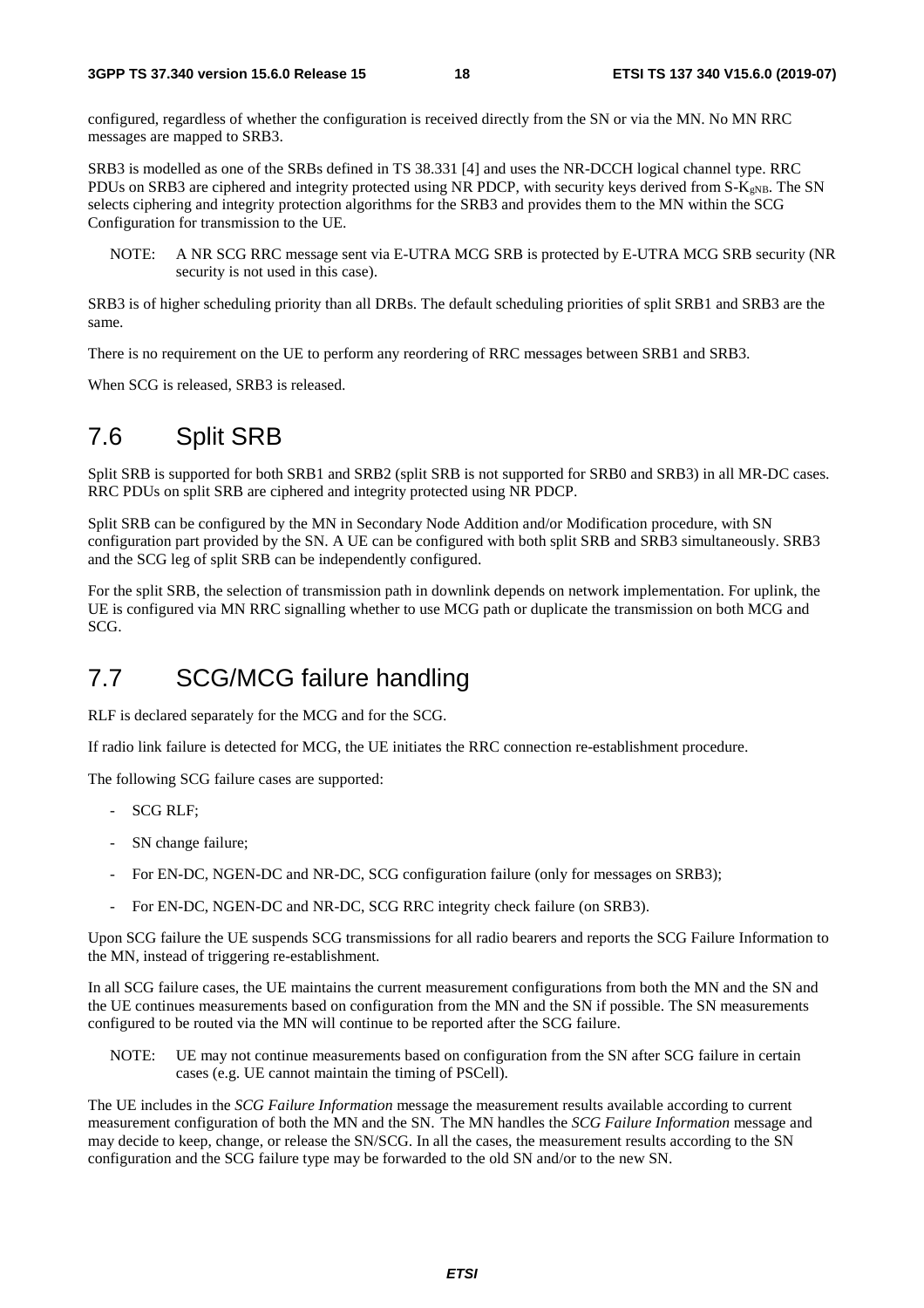# 7.8 UE identities

In MR-DC, two C-RNTIs are independently allocated to the UE: one for MCG, and one for SCG.

# 7.9 Inter-node Resource Coordination

For MR-DC operations, MN and SN may coordinate their UL and DL radio resources in semi-static manner via UE associated signalling.

# 8 Bearer handling aspects

## 8.1 QoS aspects

In EN-DC, the E-UTRAN QoS framework defined in TS 36.300 [2] applies:

- An S1-U bearer is established between the EPC and the SN for SN terminated bearers;
- An X2-U bearer is established between the MN and the SN for split bearers, MN terminated SCG bearers and SN terminated MCG bearers;
- MN terminated and SN terminated bearers may have either MCG or SCG radio resources or both, MCG and SCG radio resources, established;

In MR-DC with 5GC:

- The NG-RAN OoS framework defined in TS 38.300 [3] applies:
- QoS flows belonging to the same PDU session may be mapped to different bearer types (see clause 4.2.2) and as a result there may be two different SDAP entities for the same PDU session: one at the MN and another one at the SN, in which case the MN decides which QoS flows are assigned to the SDAP entity in the SN. If the SN decides that its SDAP entity cannot host a given QoS flow any longer, the SN informs the MN and the MN cannot reject the request. If the MN decides that its SDAP entity can host a given QoS flow which has already been relocated to SN, the MN informs the SN;
- The MN or SN node that hosts the SDAP entity for a given QoS flow decides how to map the QoS flow to DRBs;
- If the SDAP entity for a given OoS flow is hosted by the MN and the MN decides that SCG resources are to be configured it provides to the SN
	- DRB QoS flow level QoS parameters, which the SN may reject, and
	- QoS flow to DRB mapping information and the respective per QoS flow information;
- If the SDAP entity for a given QoS flow is hosted by the SN and the SN configures MCG resources, based on offered MCG resource information from the MN, the SN provides to the MN
	- DRB QoS flow level QoS parameters, which the MN may reject, and
	- QoS flow to DRB mapping information and the respective per QoS flow information.
- If the SDAP entity for a given QoS flow is hosted by the SN, the MN provides sufficient QoS related information to enable the SN to configure appropriate SCG resources and to request the configuration of appropriate MCG resources. The MN may offer MCG resources to the SN and may indicate for GBR QoS flows the amount offered to the SN on a per QoS flow level. The SN may request the MN to release QoS flows from the SDAP entity hosted by the SN that the MN cannot reject.
- MN decides the DL PDU session AMBR and UL PDU session AMBR limits to be assigned to the SN, and indicates these to the SN: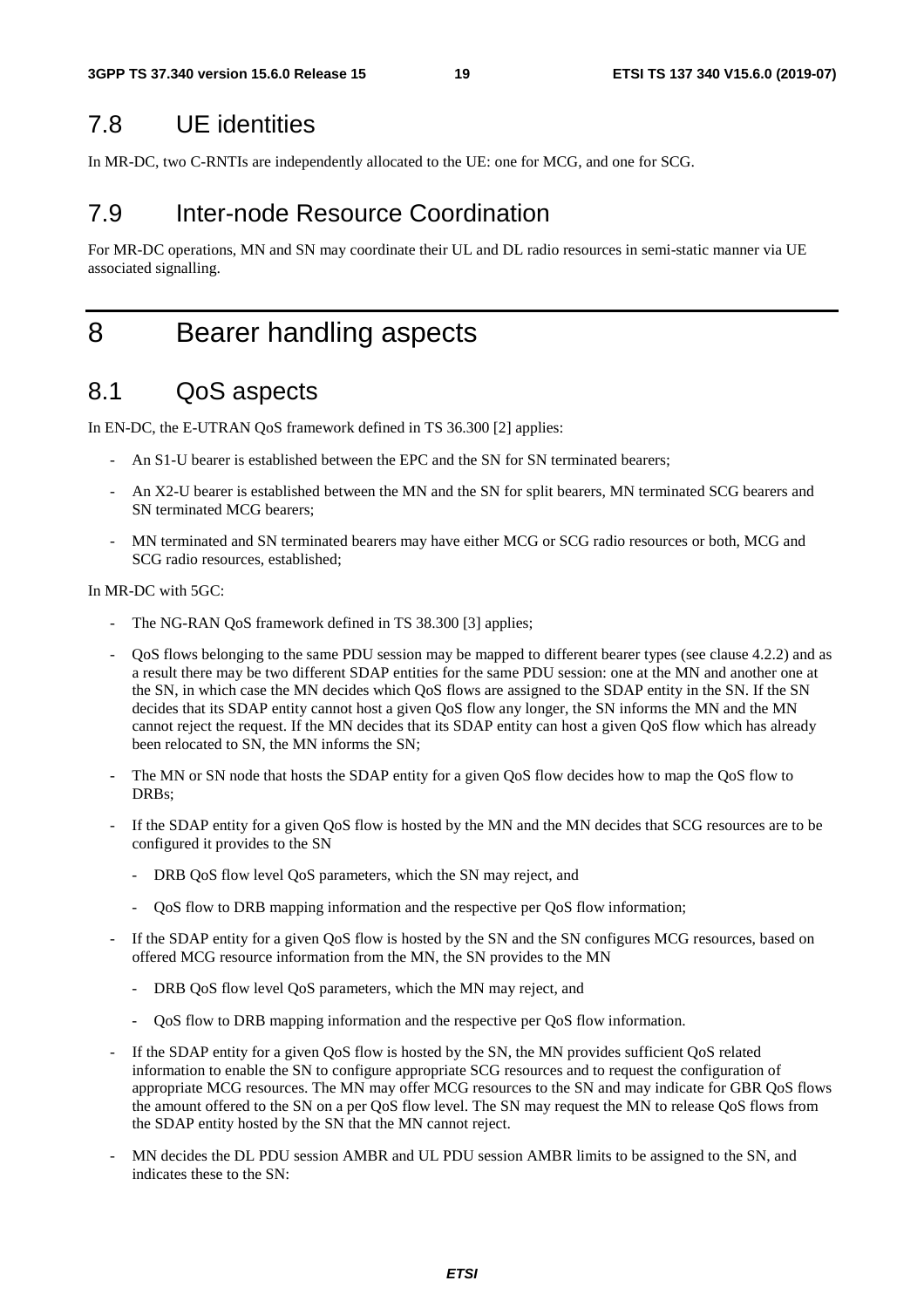- The PDCP entity at the SN applies the received DL PDU session AMBR limi t to the set of all bearers for which the SN hosts PDCP for the UE;
- The MAC entity at the SN applies the received UL PDU session AMBR limit to the scheduled uplink radio traffic at the SN for the UE.

In all MR-DC cases:

- The MN decides the DL UE AMBR and UL UE AMBR limits to be assigned to the SN, and indicates these to the SN:
	- The PDCP entity at the SN applies the received DL UE AMBR limit to the set of all bearers for which the SN hosts PDCP for the UE;
	- The MAC entity at the SN applies the received UL UE AMBR limit to the scheduled uplink radio traffic at the SN for the UE.

To support PDU sessions mapped to different bearer types, MR-DC with 5GC provides the possibility for the MN to request the 5GC:

- For some PDU sessions of a UE: Direct the User Plane traffic of the whole PDU session either to the MN or to the SN. In that case, there is a single NG-U tunnel termination at the NG-RAN for such PDU session.
	- The MN may request to change this assignment during the life time of the PDU session.
- For some other PDU sessions of a UE: Direct the User Plane traffic of a subset of the QoS flows of the PDU session to the SN (respectively MN) while the rest of the QoS flows of the PDU session is directed to the MN (respectively SN). In that case, there are two NG-U tunnel terminations at the NG-RAN for such PDU session.
	- The MN may request to change this assignment during the life time of the PDU session.

To support notification control indication for GBR QoS flows along the QoS framework specified in 38.300 [3] for MR-DC with 5GC, SN and MN may mutually indicate whenever QoS requirements for GBR QoS flows cannot be fulfilled anymore or can be fulfilled again.

### 8.2 Bearer type selection

In EN-DC, for each radio bearer the MN decides the location of the PDCP entity and in which cell group(s) radio resources are to be configured. Once an SN terminated split bearer is established, e.g. by means of the Secondary Node Addition procedure or MN initiated Secondary Node Modification procedure, the SN may removeSCG resources for the respective E-RAB, as long as the QoS for the respective E-RAB is guaranteed.

In MR-DC with 5GC, the following principles apply:

- The MN decides per PDU session the location of the SDAP entity, i.e. whether it shall be hosted by the MN or the SN or by both (split PDU session);
- If the MN decides to host an SDAP entity it may decide some of the related QoS flows to be realized as MCG bearer, some as SCG bearer, and others to be realized as split bearer;
- If the MN decides that an SDAP entity shall be hosted in the SN, some of the related QoS flows may be realized as SCG bearer, some as MCG bearer, while others may be realized as split bearer. The SN is responsible to assign the corresponding DRB IDs, based on the DRB IDs indicated by the MN. The SN may remove or add SCG resources for the respective QoS flows, as long as the QoS for the respective QoS flow is guaranteed
- For each PDU session, including split PDU sessions, at most one default DRB may be configured (see [3]).

## 8.3 Bearer type change

In MR-DC, all the possible bearer type change options are supported:

- MCG bearer to/from split bearer;
- MCG bearer to/from SCG bearer: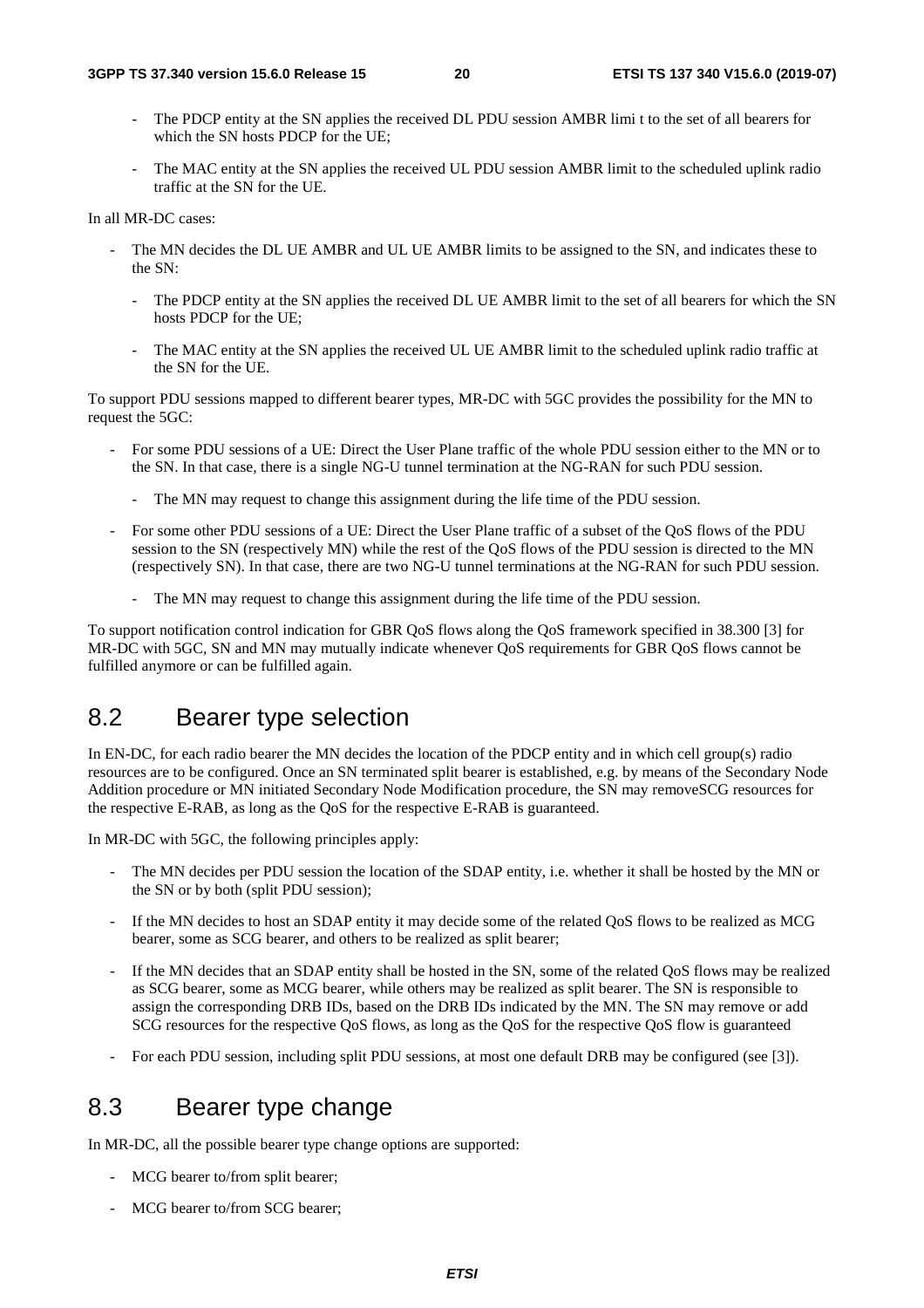SCG bearer to/from split bearer.

Bearer termination point change is supported for all bearer types, and can be performed with or without bearer type change:

MN terminated bearer to/from SN terminated bearer.

For MR-DC:

- when the security key is changed for a bearer, the associated PDCP and RLC entities are re-established, while MAC behavior might depend on the solution selected by the network, e.g. MAC reset, change of LCID, etc. (see Annex A);
- for MCG bearer, split bearer and SCG bearer, during handover MCG/SCG PDCP and RLC are re-established and MCG/SCG MAC is reset;
- if a bearer type change happens through handover procedure then for MCG bearer, split bearer and SCG bearer, MCG/SCG PDCP/RLC are re-established and MCG/SCG MAC is reset;
- NOTE 1: In this clause the term "handover" refers to a synchronous reconfiguration not necessarily implying a PCell and/or PSCell change.
- if a bearer type change happens through SN change procedure, then SN terminated PDCP /RLC are reestablished and SCG MAC is reset;
- one step (direct) bearer type change between MN terminated bearer types without using the handover procedure is supported;
- one step (direct) bearer type change between SN terminated bearer types without using the handover or SN change procedure is supported;
- one step (direct) bearer type change from/to MN terminated bearer to/from SN terminated bearer without using the handover procedure is supported;
- PDCP version change for DRB (only applicable for EN-DC) or PDCP SN length change for an AM DRB or RLC mode change for DRB is performed using a release and add of the DRBs (in a single message) or full configuration;
- One step (direct) bearer type change with PDCP version change (only applicable for EN-DC) is supported.
- NOTE 2: L2 handling for bearer type change in MR-DC is also summarized in Annex A (the table does not consider the cases that PDCP SN length is changed and avoiding reuse of COUNT).

## 8.4 User data forwarding

Upon EN-DC specific activities, user data forwarding may be performed for E-RABs for which the bearer type change from/to MN terminated bearer to/from SN terminated bearer is performed. The behaviour of the node from which data is forwarded is the same as specified for the "source eNB" for handover, the behaviour of the node to which data is forwarded is the same as specified for the "target eNB" for handover.

For MR-DC with 5GC, user data forwarding may be performed between NG-RAN nodes whenever the logical node hosting the PDCP entity changes. The behaviour of the node from which data is forwarded is the same as specified for the "source NG-RAN node" for handover, the behaviour of the node to which data is forwarded is the same as specified for the "target NG-RAN node" for handover.

For mobility scenarios which involve more than two RAN nodes, either direct or indirect data forwarding may be applied.

# 9 Security related aspects

MR-DC can only be configured after security activation in the MN.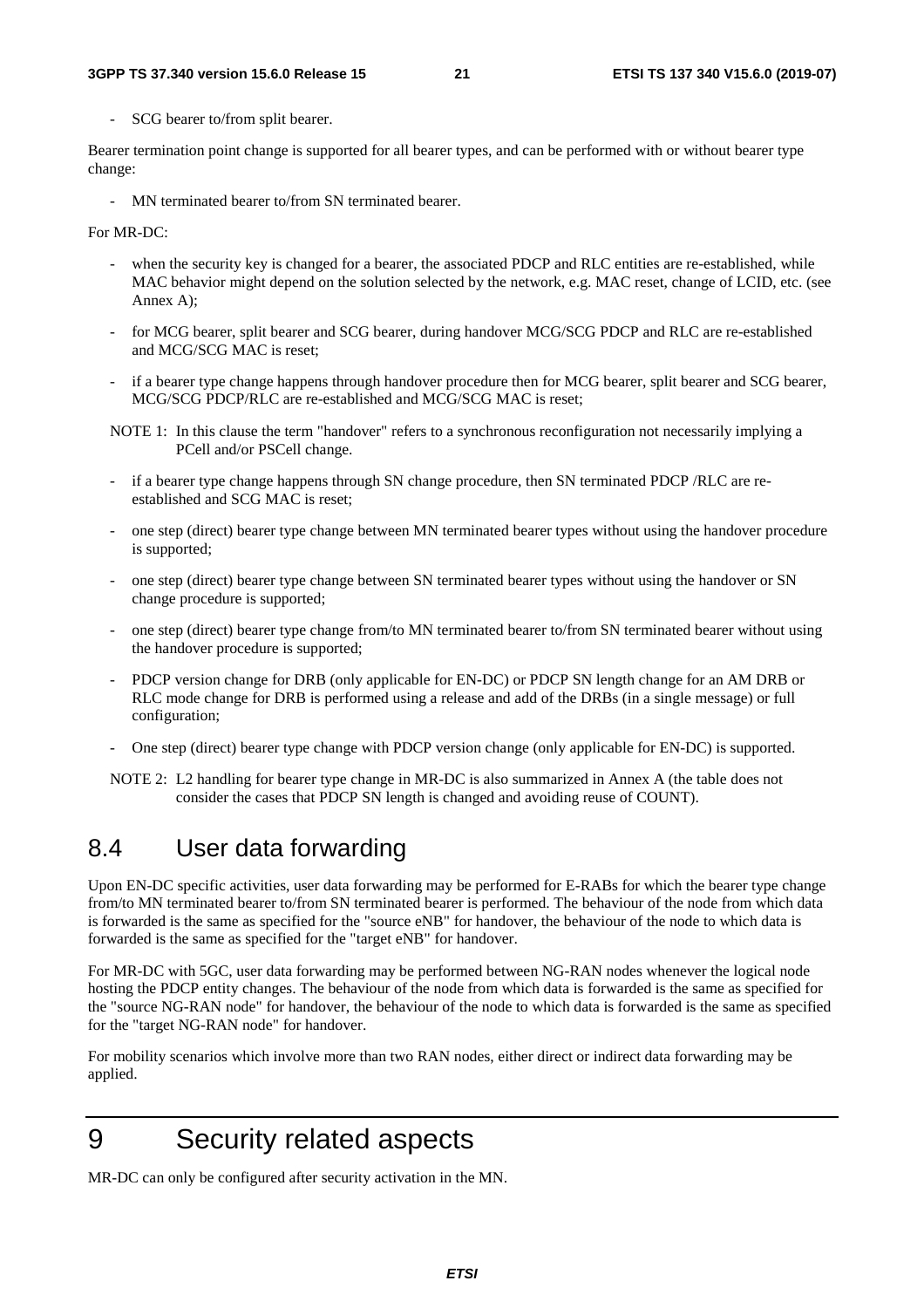In EN-DC and NGEN-DC, for bearers terminated in the MN the network configures the UE with  $K_{eNB}$ ; for bearers terminated in the SN the network configures the UE with  $S-K<sub>gNB</sub>$ . In NE-DC, for bearers terminated in the MN the network configures the UE with  $K_{gNB}$ ; for bearers terminated in the SN the network configures the UE with S- $K_{eNB}$ . In NR-DC, for bearers terminated in the MN the network configures the UE with  $K_{\rm gNB}$ ; for bearers terminated in the SN the network configures the UE with  $S-K_{eNB}$ .

In NE-DC and NR-DC, a PCell change without  $K_{gNB}$  change does not require a S- $K_{eNB}$  change (NE-DC case) or a S- $K_{gNB}$  change (NR-DC case).

In EN-DC, NGEN-DC and NR-DC, for a PSCell change that does not require a K<sub>eNB</sub> change (i.e. no simultaneous PCell handover in EN-DC and NGEN-DC) or a  $K_{gNB}$  change (in NR-DC), S- $K_{gNB}$  key refresh is not required if the PDCP termination point of the SN is not changed. In NE-DC, a PSCell change always requires a  $S-K_{eNB}$  change.

In EN-DC, the UE supports the NR security algorithms corresponding to the E-UTRA security algorithms signalled at NAS level and the UE NR AS Security capability is not signalled to the MN over RRC. Mapping from E-UTRA security algorithms to the corresponding NR security algorithms, where necessary, is performed at the MN.

For MR-DC with 5GC, UP integrity protection can be configured on a per radio bearer basis. All DRBs which belong to the same PDU session always have the same UP integrity protection activation, i.e., either on or off:

- For NR-DC: MN and/or SN terminated DRBs of a PDU session can have UP integrity protection activation either on or off.
- For NE-DC: MN terminated DRBs of a PDU session can have UP integrity protection activation on; however, in this case, the MN will not at any point offload any DRB of such PDU session to the SN. SN terminated DRBs of a PDU session always have UP integrity protection activation off.
- For NGEN-DC: Both MN terminated and SN terminated DRBs of a PDU session always have UP integrity protection activation off.

# 10 Multi-Connectivity operation related aspects

### 10.1 General

Similar procedures as defined under clause 10.1.2.8 (Dual Connectivity operation) in TS 36.300 [2] apply for MR-DC.

## 10.2 Secondary Node Addition

### 10.2.1 EN-DC

The Secondary Node Addition procedure is initiated by the MN and is used to establish a UE context at the SN to provide resources from the SN to the UE. For bearers requiring SCG radio resources, this procedure is used to add at least the first cell of the SCG. This procedure can also be used to configure an SN terminated MCG bearer (where no SCG configuration is needed). Figure 10.2.1-1 shows the Secondary Node Addition procedure.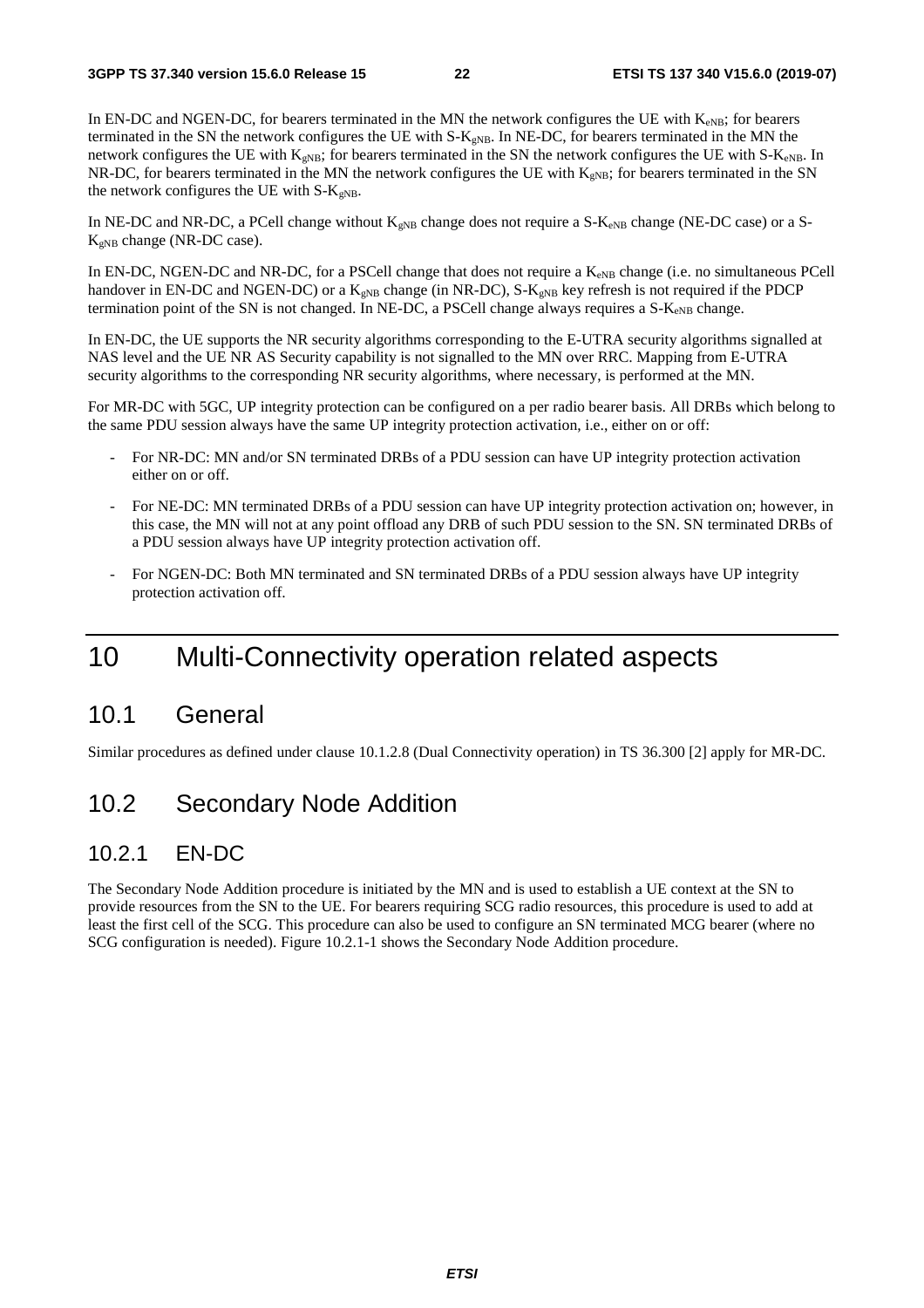

**Figure 10.2.1-1: Secondary Node Addition procedure** 

- 1. The MN decides to request the SN to allocate resources for a specific E-RAB, indicating E-RAB characteristics (E-RAB parameters, TNL address information corresponding to bearer type). In addition, for bearers requiring SCG radio resources, MN indicates the requested SCG configuration information, including the entire UE capabilities and the UE capability coordination result. In this case, the MN also provides the latest measurement results for SN to choose and configure the SCG cell(s). The MN may request the SN to allocate radio resources for split SRB operation. The MN always provides all the needed security information to the SN (even if no SN terminated bearers are setup) to enable SRB3 to be setup based on SN decision. In case of bearer options that require X2-U resources between the MN and the SN, the MN provides X2-U TNL address information for the respective E-RAB, X2-U DL TNL address information for SN terminated bearers, X2-U UL TNL address information for MN terminated bearers. In case of SN terminated split bearers the MN provides the maximum QoS level that it can support. The SN may reject the request.
- NOTE 1: For split bearers, MCG and SCG resources may be requested of such an amount, that the QoS for the respective E-RAB is guaranteed by the exact sum of resources provided by the MCG and the SCG together, or even more. For MN terminated split bearers, the MNs decision is reflected in step 1 by the E-RAB parameters signalled to the SN, which may differ from E-RAB parameters received over S1.
- NOTE 2: For a specific E-RAB, the MN may request the direct establishment of an SCG or a split bearer, i.e., without first having to establish an MCG bearer. It is also allowed that all E-RABs can be configured as SN terminated bearers, i.e. there is no E-RAB established as an MN terminated bearer.
- 2. If the RRM entity in the SN is able to admit the resource request, it allocates respective radio resources and, dependent on the bearer option, respective transport network resources. For bearers requiring SCG radio resources, the SN triggers Random Access so that synchronisation of the SN radio resource configuration can be performed. The SN decides the PSCell and other SCG SCells and provides the new SCG radio resource configuration to the MN in a *NR RRC configuration* message contained in the *SgNB Addition Request Acknowledge* message. In case of bearer options that require X2-U resources between the MN and the SN, the SN provides X2-U TNL address information for the respective E-RAB, X2-U UL TNL address information for SN terminated bearers, X2-U DL TNL address information for MN terminated bearers. For SN terminated bearers, the SN provides the S1-U DL TNL address information for the respective E-RAB and security algorithm. If SCG radio resources have been requested, the SCG radio resource configuration is provided.
- NOTE 3: For the SN terminated split bearer option, the SN may either decide to request resources from the MN of such an amount, that the QoS for the respective E-RAB is guaranteed by the exact sum of resources provided by the MN and the SN together, or even more. The SNs decision is reflected in step 2 by the E-RAB parameters signalled to the MN, which may differ from E-RAB parameters received in step 1. The QoS level requested from the MN shall not exceed the level that the MN offered when setting up the split bearer in step 1.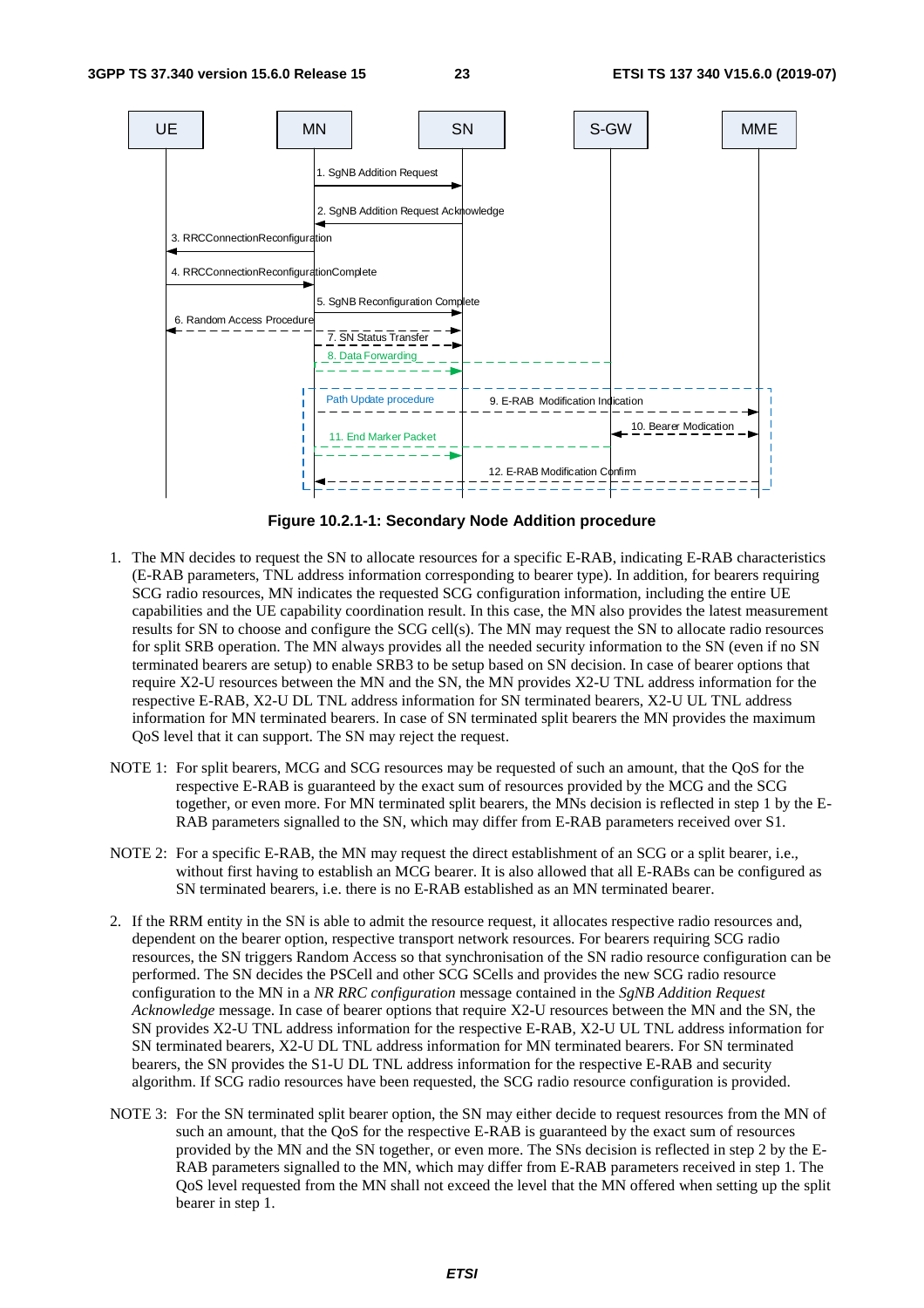NOTE 4: In case of MN terminated bearers, transmission of user plane data may take place after step 2.

NOTE 5: In case of SN terminated bearers , data forwarding and the SN Status Transfer may take place after step 2.

- 3. The MN sends to the UE the *RRCConnectionReconfiguration* message including the NR RRC configuration message, without modifying it.
- 4. The UE applies the new configuration and replies to MN with *RRCConnectionReconfigurationComplete* message, including a NR RRC response message, if needed. In case the UE is unable to comply with (part of) the configuration included in the *RRCConnectionReconfiguration* message, it performs the reconfiguration failure procedure.
- 5. The MN informs the SN that the UE has completed the reconfiguration procedure successfully via *SgNB ReconfigurationComplete* message, including the encoded NR RRC response message, if received from the UE.
- 6. If configured with bearers requiring SCG radio resources, the UE performs synchronisation towards the PSCell of the SN. The order the UE sends the *RRCConnectionReconfigurationComplete* message and performs the Random Access procedure towards the SCG is not defined. The successful RA procedure towards the SCG is not required for a successful completion of the RRC Connection Reconfiguration procedure.
- 7. In case of SN terminated bearers using RLC AM, the MN sends SN Status Transfer.
- 8. In case of SN terminated bearers using RLC AM, and dependent on the bearer characteristics of the respective E-RAB, the MN may take actions to minimise service interruption due to activation of EN-DC (Data forwarding).
- 9-12. For SN terminated bearers, the update of the UP path towards the EPC is performed.

### 10.2.2 MR-DC with 5GC

The Secondary Node (SN) Addition procedure is initiated by the MN and is used to establish a UE context at the SN in order to provide resources from the SN to the UE. For bearers requiring SCG radio resources, this procedure is used to add at least the initial SCG serving cell of the SCG. This procedure can also be used to configure an SN terminated MCG bearer (where no SCG configuration is needed). Figure 10.2.2-1 shows the SN Addition procedure.



**Figure 10.2.2-1: SN Addition procedure** 

1. The MN decides to request the target SN to allocate resources for one or more specific PDU Sessions/QoS Flows, indicating QoS Flows characteristics (QoS Flow Level QoS parameters, PDU session level TNL address information, and PDU session level Network Slice info). In addition, for bearers requiring SCG radio resources, MN indicates the requested SCG configuration information, including the entire UE capabilities and the UE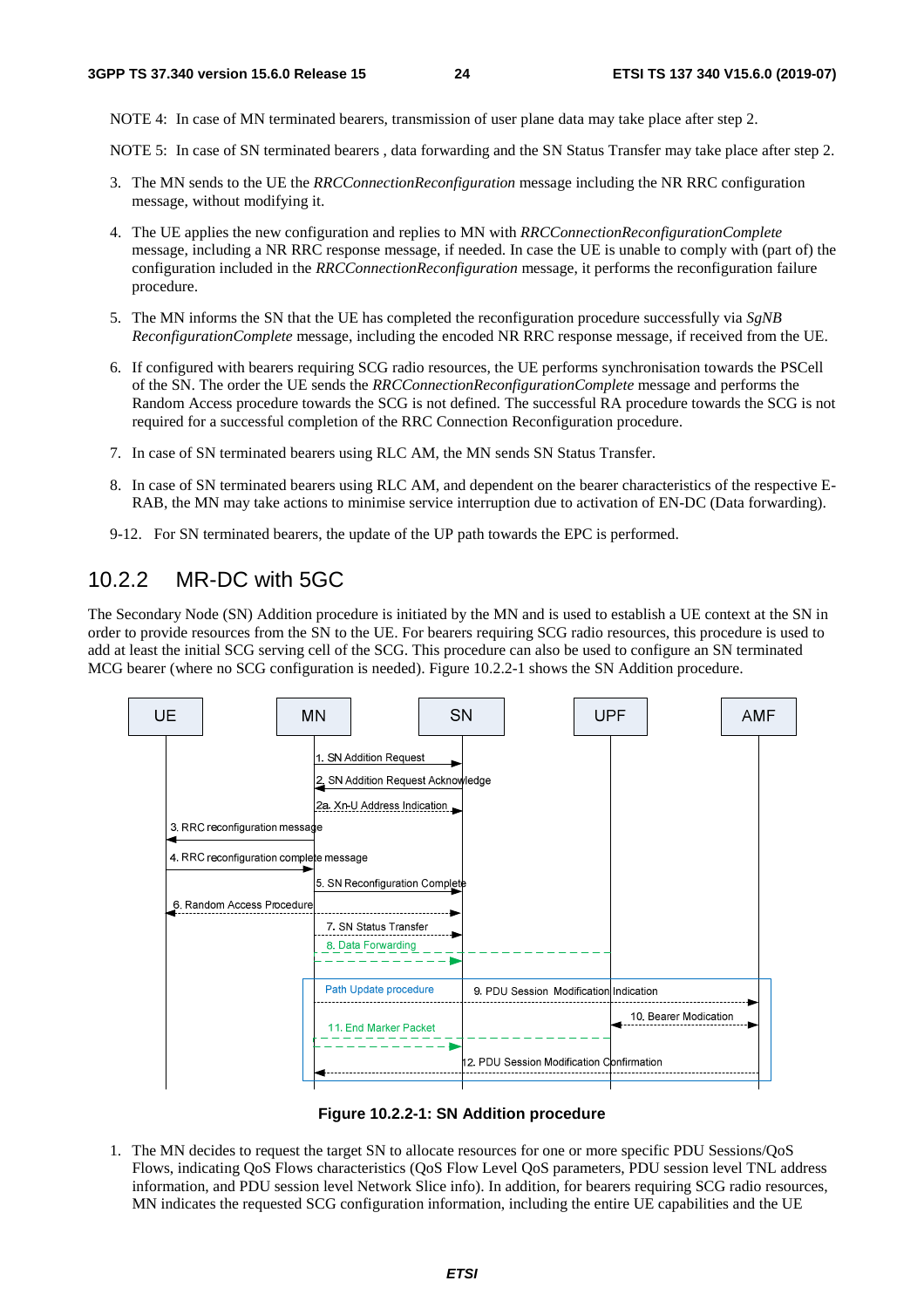capability coordination result. In this case, the MN also provides the latest measurement results for SN to choose and configure the SCG cell(s). The MN may request the SN to allocate radio resources for split SRB operation. In NGEN-DC and NR-DC, the MN always provides all the needed security information to the SN (even if no SN terminated bearers are setup) to enable SRB3 to be setup based on SN decision.

 For MN terminated bearer options that require Xn-U resources between the MN and the SN, the MN provides Xn-U UL TNL address information. For SN terminated bearers, the MN provides a list of available DRB IDs. The S-NG-RAN node shall store this information and use it when establishing SN terminated bearers. The SN may reject the request.

 For SN terminated bearer options that require Xn-U resources between the MN and the SN, the MN provides in step 1 a list of QoS flows per PDU Sessions for which SCG resources are requested to be setup upon which the SN decides how to map QoS flows to DRB.

- NOTE 1: For split bearers, MCG and SCG resources may be requested of such an amount, that the OoS for the respective QoS Flow is guaranteed by the exact sum of resources provided by the MCG and the SCG together, or even more. For MN terminated split bearers, the MN decision is reflected in step 1 by the QoS Flow parameters signalled to the SN, which may differ from QoS Flow parameters received over NG.
- NOTE 2: For a specific QoS flow, the MN may request the direct establishment of SCG and/or split bearers, i.e. without first having to establish MCG bearers. It is also allowed that all QoS flows can be mapped to SN terminated bearers, i.e. there is no QoS flow mapped to an MN terminated bearer.
- 2. If the RRM entity in the SN is able to admit the resource request, it allocates respective radio resources and, dependent on the bearer type options, respective transport network resources. For bearers requiring SCG radio resources the SN triggers UE Random Access so that synchronisation of the SN radio resource configuration can be performed. The SN decides for the PSCell and other SCG SCells and provides the new SCG radio resource configuration to the MN within an SN RRC configuration message contained in the *SN Addition Request Acknowledge* message. In case of bearer options that require Xn-U resources between the MN and the SN, the SN provides Xn-U TNL address information for the respective DRB, Xn-U UL TNL address information for SN terminated bearers, Xn-U DL TNL address information for MN terminated bearers. For SN terminated bearers, the SN provides the NG-U DL TNL address information for the respective PDU Session and security algorithm. If SCG radio resources have been requested, the SCG radio resource configuration is provided.
- NOTE 3: In case of MN terminated bearers, transmission of user plane data may take place after step 2.
- NOTE 4: In case of SN terminated bearers, data forwarding and the SN Status Transfer may take place after step 2.
- NOTE 5: For MN terminated NR SCG bearers for which PDCP duplication with CA is configured the MN allocates 2 separate Xn-U bearers.

 For SN terminated NR MCG bearers for which PDCP duplication with CA is configured the SN allocates 2 separate Xn-U bearers.

- 2a. For SN terminated bearers using MCG resources, the MN provides Xn-U DL TNL address information in the *Xn-U Address Indication* message.
- 3. The MN sends the *MN RRC reconfiguration* message to the UE including the SN RRC configuration message, without modifying it.
- 4. The UE applies the new configuration and replies to MN with *MN RRC reconfiguration complete* message, including an SN RRC response message for SN, if needed. In case the UE is unable to comply with (part of) the configuration included in the *MN RRC reconfiguration* message, it performs the reconfiguration failure procedure.
- 5. The MN informs the SN that the UE has completed the reconfiguration procedure successfully via *SN Reconfiguration Complete* message, including the SN RRC response message, if received from the UE.
- 6. If configured with bearers requiring SCG radio resources, the UE performs synchronisation towards the PSCell configured by the SN. The order the UE sends the *MN RRC reconfiguration complete* message and performs the Random Access procedure towards the SCG is not defined. The successful RA procedure towards the SCG is not required for a successful completion of the RRC Connection Reconfiguration procedure.
- 7. In case of SN terminated bearers using RLC AM, the MN sends SN Status Transfer.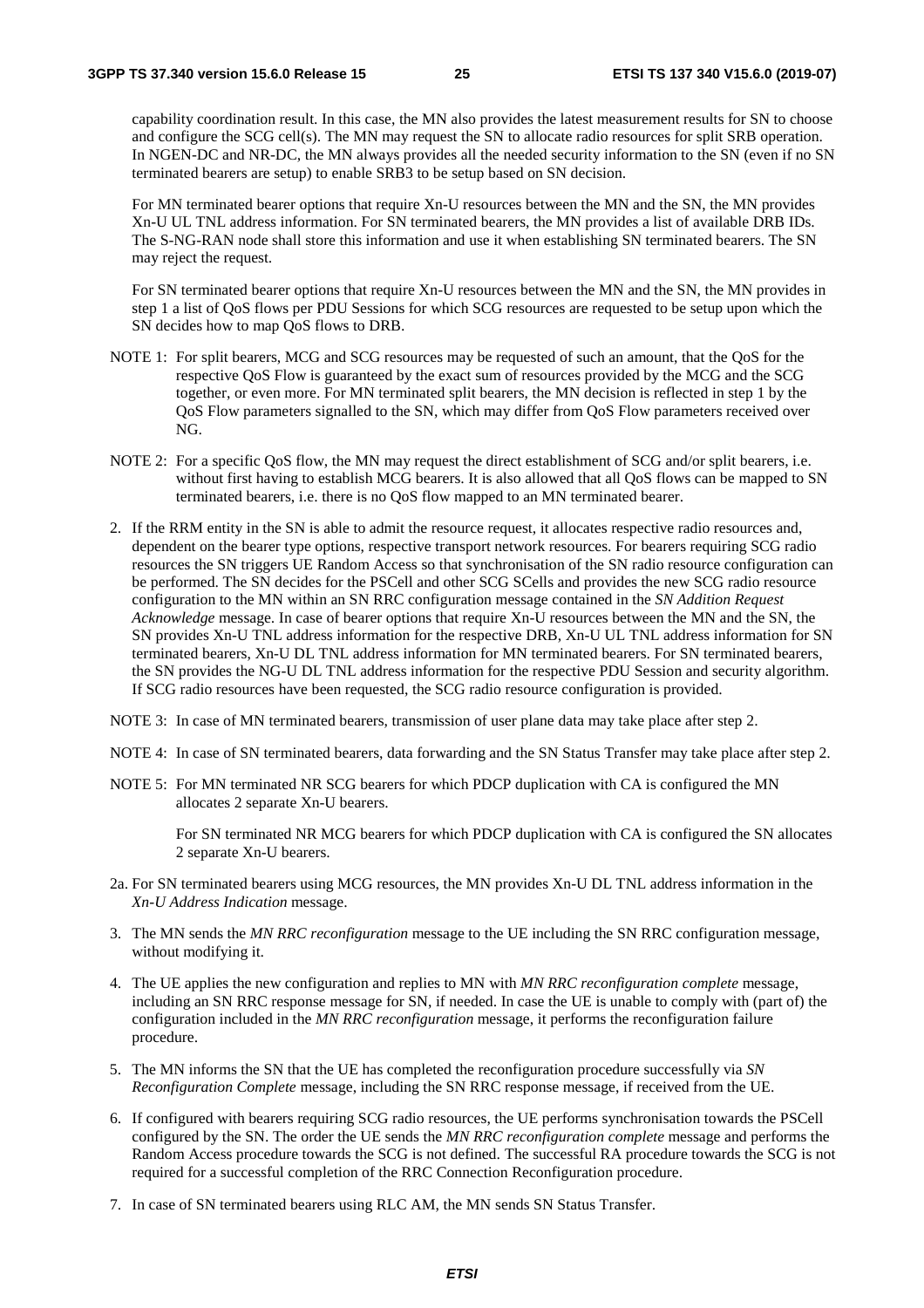- 8. In case of SN terminated bearers using RLC AM, and dependent on the bearer characteristics of the respective QoS Flows, the MN may take actions to minimise service interruption due to activation of MR-DC (Data forwarding).
- 9-12. For SN terminated bearers, the update of the UP path towards the 5GC is performed via PDU Session Path Update procedure*.*

### 10.3 Secondary Node Modification (MN/SN initiated)

### 10.3.1 EN-DC

The Secondary Node Modification procedure may be initiated either by the MN or by the SN and be used to modify, establish or release bearer contexts, to transfer bearer contexts to and from the SN or to modify other properties of the UE context within the same SN. It may also be used to transfer an NR RRC message from the SN to the UE via the MN and the response from the UE via MN to the SN (e.g. when SRB3 is not used).

The Secondary Node modification procedure does not necessarily need to involve signalling towards the UE.

#### **MN initiated SN Modification**



**Figure 10.3.1-1: SN Modification procedure - MN initiated** 

The MN uses the procedure to initiate configuration changes of the SCG within the same SN, e.g. the addition, modification or release of SCG bearer(s) and the SCG RLC bearer of split bearer(s), as well as configuration changes for SN terminated MCG bearers. Bearer termination point change is realized by adding the new bearer configuration and releasing the old bearer configuration within a single MN initiated SN Modification procedure for the respective E-RAB. The MN uses this procedure to perform handover within the same MN while keeping the SN. The MN also uses the procedure to query the current SCG configuration, e.g. when delta configuration is applied in an MN initiated SN change. The MN also uses the procedure to provide the S-RLF related information to the SN. The MN may not use the procedure to initiate the addition, modification or release of SCG SCells. The SN may reject the request, except if it concerns the release of SN terminated bearer(s) or the SCG RLC bearer of MN terminated bearer(s), or if it is used to perform handover within the same MN while keeping the SN. Figure 10.3.1-1 shows an example signalling flow for an MN initiated SN Modification procedure.

1. The MN sends the *SgNB Modification Request* message, which may contain bearer context related or other UE context related information, data forwarding address information (if applicable) and the requested SCG configuration information, including the UE capability coordination result to be used as basis for the reconfiguration by the SN. In case a security key update in the SN is required, a new *SgNB Security Key* is included. In case of SCG RLC re-establishment for E-RABs configured with an MN terminated bearer with an SCG RLC bearer for which no bearer type change is performed, the MN provides a new UL GTP tunnel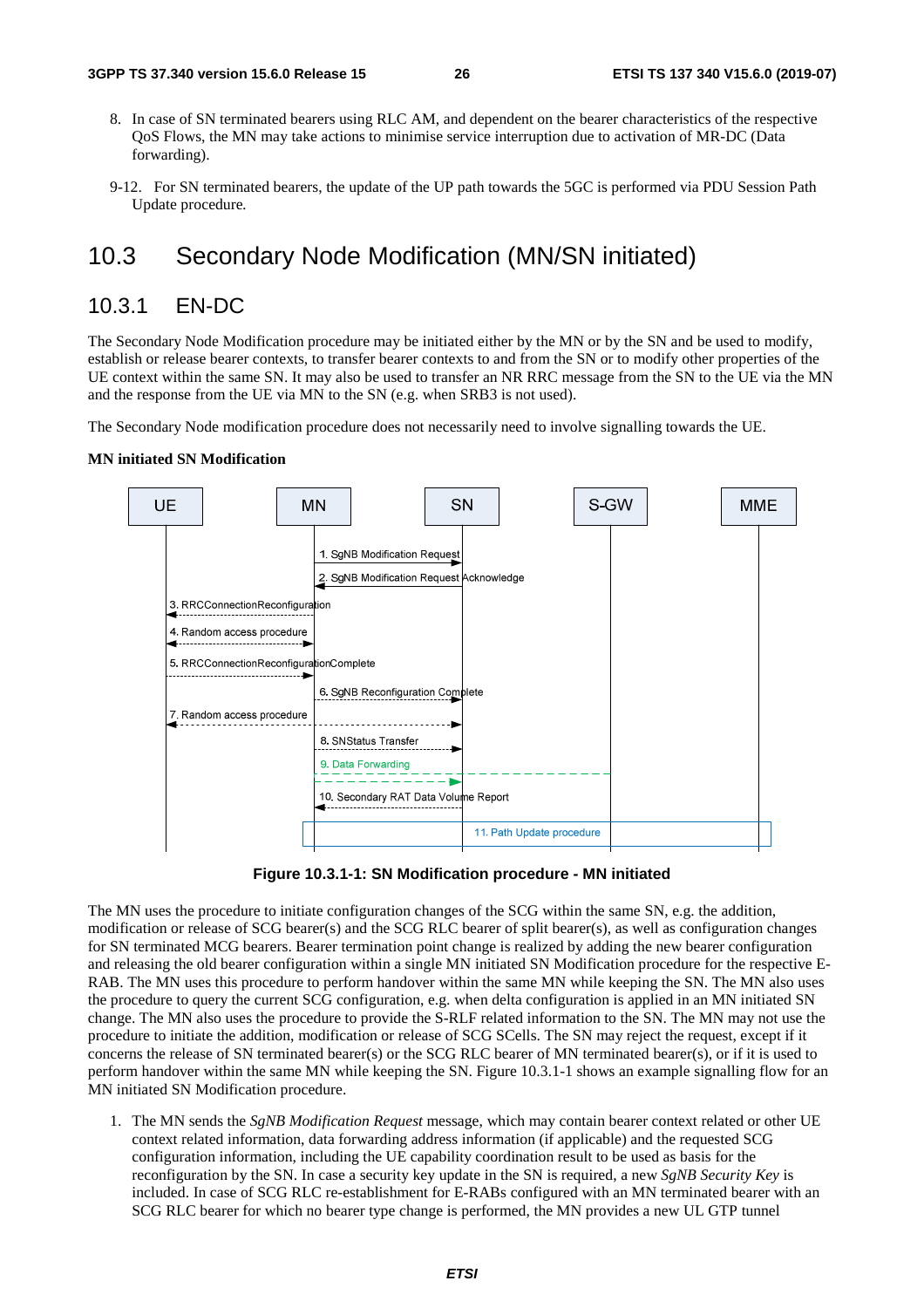endpoint to the SN. The SN shall continue sending UL PDCP PDUs to the MN with the previous UL GTP tunnel endpoint until it re-establishes the RLC and use the new UL GTP tunnel endpoint after re-establishment. In case of PDCP re-establishment for E-RABs configured with an SN terminated bearer with an MCG RLC bearer for which no bearer type change is performed, the MN provides a new DL GTP tunnel endpoint to the SN. The SN shall continue sending DL PDCP PDUs to the MN with the previous DL GTP tunnel endpoint until it performs PDCP re-establishment and use the new DL GTP tunnel endpoint starting with the PDCP re-establishment.

- 2. The SN responds with the *SgNB Modification Request Acknowledge* message, which may contain SCG radio resource configuration information within a NR RRC configuration message and data forwarding address information (if applicable). In case of a security key update (with or without PSCell change), for E-RABs configured with the MN terminated bearer option that require X2-U resources between the MN and the SN, for which no bearer type change is performed, the SN provides a new DL GTP tunnel endpoint to the MN. The MN shall continue sending DL PDCP PDUs to the SN with the previous DL GTP tunnel endpoint until it performs PDCP re-establishment or PDCP data recovery, and use the new DL GTP tunnel endpoint starting with the PDCP re-establishment or data recovery. In case of a security key update (with or without PSCell change), for E-RABs configured with the SN terminated bearer option that require X2-U resources between the MN and the SN, for which no bearer type change is performed, the SN provides a new UL GTP tunnel endpoint to the MN. The MN shall continue sending UL PDCP PDUs to the SN with the previous UL GTP tunnel endpoint until it reestablishes the RLC and use the new UL GTP tunnel endpoint after re-establishment.
- 3-5. The MN initiates the RRC connection reconfiguration procedure, including the NR RRC configuration message. The UE applies the new configuration, synchronizes to the MN (if instructed, in case of intra-MN handover) and replies with *RRCConnectionReconfigurationComplete*, including a NR RRC response message, if needed. In case the UE is unable to comply with (part of) the configuration included in the *RRCConnectionReconfiguration* message, it performs the reconfiguration failure procedure.
- 6. Upon successful completion of the reconfiguration, the success of the procedure is indicated in the *SgNB Reconfiguration Complete* message.
- 7. If instructed, the UE performs synchronisation towards the PSCell of the SN as described in SgNB addition procedure. Otherwise, the UE may perform UL transmission after having applied the new configuration.
- 8. If PDCP termination point is changed for bearers using RLC AM, and when RRC full configuration is not used, the MN sends the SN Status transfer.
- 9. If applicable, data forwarding between MN and the SN takes place (Figure 10.3.1-1 depicts the case where a bearer context is transferred from the MN to the SN).
- 10. The SN sends the *Secondary RAT Data Usage Report* message to the MN and includes the data volumes delivered to and received from the UE over the NR radio for the E-RABs to be released and for the E-RABs for which the S1 UL GTP Tunnel endpoint was requested to be modified.
- NOTE 1: The order the SN sends the *Secondary RAT Data Usage Report* message and performs data forwarding with MN is not defined. The SN may send the report when the transmission of the related bearer is stopped.
- 11. If applicable, a path update is performed.

#### **SN initiated SN Modification with MN involvement**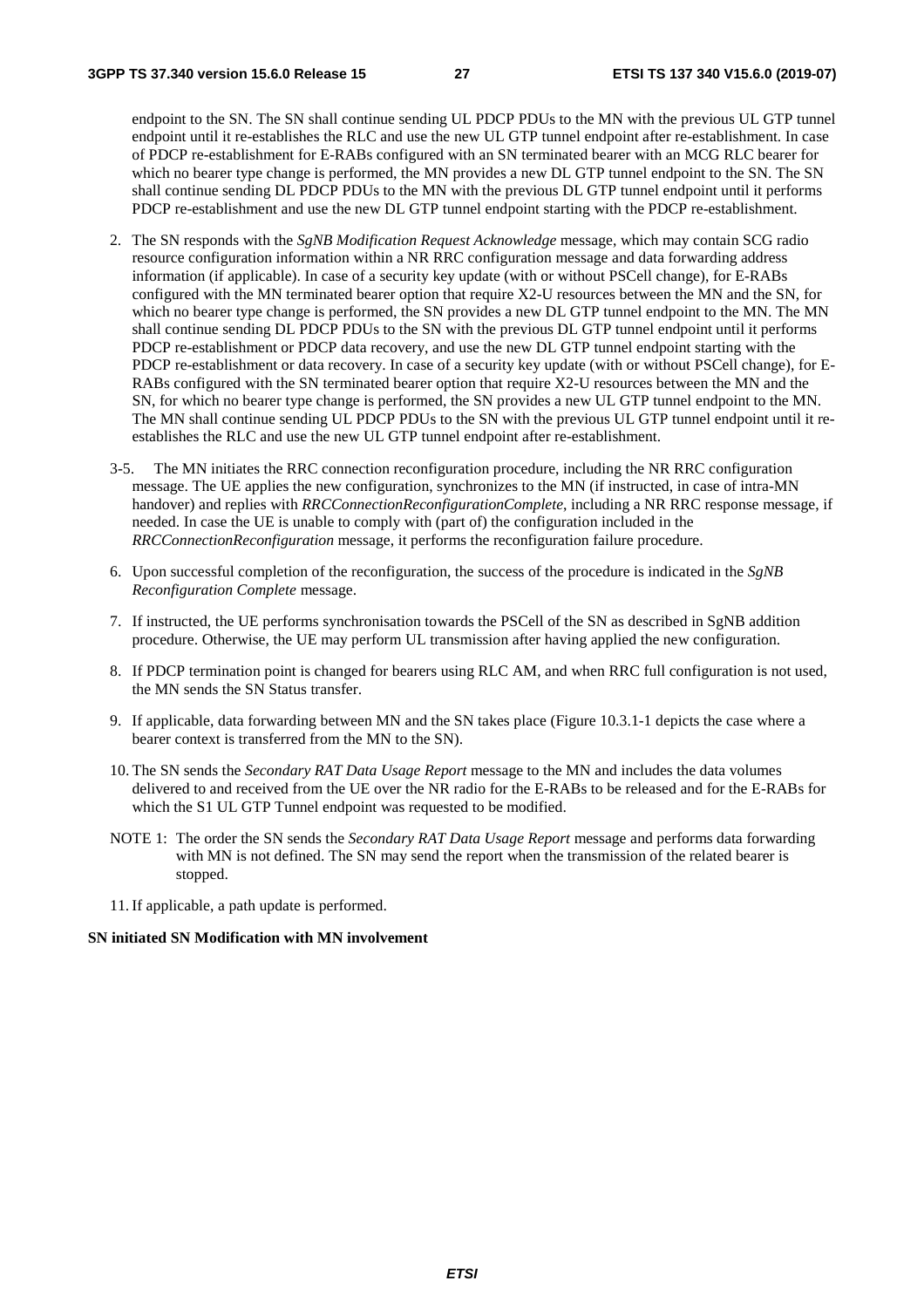

#### **Figure 10.3.1-2: SN Modification procedure - SN initiated with MN involvement**

The SN uses the procedure to perform configuration changes of the SCG within the same SN, e.g. to trigger the release of SCG bearer(s) and the SCG RLC bearer of split bearer(s) (upon which the MN may release the bearer or maintain current bearer type or reconfigure it to an MCG bearer, either MN terminated or SN terminated), and to trigger PSCell change (e.g. when a new security key is required or when the MN needs to perform PDCP data recovery). The MN cannot reject the release request of SCG bearer and the SCG RLC bearer of a split bearer. Figure 10.3.1-2 shows an example signalling flow for an SN initiated SgNB Modification procedure, with MN involvement.

1. The SN sends the *SgNB Modification Required* message including a NR RRC configuration message, which may contain bearer context related, other UE context related information and the new SCG radio resource configuration. For bearer release or modification, a corresponding E-RAB list is included in the *SgNB Modification Required* message. In case of change of security key, the *PDCP Change Indication* indicates that a S-KgNB update is required. In case the MN needs to perform PDCP data recovery, the *PDCP Change Indication* indicates that PDCP data recovery is required.

The SN can decide whether the change of security key is required.

- 2/3. The MN initiated SN Modification procedure may be triggered by the *SN Modification Required* message (e.g. to provide information such as data forwarding addresses, new SN security key, measurement gap, etc...)
- NOTE 2: If only SN security key is provided in step 2, the MN does not need to wait for the reception of step 3 to initiate the RRC connection reconfiguration procedure.
- 4. The MN sends the *RRCConnectionReconfiguration* message including a NR RRC configuration message to the UE including the new SCG radio resource configuration.
- 5. The UE applies the new configuration and sends the *RRCConnectionReconfigurationComplete* message, including an encoded NR RRC response message, if needed. In case the UE is unable to comply with (part of) the configuration included in the *RRCConnectionReconfiguration* message, it performs the reconfiguration failure procedure.
- 6. Upon successful completion of the reconfiguration, the success of the procedure is indicated in the *SgNB Modification Confirm* message containing the encoded NR RRC response message, if received from the UE.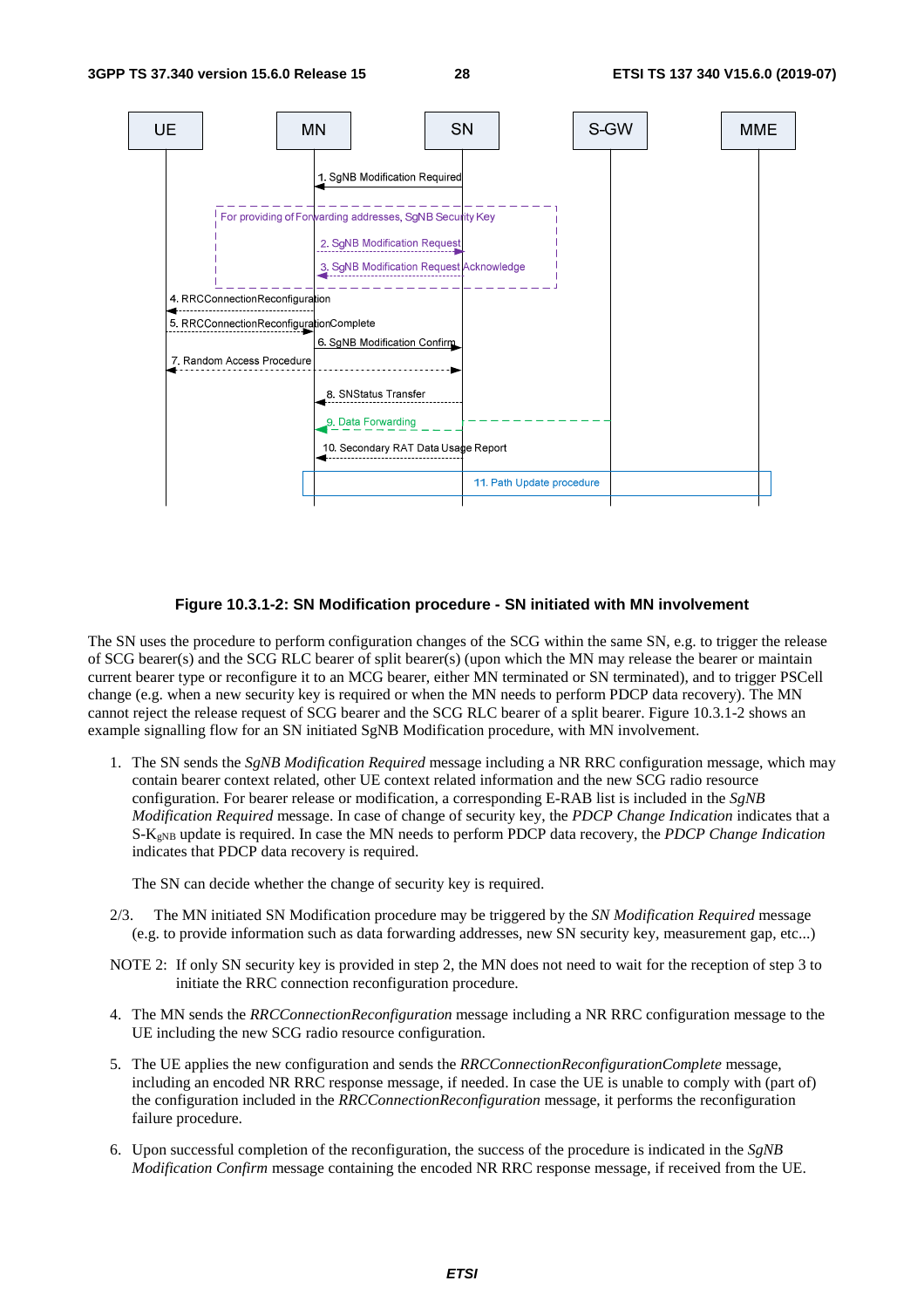- 7. If instructed, the UE performs synchronisation towards the PSCell of the SN as described in SN addition procedure. Otherwise, the UE may perform UL transmission after having applied the new configuration.
- 8. If PDCP termination point is changed for bearers using RLC AM, and when RRC full configuration is not used, the SN sends the MN Status transfer.
- 9. If applicable, data forwarding between MN and the SN takes place (Figure 10.3.1-2 depicts the case where a bearer context is transferred from the SN to the MN).
- 10. The SN sends the *Secondary RAT Data Usage Report* message to the MN and includes the data volumes delivered to and received from the UE over the NR radio for the E-RABs to be released.
- NOTE 3: The order the SN sends the *Secondary RAT Data Usage Report* message and performs data forwarding with MN is not defined. The SN may send the report when the transmission of the related bearer is stopped.
- 11. If applicable, a path update is performed.

#### **SN initiated SN Modification without MN involvement**





The SN initiated modification without MN involved procedure is used to modify the configuration within SN in case no coordination with MN is required, including the addition/modification/release of SCG SCell and PSCell change (e.g. when the security key does not need to be changed and the MN does not need to be involved in PDCP recovery). Figure 10.3.1-3 shows an example signalling flow for SN initiated SN modification procedure, without MN involvement. The SN can decide whether the Random Access procedure is required.

- 1. The SN sends the *RRCConnectionReconfiguration* message to the UE through SRB3. The UE applies the new configuration. In case the UE is unable to comply with (part of) the configuration included in the *RRCConnectionReconfiguration* message, it performs the reconfiguration failure procedure.
- 2. If instructed, the UE performs synchronisation towards the PSCell of the SN.
- 3. The UE replies with the *RRCConnectionReconfigurationComplete* message.

#### **Transfer of an NR RRC message to/from the UE (when SRB3 is not used)**



**Figure 10.3.1-4: Transfer of an NR RRC message to/from the UE**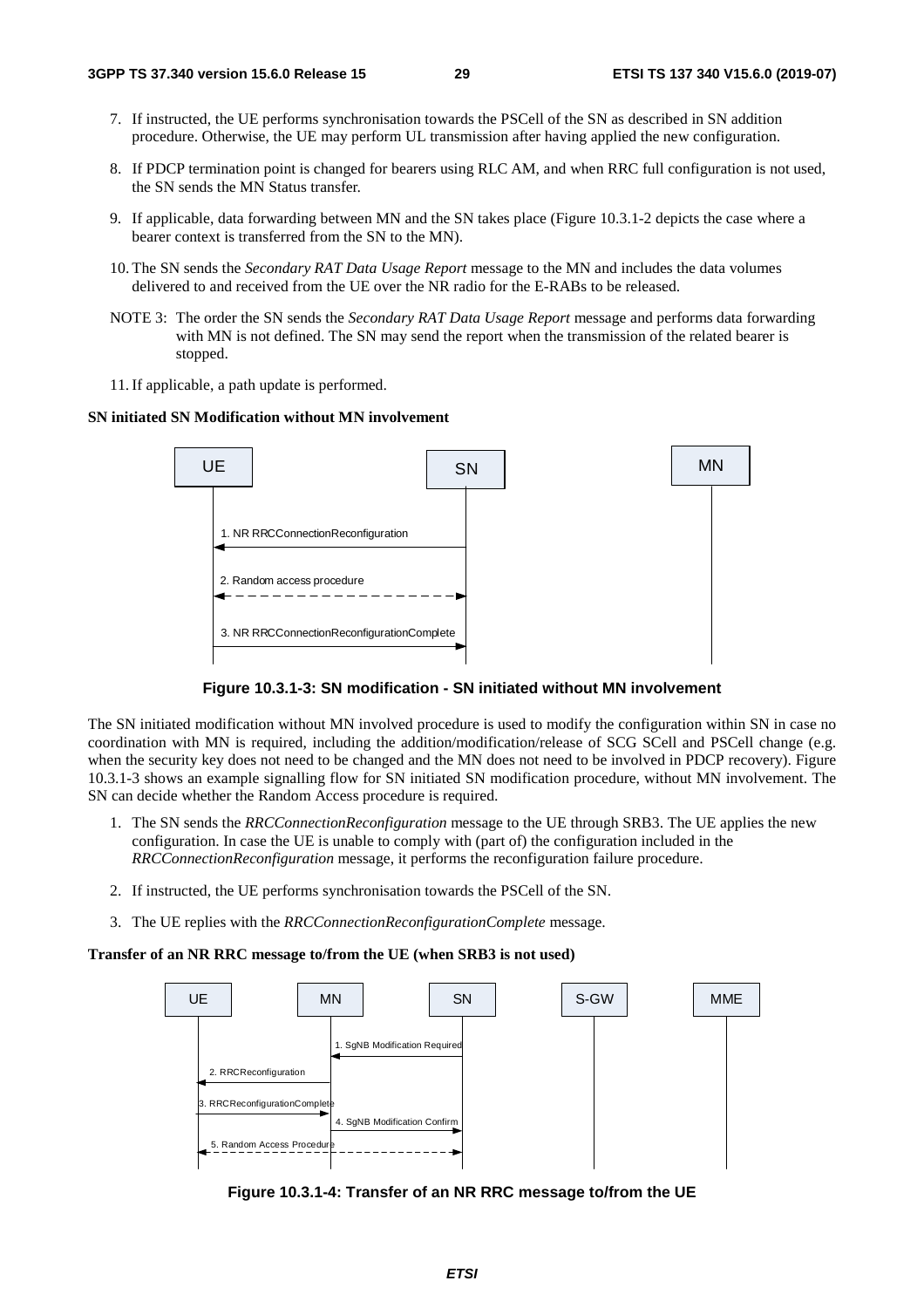The SN initiates the procedure when it needs to transfer an NR RRC message to the UE and SRB3 is not used.

- 1. The SN initiates the procedure by sending the SgNB Modification Required to the MN.
- 2. The MN forwards the NR RRC message to the UE in the *RRCConnectionReconfiguration* message.
- 3. The UE applies the new configuration and replies with the *RRCConnectionReconfigurationComplete* message.
- 4. The MN forwards the NR RRC response message, if received from the UE, to the SN in the *SgNB Modification Confirm* message.
- 5. If instructed, the UE performs synchronisation towards the PSCell of the SN as described in SgNB Addition procedure. Otherwise the UE may perform UL transmission after having applied the new configuration.

### 10.3.2 MR-DC with 5GC

The SN Modification procedure may be initiated either by the MN or by the SN and be used to modify the current user plane resource configuration (e.g. related to PDU session, QoS flow or DRB) or to modify other properties of the UE context within the same SN. It may also be used to transfer an RRC message from the SN to the UE via the MN and the response from the UE via MN to the SN (e.g. when SRB3 is not used). In NGEN-DC and NR-DC, the RRC message is an NR message (i.e., *RRCReconfiguration*) whereas in NE-DC it is an E-UTRA message (i.e., *RRCConnectionReconfiguration*).

The SN modification procedure does not necessarily need to involve signalling towards the UE.

#### **MN initiated SN Modification**



**Figure 10.3.2-1: SN Modification procedure - MN initiated** 

The MN uses the procedure to initiate configuration changes of the SCG within the same SN, including addition, modification or release of the user plane resource configuration. The MN uses this procedure to perform handover within the same MN while keeping the SN, when the SN needs to be involved (i.e. in NGEN-DC). The MN also uses the procedure to query the current SCG configuration, e.g. when delta configuration is applied in an MN initiated SN change. The MN also uses the procedure to provide the S-RLF related information to the SN or to provide additional available DRB IDs to be used for SN terminated bearers. The MN may not use the procedure to initiate the addition, modification or release of SCG SCells. The SN may reject the request, except if it concerns the release of the user plane resource configuration, or if it is used to perform handover within the same MN while keeping the SN. Figure 10.3.2-1 shows an example signalling flow for an MN initiated SN Modification procedure.

1. The MN sends the *SN Modification Request* message, which may contain user plane resource configuration related or other UE context related information, data forwarding address information (if applicable), PDU session level Network Slice info and the requested SCG configuration information, including the UE capabilities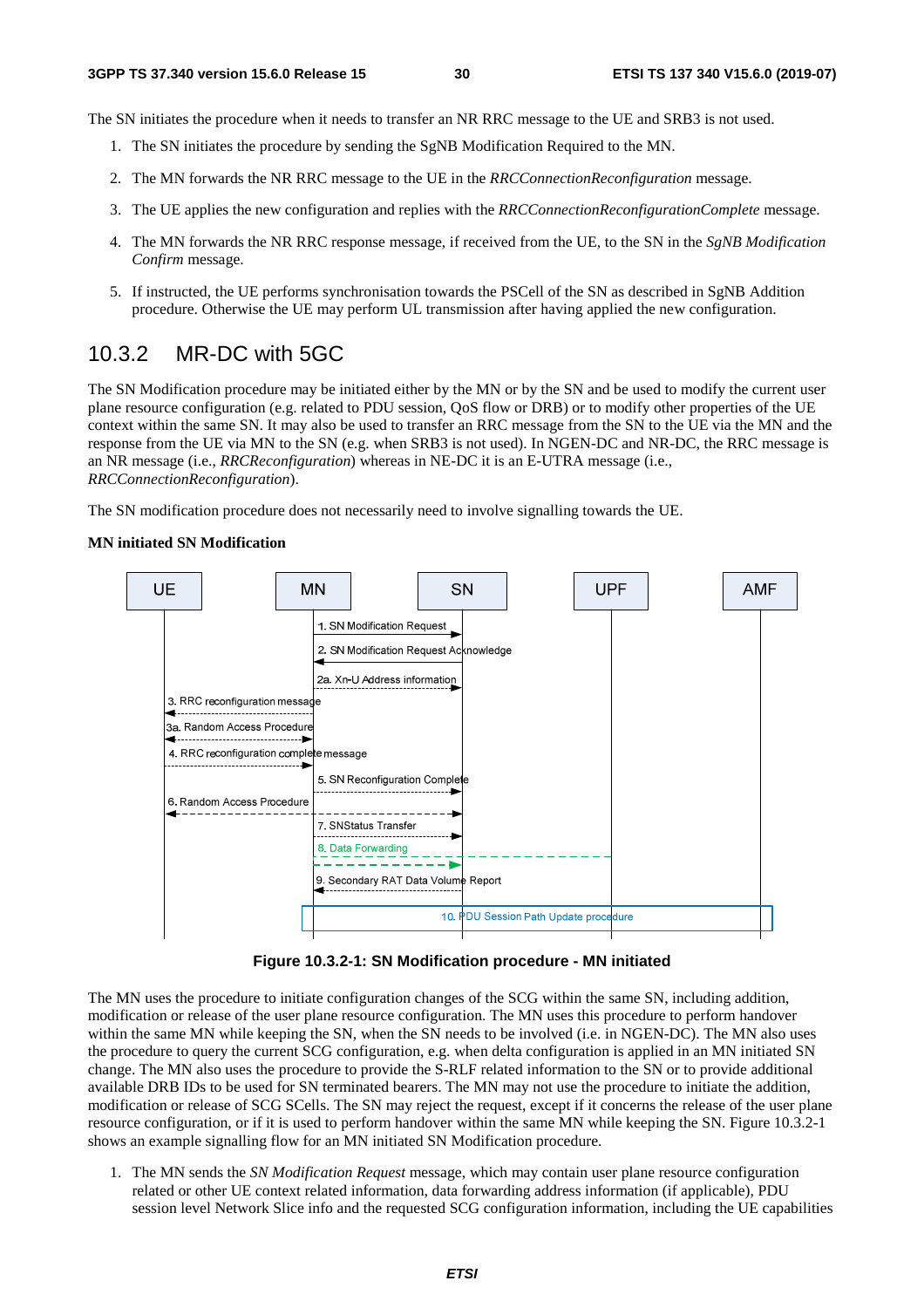coordination result to be used as basis for the reconfiguration by the SN. In case a security key update in the SN is required, a new *SN Security Key* is included.

- 2. The SN responds with the *SN Modification Request Acknowledge* message, which may contain new SCG radio configuration information within an SN RRC reconfiguration message*,* and data forwarding address information (if applicable).
- NOTE 1: For MN terminated NR SCG bearers to be setup for which PDCP duplication with CA is configured the MN allocates 2 separate Xn-U bearers

 For SN terminated NR MCG bearers to be setup for which PDCP duplication with CA is configured the SN allocates 2 separate Xn-U bearers.

- 2a. For SN terminated MCG bearers, the MN provides Xn-U DL TNL address information in the *Xn-U Address Indication* message.
- 3/4. The MN initiates the RRC reconfiguration procedure, including an *SN RRC reconfiguration* message. The UE applies the new configuration, synchronizes to the MN (if instructed, in case of intra-MN handover) and replies with *MN RRC reconfiguration complete* message, including an SN RRC response message, if needed. In case the UE is unable to comply with (part of) the configuration included in the *MN RRC reconfiguration* message, it performs the reconfiguration failure procedure.
- 5. Upon successful completion of the reconfiguration, the success of the procedure is indicated in the *SN Reconfiguration Complete* message.
- 6. If instructed, the UE performs synchronisation towards the PSCell of the SN as described in SN addition procedure. Otherwise, the UE may perform UL transmission after having applied the new configuration.
- 7. If PDCP termination point is changed for bearers using RLC AM, and when RRC full configuration is not used, the MN sends the SN Status transfer.
- 8. If applicable, data forwarding between MN and the SN takes place (Figure 10.3.2-1 depicts the case where a user plane resource configuration related context is transferred from the MN to the SN).
- 9. The SN sends the *Secondary RAT Data Usage Report* message to the MN and includes the data volumes delivered to and received from the UE as described in clause 10.11.2.
- NOTE 2: The order the SN sends the *Secondary RAT Data Usage Report* message and performs data forwarding with MN is not defined. The SN may send the report when the transmission of the related QoS flow is stopped.

10. If applicable, a PDU Session path update procedure is performed.

#### **SN initiated SN Modification with MN involvement**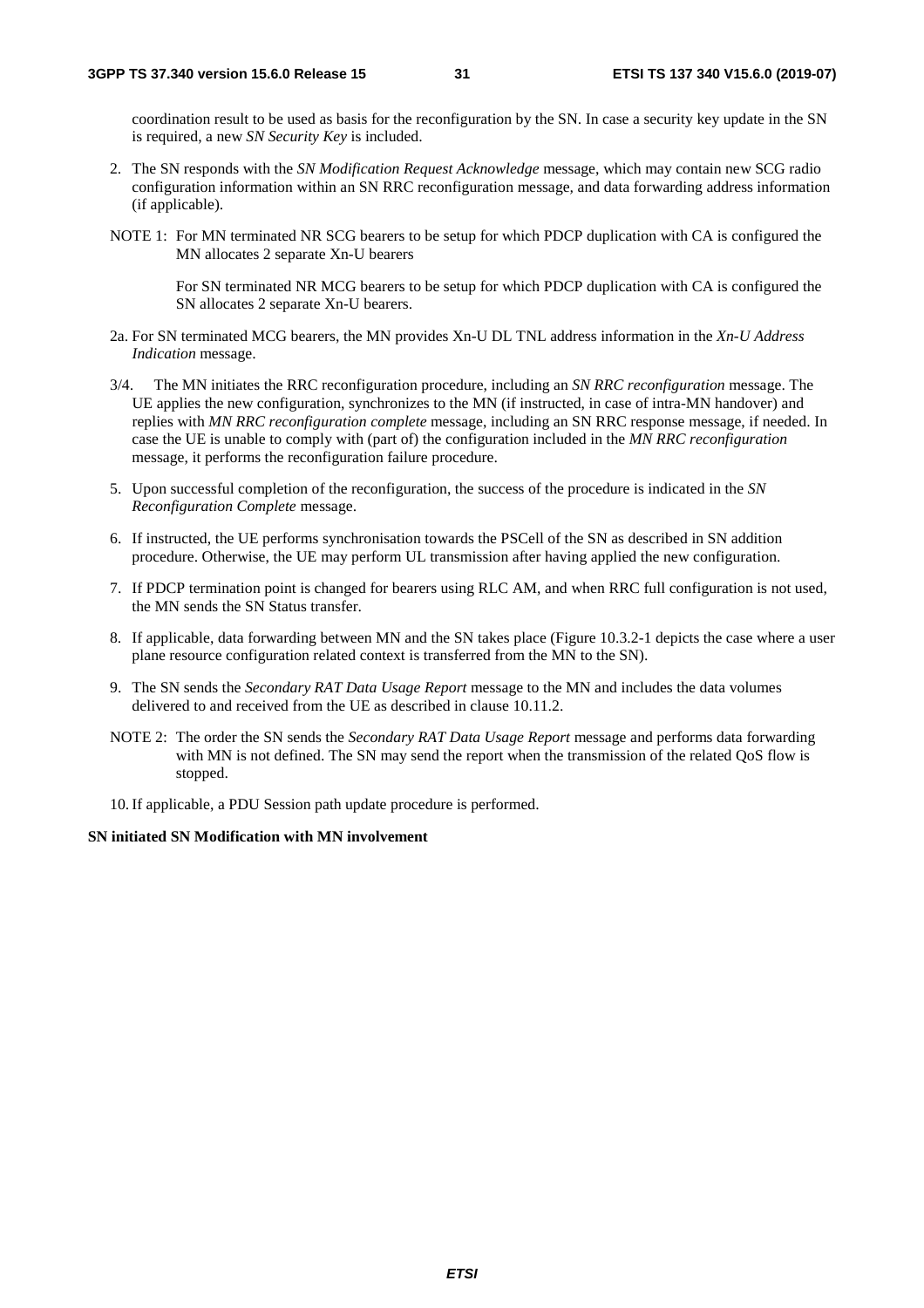

**Figure 10.3.2-2: SN Modification procedure - SN initiated with MN involvement** 

The SN uses the procedure to perform configuration changes of the SCG within the same SN, e.g. to trigger the modification/release of the user plane resource configuration and to trigger PSCell changes (e.g. when a new security key is required or when the MN needs to perform PDCP data recovery). The MN cannot reject the release request of PDU session/QoS flows. The SN also uses the procedure to request the MN to provide more DRB IDs to be used for SN terminated bearers or to return DRB IDs used for SN terminated bearers that are not needed any longer. Figure 10.3.2-2 shows an example signalling flow for SN initiated SN Modification procedure.

1. The SN sends the *SN Modification Required* message including an SN RRC reconfiguration message, which may contain user plane resource configuration related context, other UE context related information and the new radio resource configuration of SCG. In case of change of security key, the *PDCP Change Indication* indicates that an SN security key update is required. In case the MN needs to perform PDCP data recovery, the *PDCP Change Indication* indicates that PDCP data recovery is required.

The SN can decide whether the change of security key is required.

- 2/3. The MN initiated SN Modification procedure may be triggered by *SN Modification Required* message, e.g. when an SN security key change needs to be applied.
- NOTE 3: For SN terminated NR MCG bearers to be setup for which PDCP duplication with CA is configured the SN allocates 2 separate Xn-U bearers.
- 4. The MN sends the *MN RRC reconfiguration* message to the UE including the SN RRC reconfiguration message with the new SCG radio resource configuration.
- 5. The UE applies the new configuration and sends the *MN RRC reconfiguration complete* message, including an SN RRC response message, if needed. In case the UE is unable to comply with (part of) the configuration included in the *MN RRC reconfiguration* message, it performs the reconfiguration failure procedure.
- 6. Upon successful completion of the reconfiguration, the success of the procedure is indicated in the *SN Modification Confirm* message including the SN RRC response message, if received from the UE.
- 7. If instructed, the UE performs synchronisation towards the PSCell configured by the SN as described in SN Addition procedure. Otherwise, the UE may perform UL transmission directly after having applied the new configuration.
- 8. If PDCP termination point is changed for bearers using RLC AM, and when RRC full configuration is not used, the SN sends the MN Status transfer.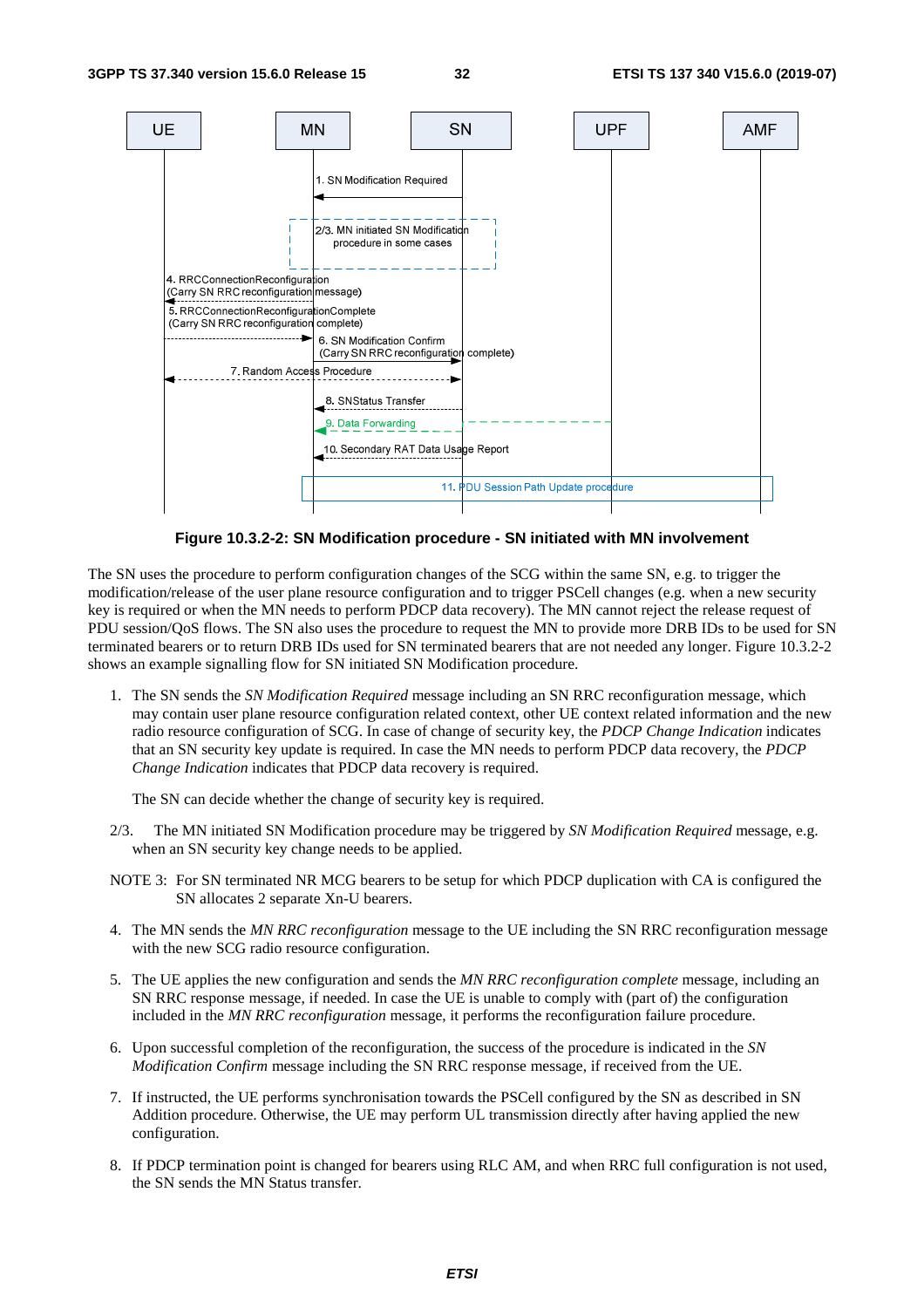- 9. If applicable, data forwarding between MN and the SN takes place (Figure 10.3.2-2 depicts the case where a user plane resource configuration related context is transferred from the SN to the MN).
- 10. The SN sends the *Secondary RAT Data Usage Report* message to the MN and includes the data volumes delivered to and received from the UE as described in clause 10.11.2.
- NOTE 4: The order the SN sends the *Secondary RAT Data Usage Report* message and performs data forwarding with MN is not defined. The SN may send the report when the transmission of the related OoS flow is stopped.
- 11. If applicable, a PDU Session path update procedure is performed.

#### **SN initiated SN Modification without MN involvement**

This procedure is not supported for NE-DC.





The SN initiated SN modification procedure without MN involvement is used to modify the configuration within SN in case no coordination with MN is required, including the addition/modification/release of SCG SCell and PSCell change (e.g. when the security key does not need to be changed and the MN does not need to be involved in PDCP recovery). Figure 10.3.2-3 shows an example signalling flow for SN initiated SN modification procedure without MN involvement. The SN can decide whether the Random Access procedure is required.

- 1. The SN sends the *SN RRC reconfiguration* message to the UE through SRB3.
- 2. The UE applies the new configuration and replies with the *SN RRC reconfiguration complete* message. In case the UE is unable to comply with (part of) the configuration included in the *SN RRC reconfiguration* message, it performs the reconfiguration failure procedure.
- 3. If instructed, the UE performs synchronisation towards the PSCell of the SN as described in SN Addition procedure. Otherwise the UE may perform UL transmission after having applied the new configuration.

#### **Transfer of an NR RRC message to/from the UE (when SRB3 is not used)**

This procedure is supported for all the MR-DC options.



**Figure 10.3.2-4: Transfer of an NR RRC message to/from the UE**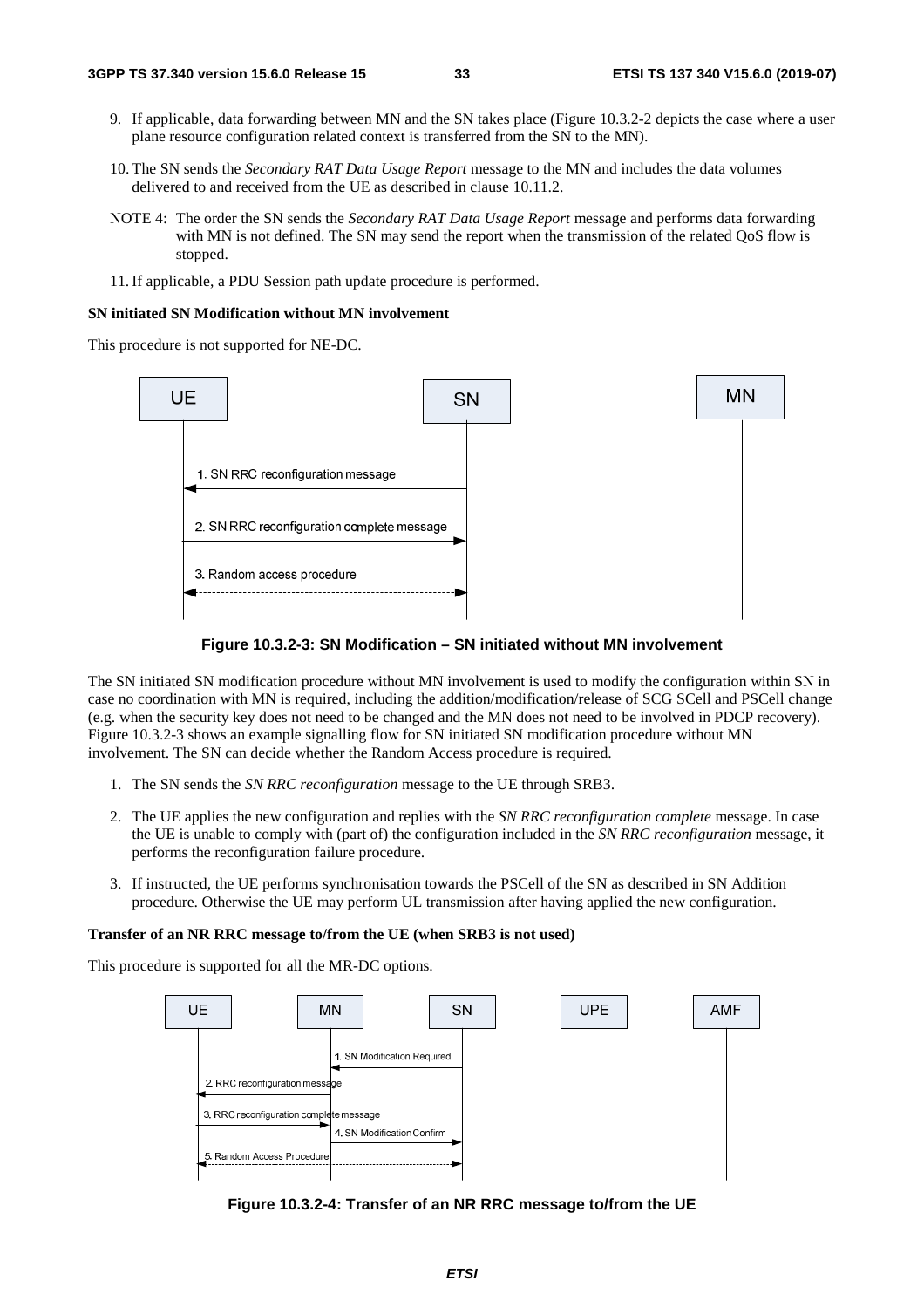The SN initiates the procedure when it needs to transfer an NR RRC message to the UE and SRB3 is not used.

- 1. The SN initiates the procedure by sending the *SN Modification Required* to the MN including the SN RRC reconfiguration message.
- 2. The MN forwards the SN RRC reconfiguration message to the UE including it in the *RRC reconfiguration*  message.
- 3. The UE applies the new configuration and replies with the *RRC reconfiguration complete* message by including the SN RRC reconfiguration complete message.
- 4. The MN forwards the SN RRC response message, if received from the UE, to the SN by including it in the *SN Modification Confirm* message.
- 5. If instructed, the UE performs synchronisation towards the PSCell of the SN as described in SN Addition procedure. Otherwise the UE may perform UL transmission after having applied the new configuration.

## 10.4 Secondary Node Release (MN/SN initiated)

### 10.4.1 EN-DC

The Secondary Node Release procedure may be initiated either by the MN or by the SN and is used to initiate the release of the UE context at the SN. The recipient node of this request can reject it, e.g., if a SN change procedure is triggered by the SN.

It does not necessarily need to involve signalling towards the UE, e.g., in case of the RRC connection re-establishment due to Radio Link Failure in MN.



#### **MN initiated SN Release**

**Figure 10.4.1-1: SN Release procedure – MN initiated** 

Figure 10.4.1-1 shows an example signalling flow for the MN initiated Secondary Node Release procedure when SN Release is confirmed by SN.

- 1. The MN initiates the procedure by sending the *SgNB Release Request* message. If data forwarding is requested, the MN provides data forwarding addresses to the SN.
- 2. The SN confirms SN Release by sending the *SgNB Release Request Acknowledge* message. If appropriate, the SN may reject SN Release, e.g. if the SN change procedure is triggered by the SN.
- 3/4. If required, the MN indicates in the *RRCConnectionReconfiguration* message towards the UE that the UE shall release the entire SCG configuration. In case the UE is unable to comply with (part of) the configuration included in the *RRCConnectionReconfiguration* message, it performs the reconfiguration failure procedure.
- NOTE 1: If data forwarding is applied, timely coordination between steps 1 and 2 may minimize gaps in service provision, this is however regarded to be an implementation matter.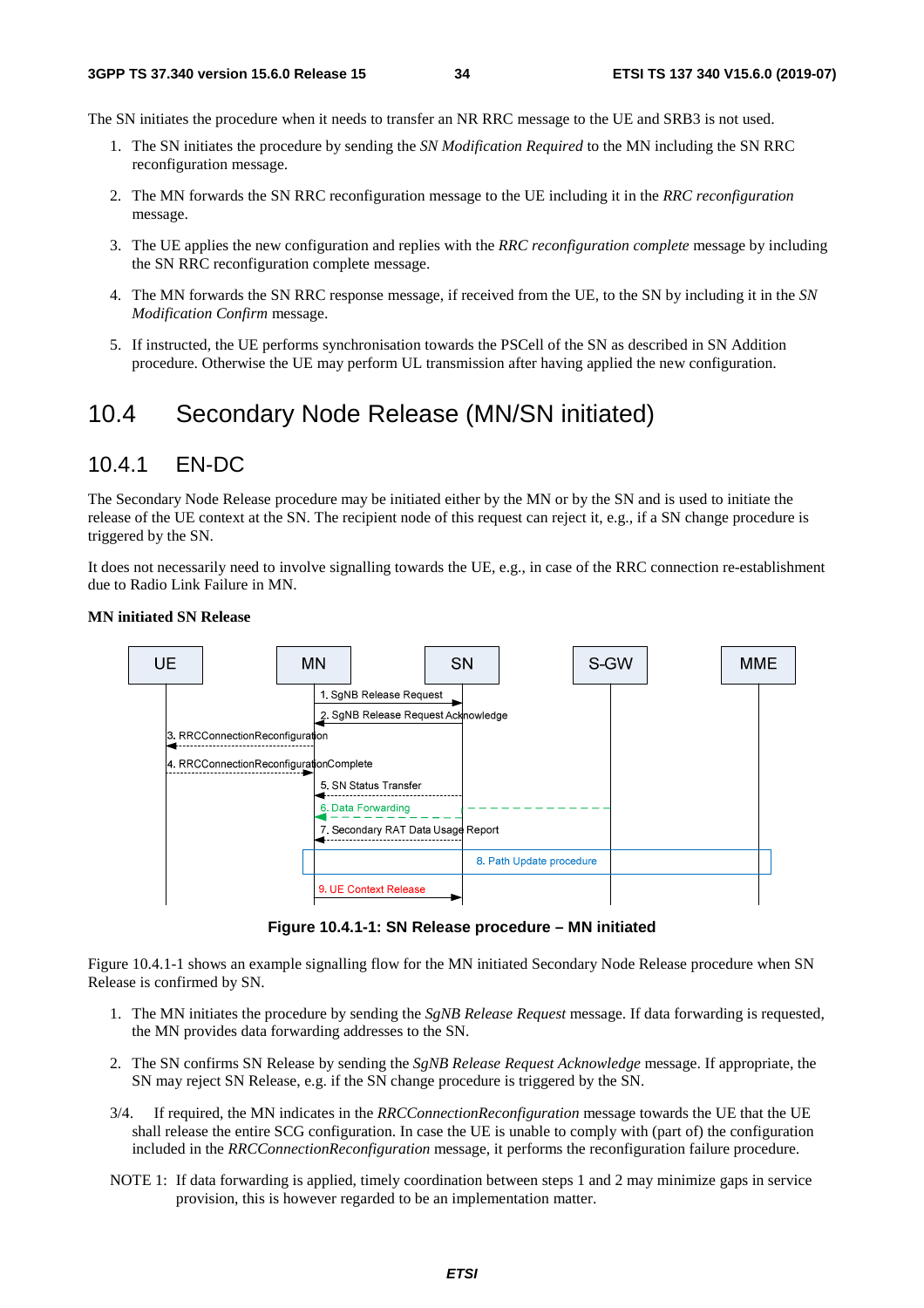- 5. If the released bearers use RLC AM, the SN sends the SN Status transfer.
- 6. Data forwarding from the SN to the MN takes place.
- 7. The SN sends the *Secondary RAT Data Usage Report* message to the MN and includes the data volumes delivered to and received from the UE over the NR radio for the related E-RABs.
- NOTE 2: The order the SN sends the *Secondary RAT Data Usage Report* message and performs data forwarding with MN is not defined. The SN may send the report when the transmission of the related bearer is stopped.
- 8. If applicable, the path update procedure is initiated.
- 9. Upon reception of the *UE Context Release* message, the SN can release radio and C-plane related resource associated to the UE context. Any ongoing data forwarding may continue.

#### **SN initiated SN Release**



**Figure 10.4.1-2: SN Release procedure – SN initiated** 

Figure 10.4.1-2 shows an example signalling flow for the SN initiated Secondary Node Release procedure.

- 1. The SN initiates the procedure by sending the *SgNB Release Required* message which does not contain internode message.
- 2. If data forwarding is requested, the MN provides data forwarding addresses to the SN in the *SgNB Release Confirm* message. The SN may start data forwarding and stop providing user data to the UE as early as it receives the *SgNB Release Confirm* message.
- 3/4. If required, the MN indicates in the *RRCConnectionReconfiguration* message towards the UE that the UE shall release the entire SCG configuration. In case the UE is unable to comply with (part of) the configuration included in the *RRCConnectionReconfiguration* message, it performs the reconfiguration failure procedure.
- NOTE 3: If data forwarding is applied, timely coordination between steps 2 and 3 may minimize gaps in service provision. This is however regarded to be an implementation matter.
- 5. If the released bearers use RLC AM, the SN sends the SN Status transfer.
- 6. Data forwarding from the SN to the MN takes place.
- 7. The SN sends the *Secondary RAT Data Usage Report* message to the MN and includes the data volumes delivered to and received from the UE over the NR radio for the related E-RABs.
- NOTE 4: The order the SN sends the *Secondary RAT Data Usage Report* message and performs data forwarding with MN is not defined. The SN may send the report when the transmission of the related bearer is stopped.
- 8. If applicable, the path update procedure is initiated.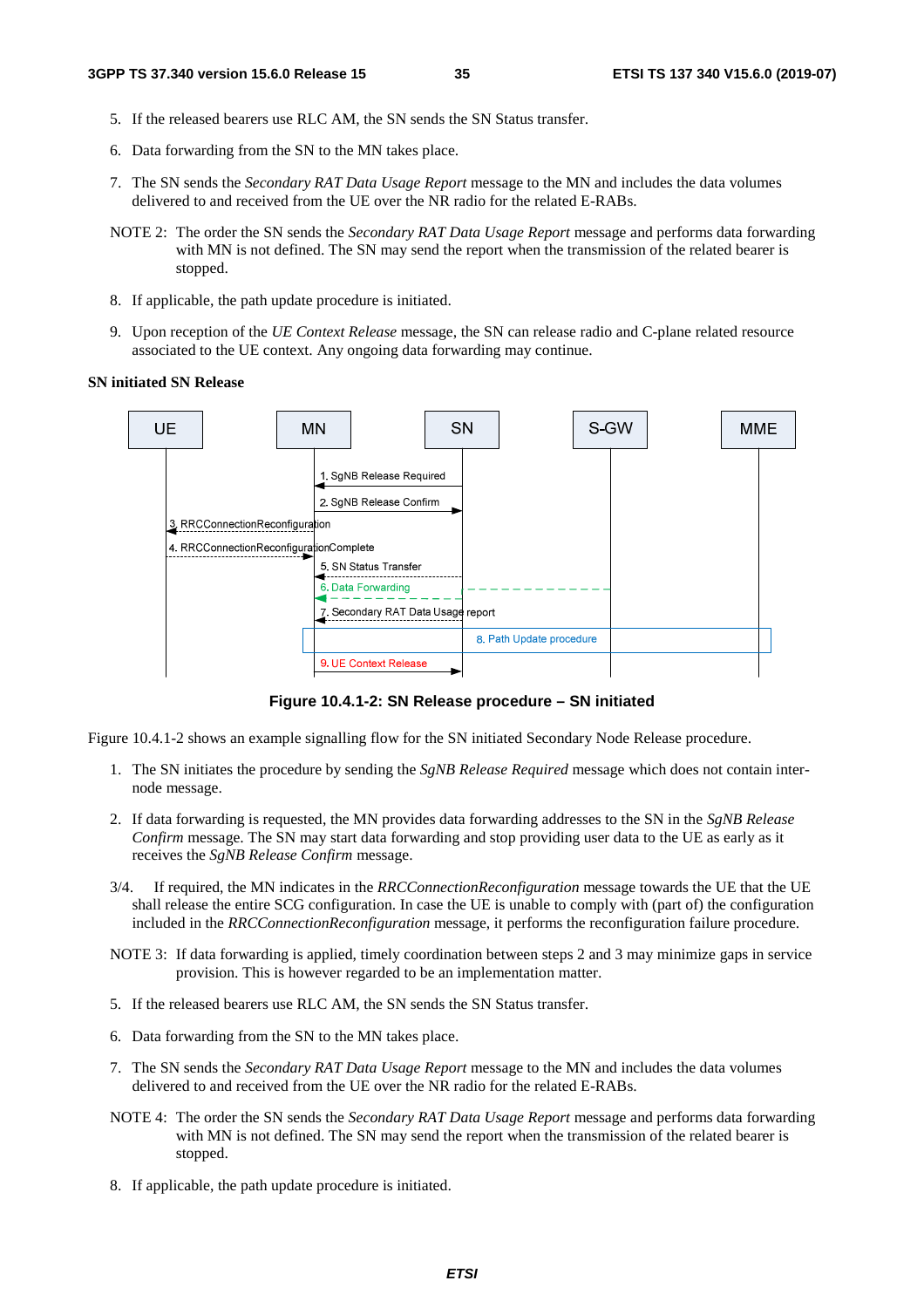9. Upon reception of the *UE Context Release* message, the SN can release radio and C-plane related resource associated to the UE context. Any ongoing data forwarding may continue.

### 10.4.2 MR-DC with 5GC

The SN Release procedure may be initiated either by the MN or by the SN and is used to initiate the release of the UE context and relevant resources at the SN. The recipient node of this request can reject it, e.g., if an SN change procedure is triggered by the SN.

#### **MN initiated SN Release**



**Figure 10.4.2-1: SN release procedure - MN initiated** 

Figure 10.4.2-1 shows an example signalling flow for the MN initiated SN Release procedure.

- 1. The MN initiates the procedure by sending the *SN Release Request* message.
- 2. The SN confirms SN Release by sending the *SN Release Request Acknowledge* message. If appropriate, the SN may reject SN Release, e.g., if the SN change procedure is triggered by the SN.
- 2a. When applicable, the MN provides forwarding address information to the SN.
- NOTE 0: The MN may send the *Data Forwarding Address Indication* message to provide forwarding address information before step 2.
- 3/4. If required, the MN indicates in the *MN RRC reconfiguration* message towards the UE that the UE shall release the entire SCG configuration. In case the UE is unable to comply with (part of) the configuration included in the *MN RRC reconfiguration* message, it performs the reconfiguration failure procedure.
- NOTE 1: If data forwarding is applied, timely coordination between steps 1 and 2 may minimize gaps in service provision, this is however regarded to be an implementation matter.
- 5. If the released bearers use RLC AM, the SN sends the SN Status transfer.
- 6. Data forwarding from the SN to the MN takes place.
- 7. The SN sends the *Secondary RAT Data Usage Report* message to the MN and includes the data volumes delivered to and received from the UE as described in clause 10.11.2.
- NOTE 1a: The order the SN sends the *Secondary RAT Data Usage Report* message and performs data forwarding with MN is not defined. The SN may send the report when the transmission of the related QoS flow is stopped.
- 8. If applicable, the PDU Session path update procedure is initiated.
- 9. Upon reception of the *UE Context Release* message, the SN can release radio and C-plane related resource associated to the UE context. Any ongoing data forwarding may continue.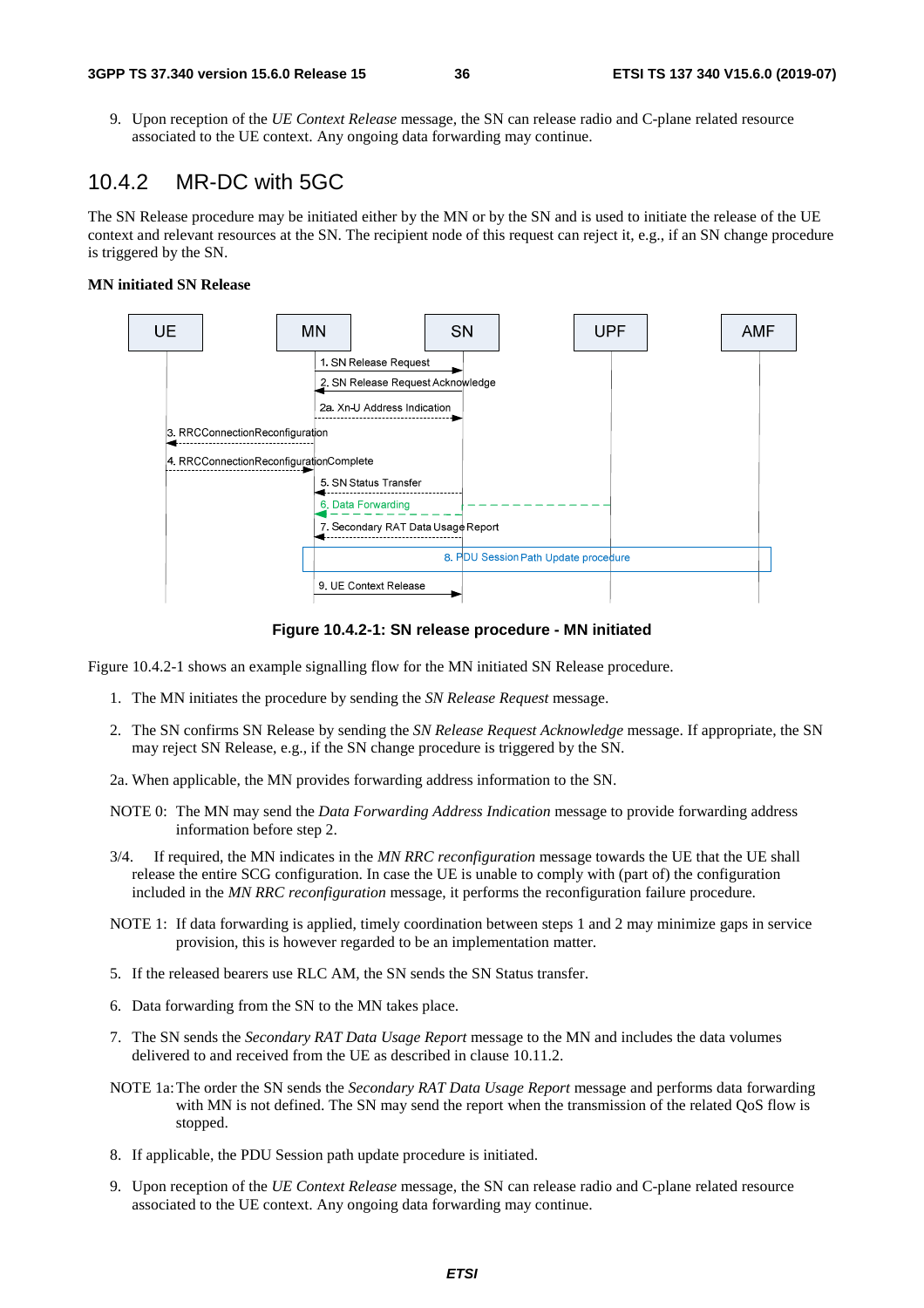

#### **SN initiated SN Release**

**Figure 10.4.2-2: SN release procedure - SN initiated** 

Figure 10.4.2-2 shows an example signalling flow for the SN initiated SN Release procedure.

- 1. The SN initiates the procedure by sending the *SN Release Required* message which does not contain any internode message.
- 2. If data forwarding is requested, the MN provides data forwarding addresses to the SN in the *SN Release Confirm* message. The SN may start data forwarding and stop providing user data to the UE as early as it receives the *SN Release Confirm* message.
- 3/4. If required, the MN indicates in the *MN RRC reconfiguration* message towards the UE that the UE shall release the entire SCG configuration. In case the UE is unable to comply with (part of) the configuration included in the *MN RRC reconfiguration* message, it performs the reconfiguration failure procedure.
- NOTE 2: If data forwarding is applied, timely coordination between steps 2 and 3 may minimize gaps in service provision. This is however regarded to be an implementation matter.
- 5. If the released bearers use RLC AM, the SN sends the *SN Status transfer*.
- 6. Data forwarding from the SN to the MN takes place.
- 7. The SN sends the *Secondary RAT Data Usage Report* message to the MN and includes the data volumes delivered to and received from the UE as described in clause 10.11.2.
- NOTE 3: The order the SN sends the *Secondary RAT Data Usage Report* message and performs data forwarding with MN is not defined. The SN may send the report when the transmission of the related QoS flow is stopped.
- 8. If applicable, the PDU Session path update procedure is initiated.
- 9. Upon reception of the *UE Context Release* message, the SN can release radio and C-plane related resource associated to the UE context. Any ongoing data forwarding may continue.

### 10.5 Secondary Node Change (MN/SN initiated)

### 10.5.1 EN-DC

The Secondary Node Change procedure is initiated either by MN or SN and used to transfer a UE context from a source SN to a target SN and to change the SCG configuration in UE from one SN to another.

NOTE 1: Inter-RAT SN change procedure with single RRC reconfiguration is not supported in this version of the protocol (i.e. no transition from EN-DC to DC).

The Secondary Node Change procedure always involves signalling over MCG SRB towards the UE.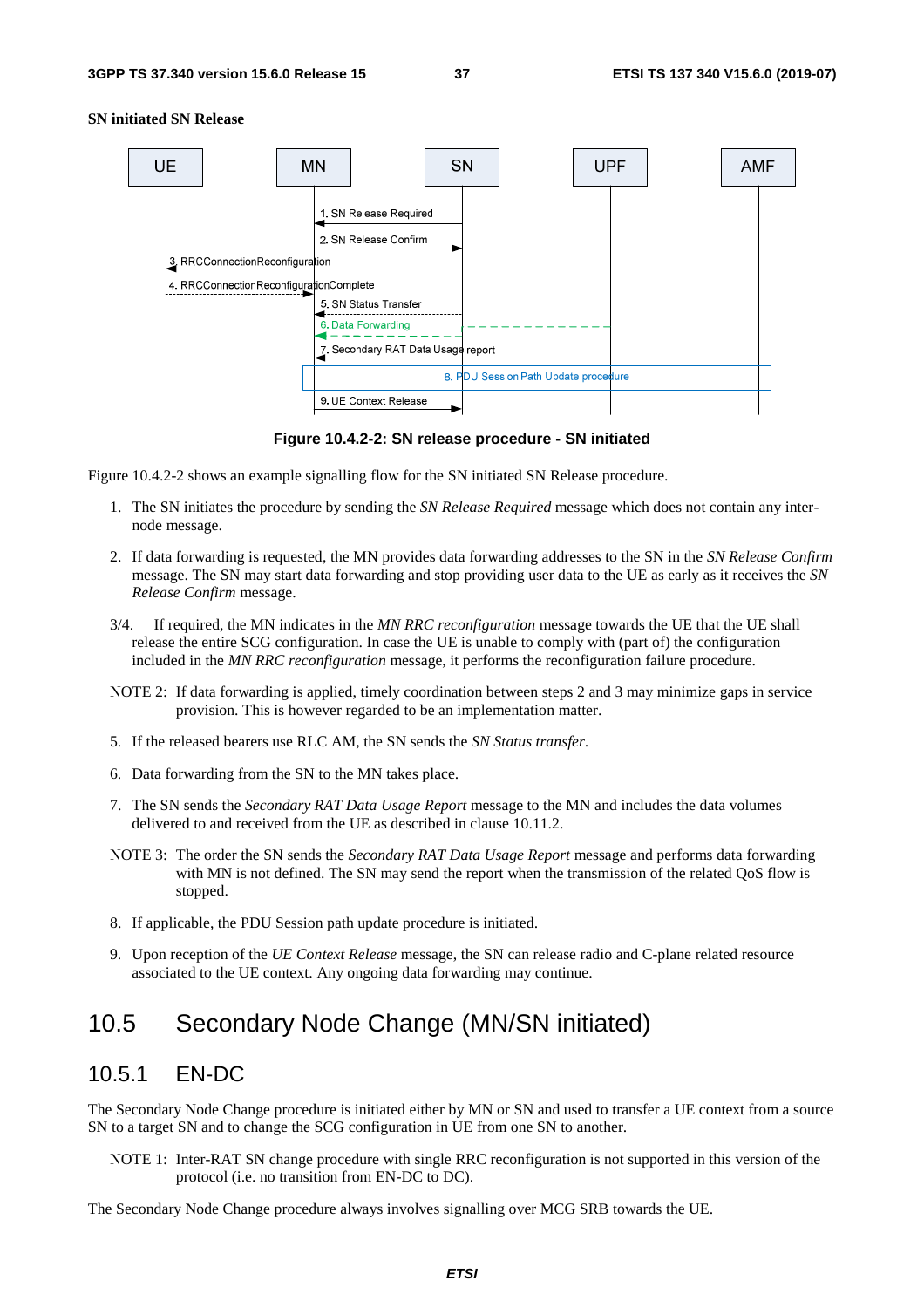

#### **MN initiated SN Change**

**Figure 10.5.1-1: SN Change – MN initiated** 

Figure 10.5.1-1 shows an example signalling flow for the MN initiated Secondary Node Change:

- 1/2. The MN initiates the SN change by requesting the target SN to allocate resources for the UE by means of the SgNB Addition procedure. The MN may include measurement results related to the target SN. If forwarding is needed, the target SN provides forwarding addresses to the MN. The target SN includes the indication of the full or delta RRC configuration.
- NOTE 2: The MN may send the *SgNB Modification Request* message (to the source SN) to request the current SCG configuration before step 1.
- 3. If the allocation of target SN resources was successful, the MN initiates the release of the source SN resources including a Cause indicating SCG mobility. The Source SN may reject the release. If data forwarding is needed the MN provides data forwarding addresses to the source SN. If direct data forwarding is used for SN terminated bearers, the MN provides data forwarding addresses as received from the target SN to source SN. Reception of the *SgNB Release Request* message triggers the source SN to stop providing user data to the UE and, if applicable, to start data forwarding.
- 4/5. The MN triggers the UE to apply the new configuration. The MN indicates to the UE the new configuration in the *RRCConnectionReconfiguration* message including the NR RRC configuration message generated by the target SN. The UE applies the new configuration and sends the *RRCConnectionReconfigurationComplete* message, including the encoded NR RRC response message for the target SN, if needed. In case the UE is unable to comply with (part of) the configuration included in the *RRCConnectionReconfiguration* message, it performs the reconfiguration failure procedure.
- 6. If the RRC connection reconfiguration procedure was successful, the MN informs the target SN via *SgNBReconfigurationComplete* message with the encoded NR RRC response message for the target SN, if received from the UE.
- 7. If configured with bearers requiring SCG radio resources, the UE synchronizes to the target SN.
- 8. For SN terminated bearers using RLC AM, the source SN sends the SN Status transfer, which the MN sends then to the target SN.
- 9. If applicable, data forwarding from the source SN takes place. It may be initiated as early as the source SN receives the *SgNB Release Request* message from the MN.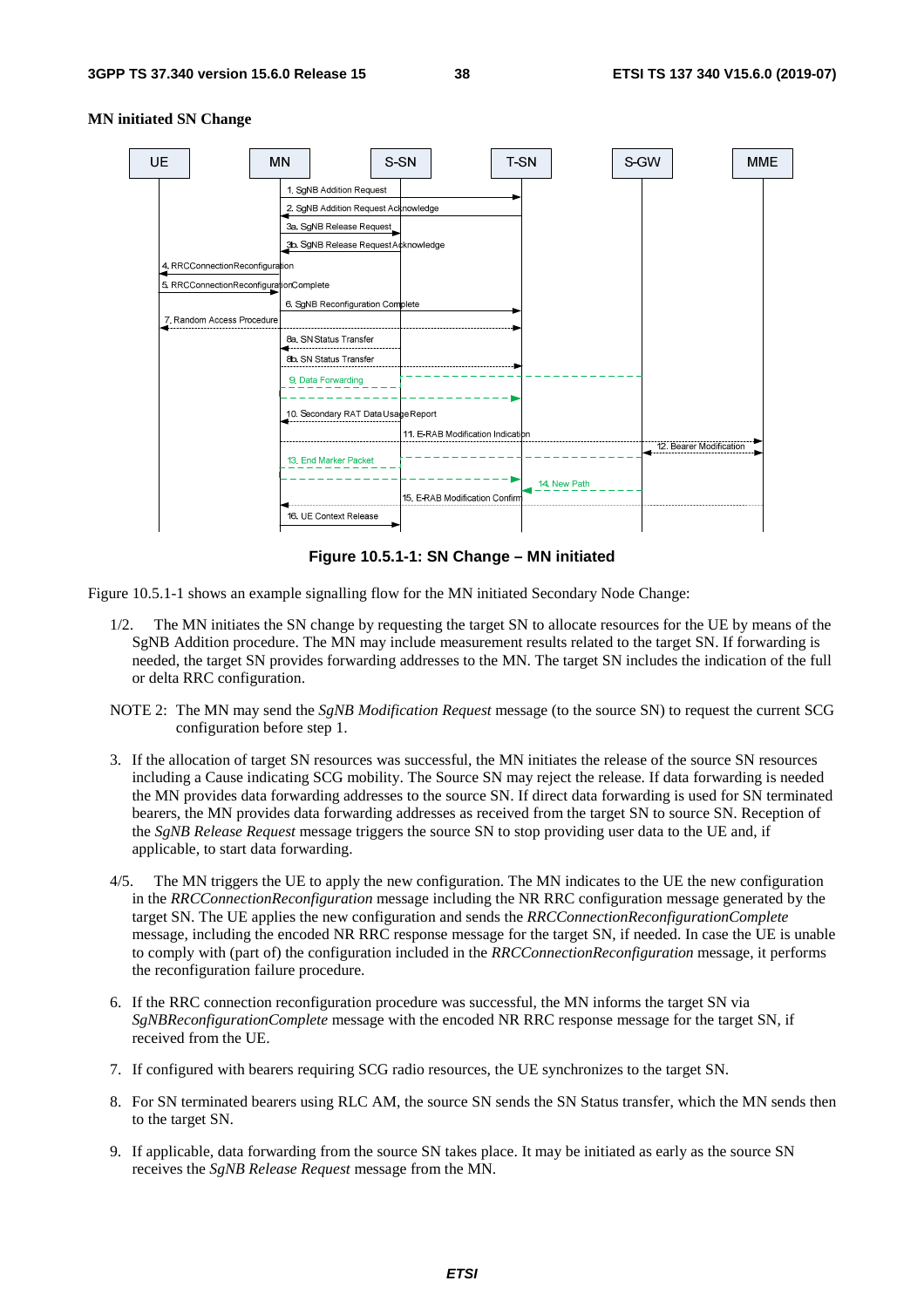- 10. The source SN sends the *Secondary RAT Data Usage Report* message to the MN and includes the data volumes delivered to and received from the UE over the NR radio for the related E-RABs.
- NOTE 3: The order the SN sends the *Secondary RAT Data Usage Report* message and performs data forwarding with MN is not defined. The SN may send the report when the transmission of the related bearer is stopped.
- 11-15. If one of the bearer was terminated at the source SN, path update is triggered by the MN.
- 16. Upon reception of the *UE Context Release* message, the source SN can release radio and C-plane related resource associated to the UE context. Any ongoing data forwarding may continue.

#### **SN initiated SN Change**



**Figure 10.5.1-2: SN Change – SN initiated** 

Figure 10.5.1-2 shows an example signalling flow for the Secondary Node Change initiated by the SN:

- 1. The source SN initiates the SN change procedure by sending *SgNB Change Required* message which contains target SN ID information and may include the SCG configuration (to support delta configuration) and measurement results related to the target SN.
- 2/3. The MN requests the target SN to allocate resources for the UE by means of the SgNB Addition procedure, including the measurement results related to the target SN received from the source SN. If forwarding is needed, the target SN provides forwarding addresses to the MN. The target SN includes the indication of the full or delta RRC configuration.
- 4/5. The MN triggers the UE to apply the new configuration. The MN indicates the new configuration to the UE in the *RRCConnectionReconfiguration* message including the NR RRC configuration message generated by the target SN. The UE applies the new configuration and sends the *RRCConnectionReconfigurationComplete* message, including the encoded NR RRC response message for the target SN, if needed. In case the UE is unable to comply with (part of) the configuration included in the *RRCConnectionReconfiguration* message, it performs the reconfiguration failure procedure.
- 6. If the allocation of target SN resources was successful, the MN confirms the release of the source SN resources. If data forwarding is needed the MN provides data forwarding addresses to the source SN. If direct data forwarding is used for SN terminated bearers, the MN provides data forwarding addresses as received from the target SN to source SN. Reception of the *SgNB Change Confirm* message triggers the source SN to stop providing user data to the UE and, if applicable, to start data forwarding.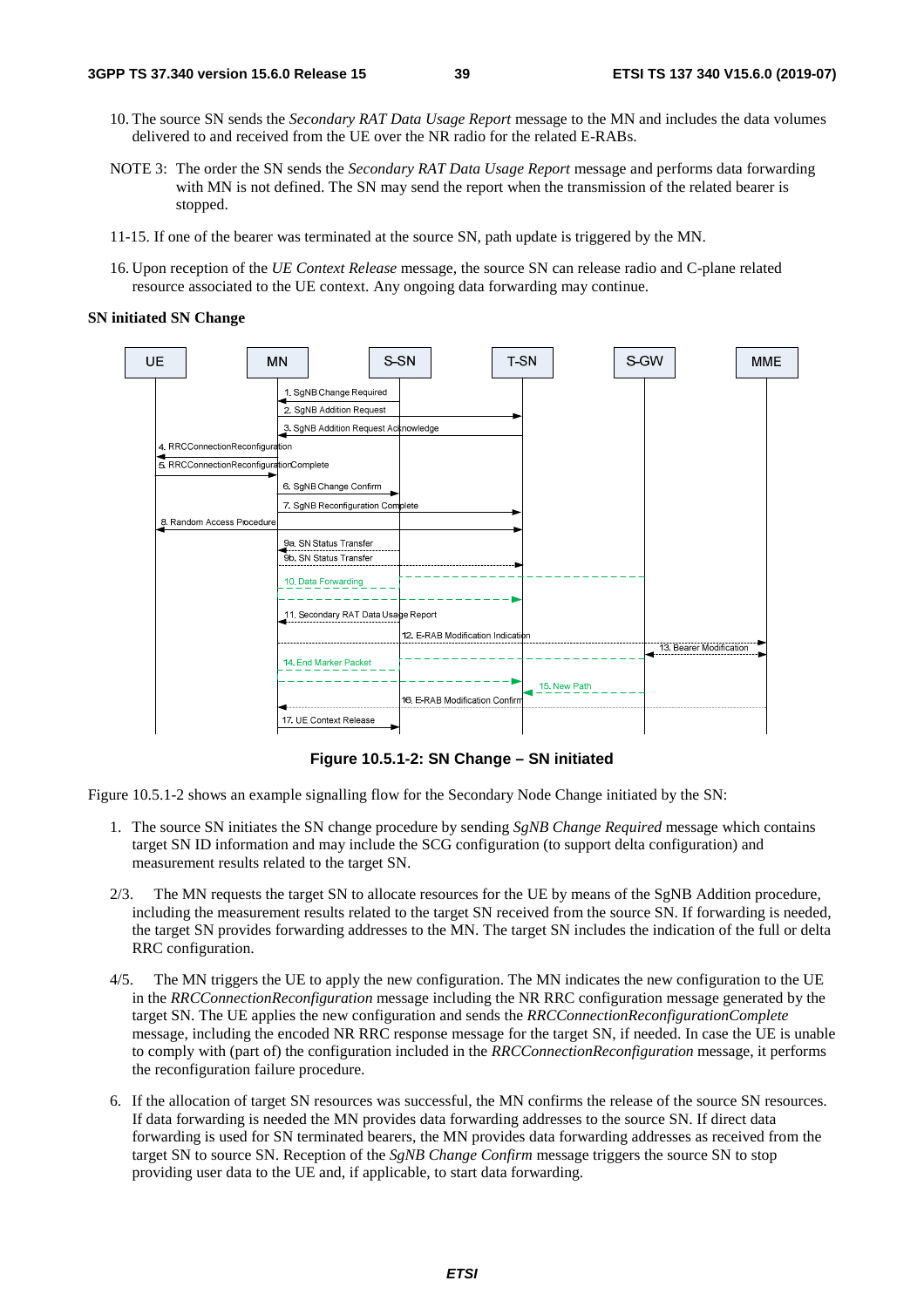- 7. If the RRC connection reconfiguration procedure was successful, the MN informs the target SN via *SgNB Reconfiguration Complete* message with the encoded NR RRC response message for the target SN, if received from the UE.
- 8. The UE synchronizes to the target SN.
- 9. For SN terminated bearers using RLC AM, the source SN sends the SN Status transfer, which the MN sends then to the target SN.
- 10. If applicable, data forwarding from the source SN takes place. It may be initiated as early as the source SN receives the *SgNB Change Confirm* message from the MN.
- 11. The source SN sends the *Secondary RAT Data Usage Report* message to the MN and includes the data volumes delivered to and received from the UE over the NR radio for the related E-RABs.
- NOTE 4: The order the source SN sends the *Secondary RAT Data Usage Report* message and performs data forwarding with MN/target SN is not defined. The SgNB may send the report when the transmission of the related bearer is stopped.
- 12-16. If one of the bearer was terminated at the source SN, path update is triggered by the MN.
- 17. Upon reception of the *UE Context Release* message, the source SN can release radio and C-plane related resource associated to the UE context. Any ongoing data forwarding may continue.

### 10.5.2 MR-DC with 5GC

#### **MN initiated SN Change**

The MN initiated SN change procedure is used to transfer a UE context from the source SN to a target SN and to change the SCG configuration in UE from one SN to another.

The Secondary Node Change procedure always involves signalling over MCG SRB towards the UE.



**Figure 10.5.2-1: SN change procedure - MN initiated** 

Figure 10.5.2-1 shows an example signalling flow for the SN Change initiated by the MN: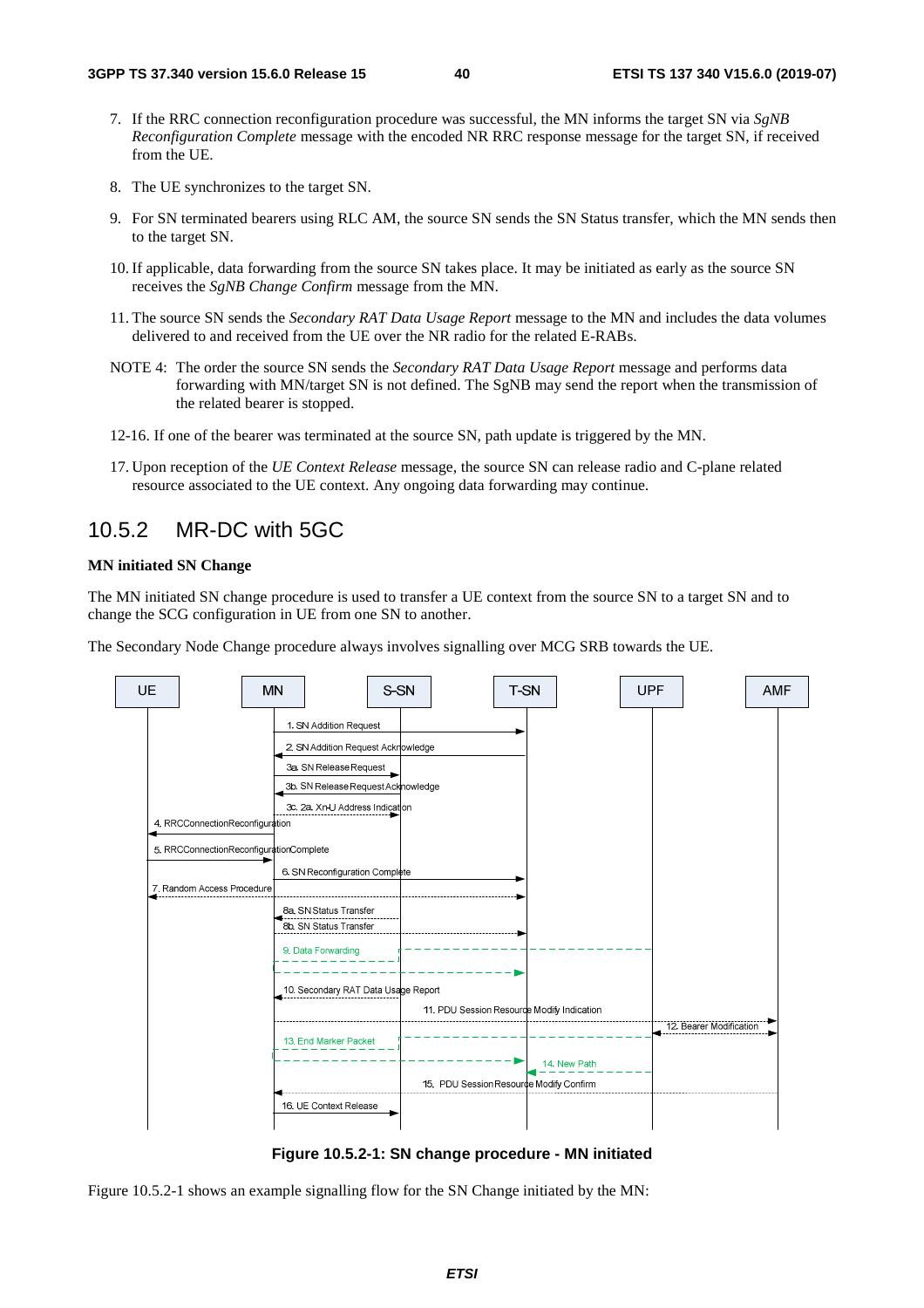- 1/2. The MN initiates the SN change by requesting the target SN to allocate resources for the UE by means of the SN Addition procedure. The MN may include measurement results related to the target SN. If data forwarding is needed, the target SN provides data forwarding addresses to the MN. The target SN includes the indication of the full or delta RRC configuration.
- NOTE 1: The MN may send the *SN Modification Request* message (to the source SN) to request the current SCG configuration and allow provision of data forwarding related information before step 1.
- 3. If the allocation of target SN resources was successful, the MN initiates the release of the source SN resources including a Cause indicating SCG mobility. The Source SN may reject the release. If data forwarding is needed the MN provides data forwarding addresses to the source SN. If direct data forwarding is used for SN terminated bearers, the MN provides data forwarding addresses as received from the target SN to source SN. Reception of the *SN Release Request* message triggers the source SN to stop providing user data to the UE and, if applicable, to start data forwarding.
- 4/5. The MN triggers the UE to apply the new configuration. The MN indicates the new configuration to the UE in the *MN RRC reconfiguration message* including the target SN RRC reconfiguration message. The UE applies the new configuration and sends the *MN RRC reconfiguration complete* message, including the SN RRC response message for the target SN, if needed. In case the UE is unable to comply with (part of) the configuration included in the *MN RRC reconfiguration* message, it performs the reconfiguration failure procedure.
- 6. If the RRC connection reconfiguration procedure was successful, the MN informs the target SN via *SN Reconfiguration Complete* message with the included SN RRC response message for the target SN, if received from the UE.
- 7. If configured with bearers requiring SCG radio resources the UE synchronizes to the target SN.
- 8. For SN terminated bearers using RLC AM, the source SN sends the SN Status transfer, which the MN sends then to the target SN.
- 9. If applicable, data forwarding from the source SN takes place. It may be initiated as early as the source SN receives the *SN Release Request* message from the MN.
- 10. The source SN sends the *Secondary RAT Data Usage Report* message to the MN and includes the data volumes delivered to and received from the UE as described in clause 10.11.2.
- NOTE 2: The order the SN sends the *Secondary RAT Data Usage Report* message and performs data forwarding with MN is not defined. The SN may send the report when the transmission of the related QoS flow is stopped.
- 11-15. If the user plane resource configuration was terminated at the source SN, path update procedure is triggered by the MN.
- 16. Upon reception of the *UE Context Release* message, the source SN can release radio and C-plane related resource associated to the UE context. Any ongoing data forwarding may continue

#### **SN initiated SN Change**

The SN initiated SN change procedure is used to transfer a UE context from the source SN to a target SN and to change the SCG configuration in UE from one SN to another.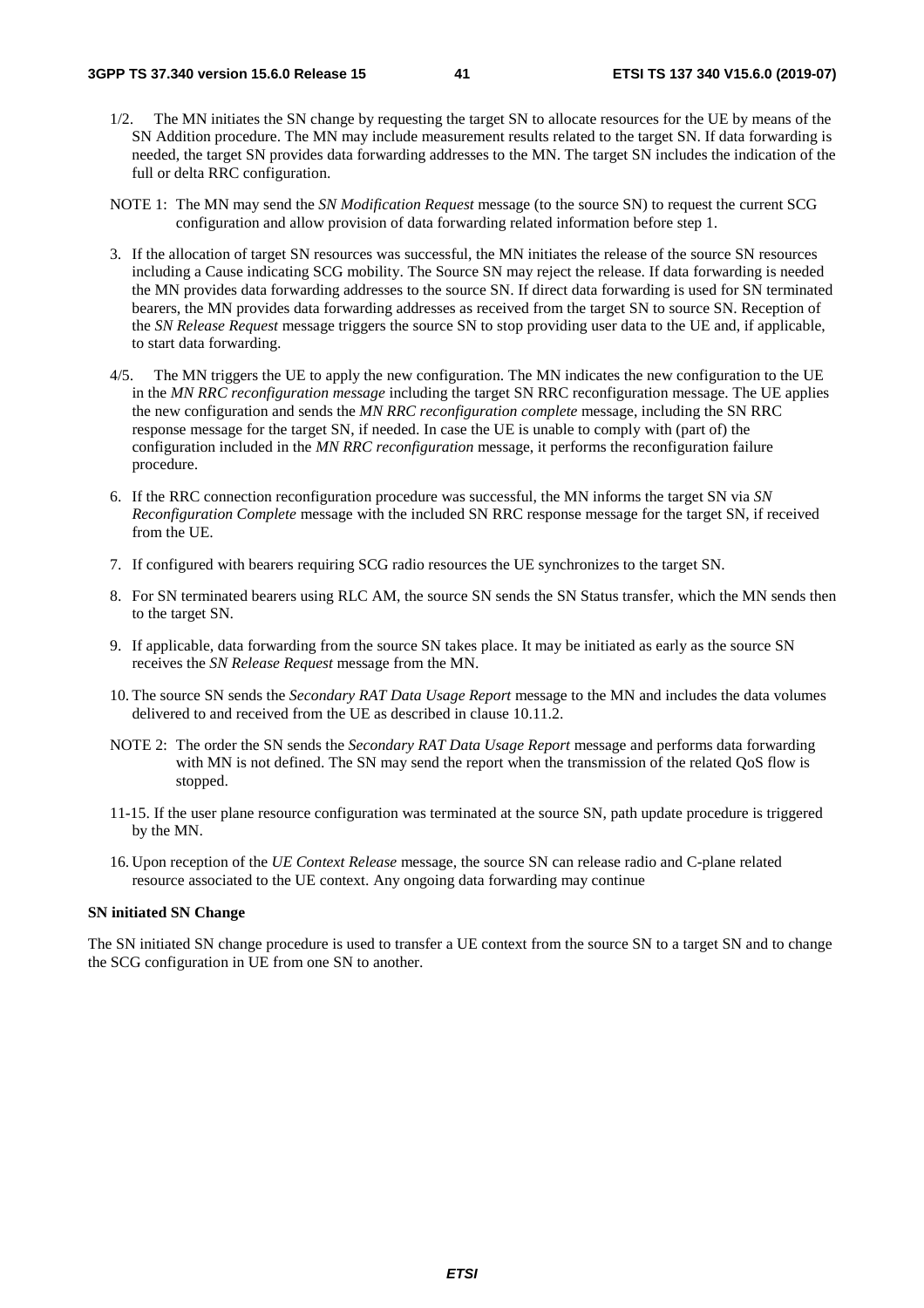

**Figure 10.5.2-2: SN change procedure - SN initiated** 

Figure 10.5.2-2 shows an example signalling flow for the SN Change initiated by the SN:

- 1. The source SN initiates the SN change procedure by sending the *SN Change Required* message, which contains a candidate target node ID and may include the SCG configuration (to support delta configuration) and measurement results related to the target SN.
- 2/3. The MN requests the target SN to allocate resources for the UE by means of the SN Addition procedure, including the measurement results related to the target SN received from the source SN. If data forwarding is needed, the target SN provides data forwarding addresses to the MN. The target SN includes the indication of the full or delta RRC configuration.
- 4/5. The MN triggers the UE to apply the new configuration. The MN indicates the new configuration to the UE in the *MN RRC reconfiguration* message including the SN RRC reconfiguration message generated by the target SN. The UE applies the new configuration and sends the *MN RRC reconfiguration complete* message, including the SN RRC response message for the target SN, if needed. In case the UE is unable to comply with (part of) the configuration included in the *MN RRC reconfiguration* message, it performs the reconfiguration failure procedure.
- 6. If the allocation of target SN resources was successful, the MN confirms the change of the source SN. If data forwarding is needed the MN provides data forwarding addresses to the source SN. If direct data forwarding is used for SN terminated bearers, the MN provides data forwarding addresses as received from the target SN to source SN. Reception of the *SN Change Confirm* message triggers the source SN to stop providing user data to the UE and, if applicable, to start data forwarding.
- 7. If the RRC connection reconfiguration procedure was successful, the MN informs the target SN via *SN Reconfiguration Complete* message with the included SN RRC response message for the target SN, if received from the UE.
- 8. The UE synchronizes to the target SN.
- 9. For SN terminated bearers using RLC AM, the source SN sends the SN Status transfer, which the MN sends then to the target SN.
- 10. If applicable, data forwarding from the source SN takes place. It may be initiated as early as the source SN receives the *SN Change Confirm* message from the MN.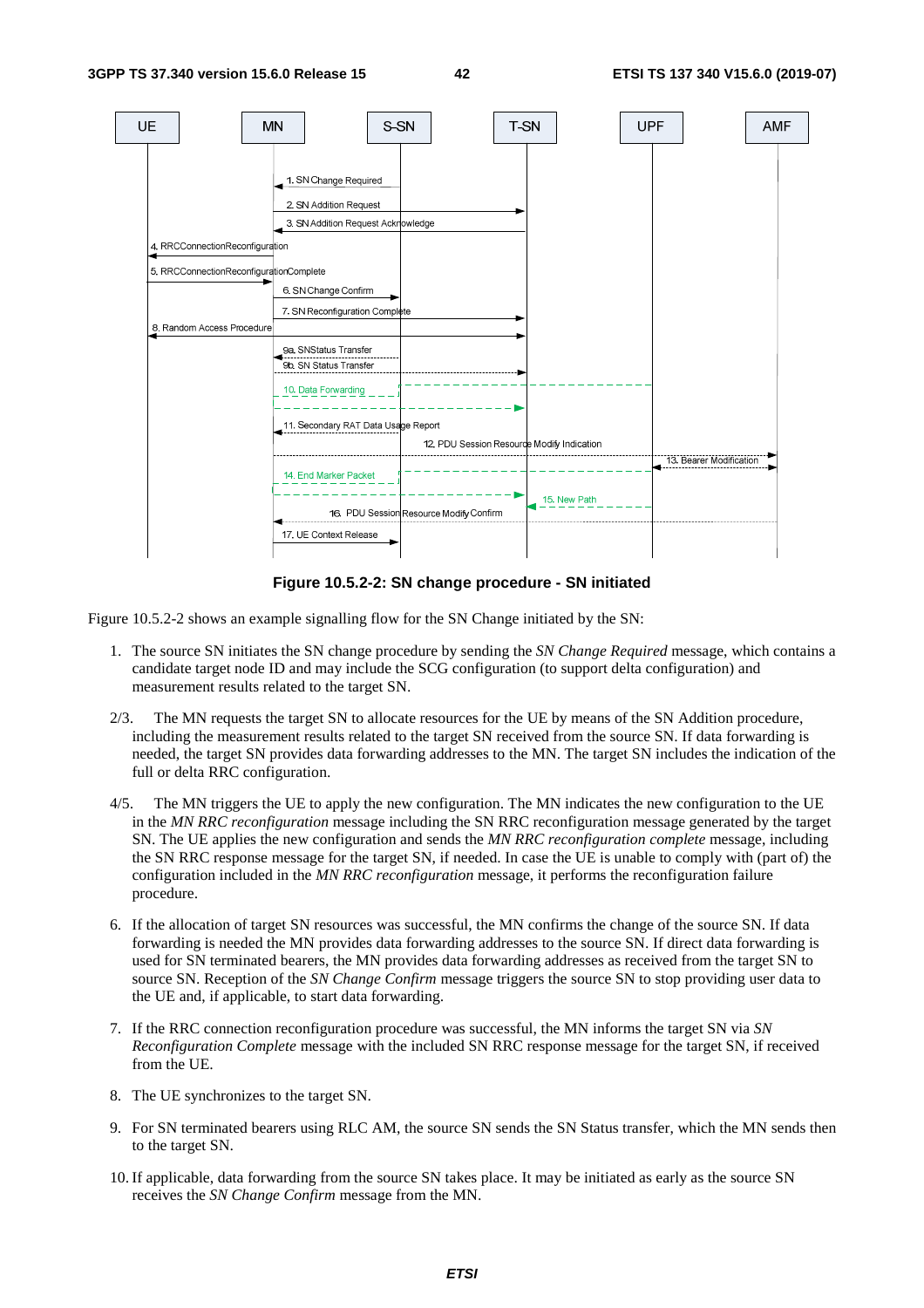- 11. The source SN sends the *Secondary RAT Data Usage Report* message to the MN and includes the data volumes delivered to and received from the UE as described in clause 10.11.2.
- NOTE 3: The order the SN sends the *Secondary RAT Data Usage Report* message and performs data forwarding with MN/target SN is not defined. The SN may send the report when the transmission of the related QoS flow is stopped.
- 12-16. If the user plane resource configuration was terminated at the source SN, path update procedure is triggered by the MN.
- 17. Upon reception of the *UE Context Release* message, the source SN can release radio and C-plane related resource associated to the UE context. Any ongoing data forwarding may continue.

# 10.6 PSCell change

In MR-DC, a PSCell change does not always require a security key change.

If a security key change is required, this is performed through a synchronous SCG reconfiguration procedure towards the UE involving random access on PSCell and a security key change, during which the MAC entity configured for SCG is reset and RLC configured for SCG is re-established regardless of the bearer type(s) established on SCG. For SN terminated bearers, PDCP is re-established. In all MR-DC options, to perform this procedure within the same SN, the SN Modification procedure as described in clause 10.3 is used, setting the *PDCP Change Indication* to indicate that a S- $K_{eNB}$  (for EN-DC, NGEN-DC and NR-DC) or S- $K_{eNB}$  (for NE-DC) update is required when the procedure is initiated by the SN or including the *SgNB Security Key* / *SN Security Key* when the procedure is initiated by the MN.

If a security key change is not required (only possible in EN-DC, NGEN-DC and NR-DC), this is performed through a synchronous SCG reconfiguration procedure without security key change towards the UE involving random access on PSCell, during which the MAC entity configured for SCG is reset and RLC configured for SCG is re-established regardless of the bearer type(s) established on SCG. For bearers using RLC AM mode PDCP data recovery applies, for bearers using RLC UM no action is performed in PDCP while for SRBs PDCP discards all stored SDUs and PDUs. Unless MN terminated SCG or split bearers are configured, this does not require MN involvement. In this case, if location information was requested for the UE, the SN informs the MN about the PSCell change (as part of location information) using the SN initiated SN modification procedure independently from the reconfiguration of the UE. In case of MN terminated SCG or split bearers, the SN initiated SN Modification procedure as described in clause 10.3 is used, setting the *PDCP Change Indication* to indicate that a PDCP data recovery is required.

# 10.7 Inter-Master Node handover with/without Secondary Node change

### 10.7.1 EN-DC

Inter-Master Node handover with/without MN initiated Secondary Node change is used to transfer context data from a source MN to a target MN while the context at the SN is kept or moved to another SN. During an Inter-Master Node handover, the target MN decides whether to keep or change the SN (or release the SN, as described in clause 10.8).

NOTE 1: Inter-system Inter-Master node handover with/without SN change is not supported in this version of the protocol (e.g. no transition from EN-DC to NGEN-DC or NR-DC).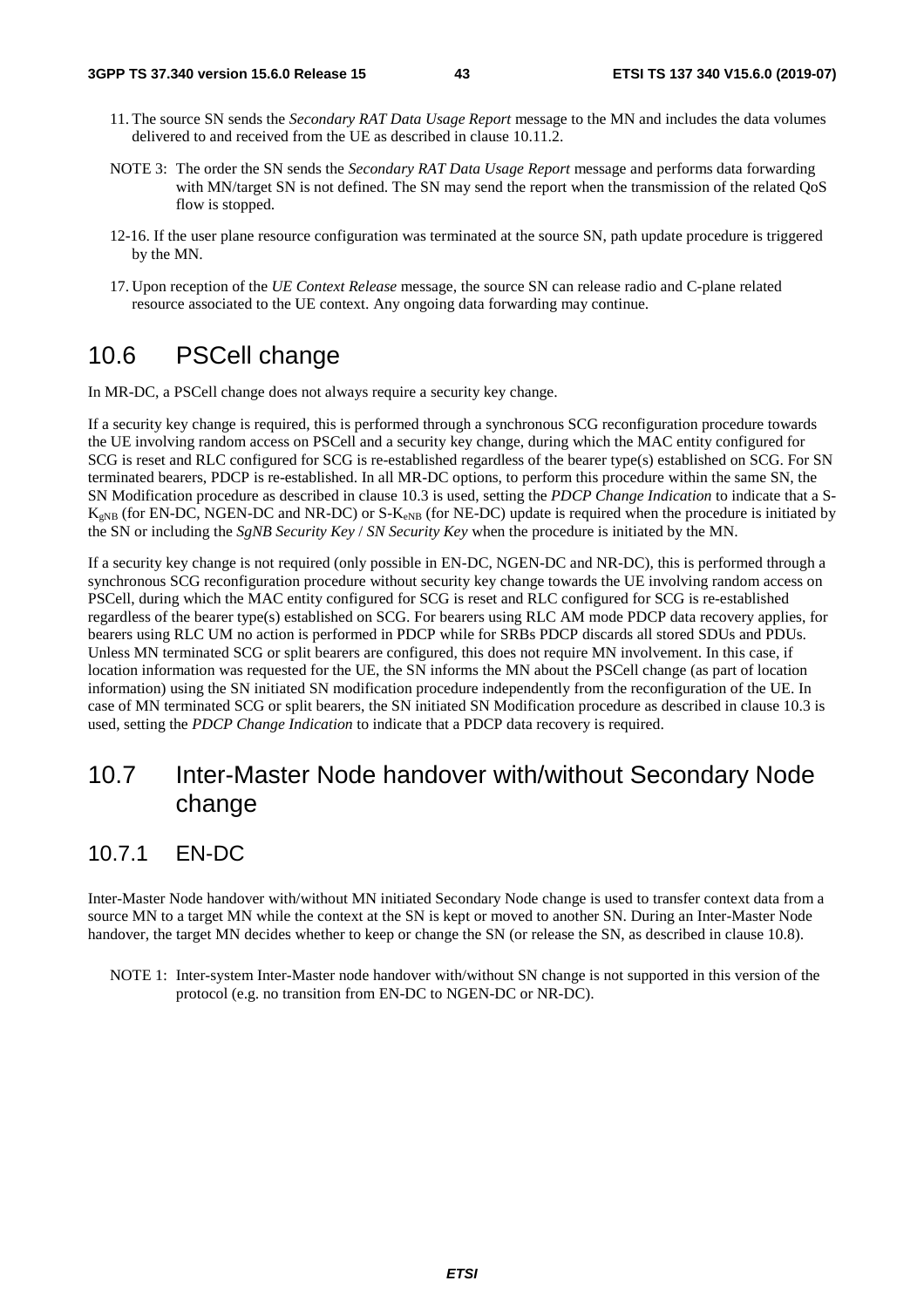

#### **Figure 10.7.1-1: Inter-MN handover with/without MN initiated SN change**

Figure 10.7.1-1 shows an example signaling flow for inter-Master Node handover with or without MN initiated Secondary Node change:

- NOTE 2: For an inter-Master Node handover without Secondary Node change, the source SN and the target SN shown in Figure 10.7.1-1 are the same node.
- 1. The source MN starts the handover procedure by initiating the X2 Handover Preparation procedure including both MCG and SCG configuration. The source MN includes the (source) SN UE X2AP ID, SN ID and the UE context in the (source) SN in the *Handover Request* message.
- NOTE 3: The source MN may send the *SgNB Modification Request* message (to the source SN) to request the current SCG configuration before step 1.
- 2. If the target MN decides to keep the SN, the target MN sends *SN Addition Request* to the SN including the SN UE X2AP ID as a reference to the UE context in the SN that was established by the source MN. If the target MN decides to change the SN, the target MN sends the *SgNB Addition Request* to the target SN including the UE context in the source SN that was established by the source MN.
- 3. The (target) SN replies with *SN Addition Request Acknowledge*. The (target) SN may include the indication of the full or delta RRC configuration.
- 4. The target MN includes within the *Handover Request Acknowledge* message a transparent container to be sent to the UE as an RRC message to perform the handover, and may also provide forwarding addresses to the source MN. The target MN indicates to the source MN that the UE context in the SN is kept if the target MN and the SN decided to keep the UE context in the SN in step 2 and step 3.
- 5. The source MN sends *SN Release Request* to the (source) SN including a Cause indicating MCG mobility. The (source) SN acknowledges the release request. The source MN indicates to the (source) SN that the UE context in SN is kept, if it receives the indication from the target MN. If the indication as the UE context kept in SN is included, the SN keeps the UE context.
- 6. The source MN triggers the UE to apply the new configuration.
- 7/8. The UE synchronizes to the target MN and replies with *RRCConnectionReconfigurationComplete* message.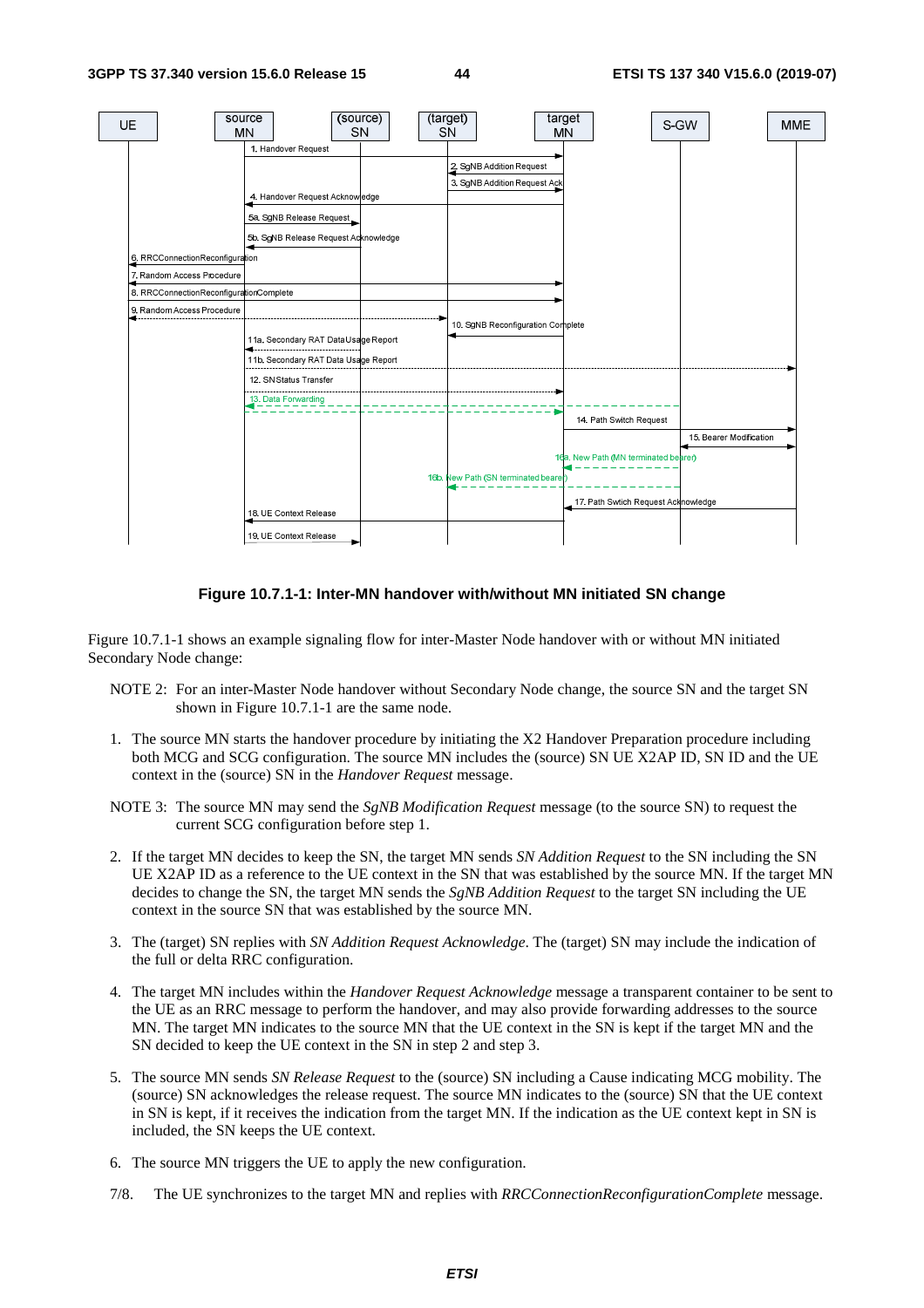- 9. If configured with bearers requiring SCG radio resources, the UE synchronizes to the (target) SN.
- 10. If the RRC connection reconfiguration procedure was successful, the target MN informs the (target) SN via *SgNB Reconfiguration Complete* message.
- 11a. The SN sends the *Secondary RAT Data Usage Report* message to the source MN and includes the data volumes delivered to and received from the UE over the NR radio for the related E-RABs.
- NOTE 4: The order the source SN sends the *Secondary RAT Data Usage Report* message and performs data forwarding with MN/target SN is not defined. The SgNB may send the report when the transmission of the related bearer is stopped.
- 11b. The source MN sends the *Secondary RAT Report* message to MME to provide information on the used NR resource.
- 12. For bearers using RLC AM, the source MN sends the SN Status transfer to the target MN.
- 13. Data forwarding from the source MN takes place. If the SN is kept, data forwarding may be omitted for SCG bearers and SCG split bearers.
- 14-17. The target MN initiates the S1 Path Switch procedure.
- NOTE 5: If new UL TEIDs of the S-GW are included, the target MN performs MN initiated SN Modification procedure to provide them to the SN.
- 18. The target MN initiates the UE Context Release procedure towards the source MN.
- 19. Upon reception of the *UE Context Release* message, the (source) SN can release C-plane related resource associated to the UE context towards the source MN. Any ongoing data forwarding may continue. The SN shall not release the UE context associated with the target MN if the indication was included in the SN Release Request in step 5.

### 10.7.2 MR-DC with 5GC

Inter-MN handover with/without MN initiated SN change is used to transfer UE context data from a source MN to a target MN while the UE context at the SN is kept or moved to another SN. During an Inter-Master Node handover, the target MN decides whether to keep or change the SN (or release the SN, as described in clause 10.8). Only intra-RAT Inter-Master node handover with/without SN change is supported (e.g. no transition from NGEN-DC to NR-DC).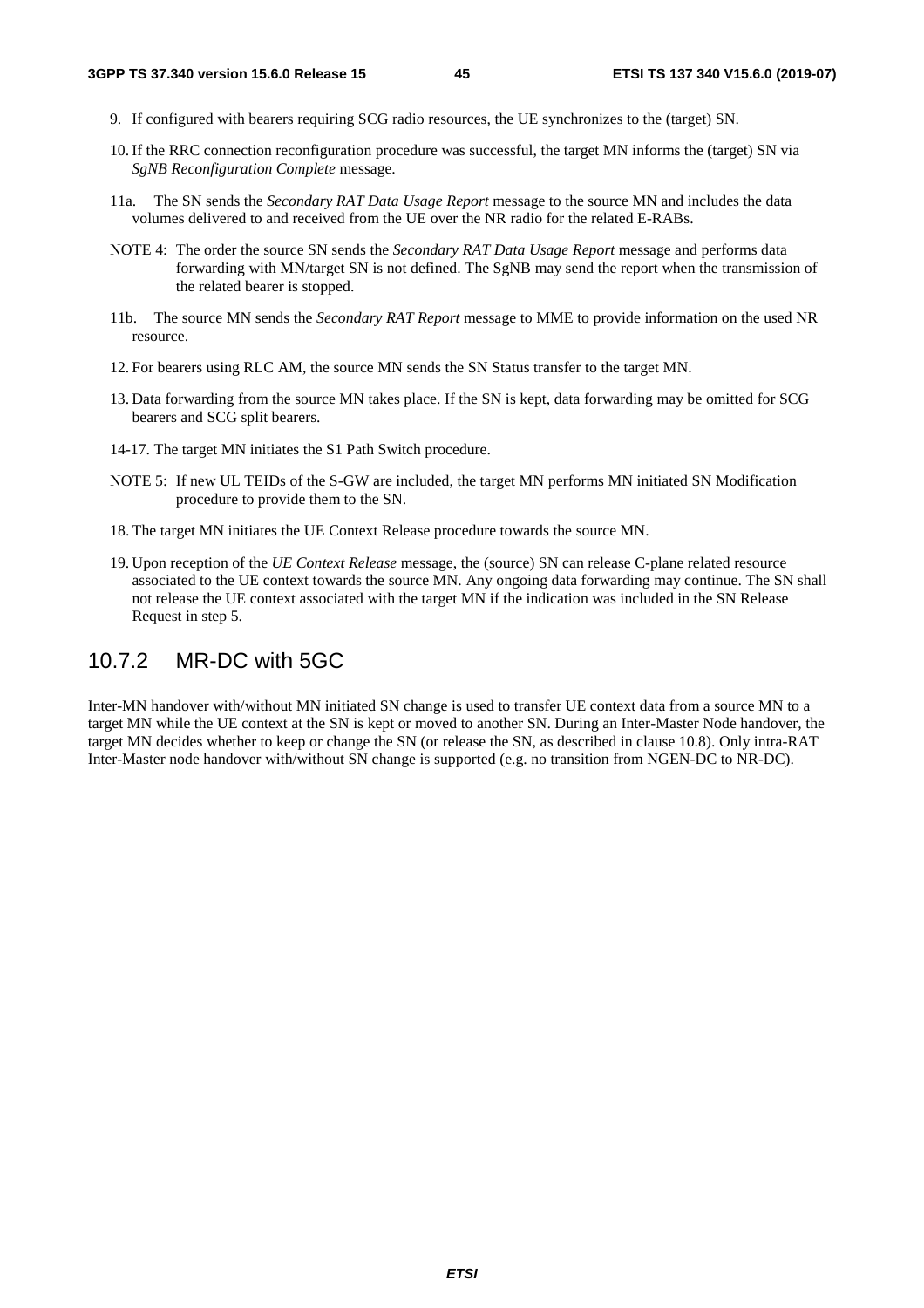

#### **Figure 10.7.2-1: Inter-MN handover with/without MN initiated SN change procedure**

Figure 10.7.2-1 shows an example signalling flow for inter-MN handover with or without MN initiated SN change:

- NOTE 1: For an Inter-Master Node handover without Secondary Node change, the source SN and the target SN shown in Figure 10.7.2-1 are the same node.
- 1. The source MN starts the handover procedure by initiating the Xn Handover Preparation procedure including both MCG and SCG configuration. The source MN includes the source SN UE XnAP ID, SN ID and the UE context in the source SN in the *Handover Request* message.
- NOTE 2: The source MN may send the *SN Modification Request* message (to the source SN) to request the current SCG configuration and allow provision of data forwarding related information before step 1.
- 2. If the target MN decides to keep the source SN, the target MN sends *SN Addition Request* to the SN including the SN UE XnAP ID as a reference to the UE context in the SN that was established by the source MN. If the target MN decides to change the SN, the target MN sends the *SN Addition Request* to the target SN including the UE context in the source SN that was established by the source MN.
- 3. The (target) SN replies with *SN Addition Request Acknowledge*. The (target) SN may include the indication of the full or delta RRC configuration.
- 4. The target MN includes within the *Handover Request Acknowledge* message the MN RRC reconfiguration message to be sent to the UE in order to perform the handover, and may also provide forwarding addresses to the source MN. If PDU session split is performed in the target MN node during handover procedure, more than one data forwarding addresses corresponding to each node should be included in *Handover Request Acknowledge* message. The target MN indicates to the source MN that the UE context in the SN is kept if the target MN and the SN decided to keep the UE context in the SN in step 2 and step 3.
- 5a/5b. The source MN sends *SN Release Request* message to the (source) SN including a Cause indicating MCG mobility. The (source) SN acknowledges the release request. The source MN indicates to the (source) SN that the UE context in SN is kept, if it receives the indication from the target MN. If the indication as the UE context kept in SN is included, the SN keeps the UE context.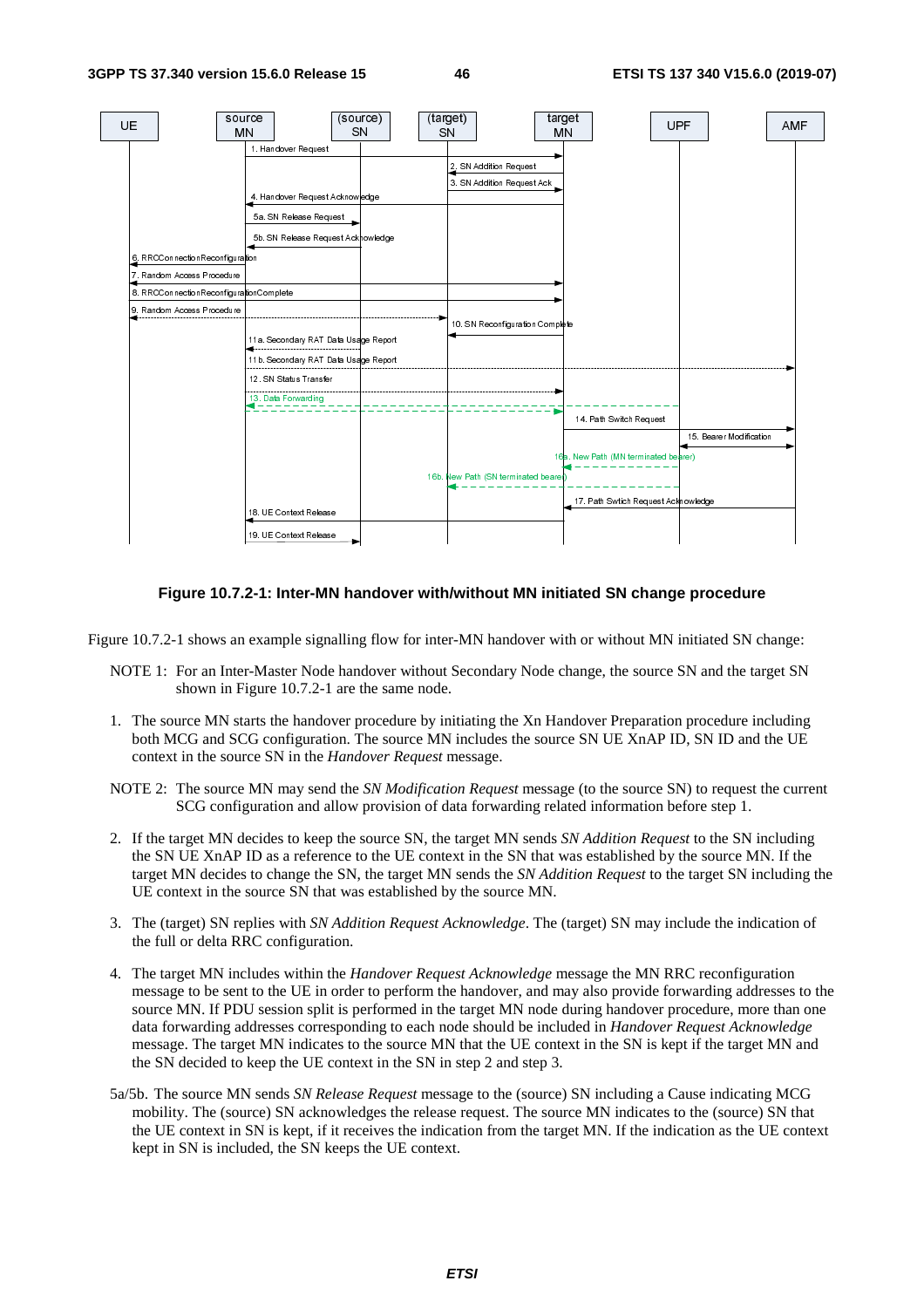- 5c. The source MN sends XN-U Address Indication message to the (source) SN to transfer data forwarding information. More than one data forwarding addresses may be provided if the PDU session is split in the target node.
- 6. The source MN triggers the UE to perform handover and apply the new configuration.
- 7/8. The UE synchronizes to the target MN and replies with *MN RRC reconfiguration complete* message.
- 9. If configured with bearers requiring SCG radio resources, the UE synchronizes to the (target) SN.
- 10. If the RRC connection reconfiguration procedure was successful, the target MN informs the (target) SN via *SN Reconfiguration Complete* message.
- 11a. The source SN sends the *Secondary RAT Data Usage Report* message to the source MN and includes the data volumes delivered to and received from the UE over the NR/E-UTRA radio as described in clause 10.11.2.
- NOTE 2a: The order the source SN sends the *Secondary RAT Data Usage Report* message and performs data forwarding with MN/target SN is not defined. The SN may send the report when the transmission of the related QoS is stopped.
- 11b. The source MN sends the *Secondary RAT Report* message to AMF to provide information on the used NR/E-UTRA resource.
- 12. For bearers using RLC AM, *SN Status transfer* message may be transferred from source SN to source MN, from source MN to target MN and from target MN to target SN.
- 13. Data forwarding from the source node takes place. If the SN is kept, data forwarding may be omitted for SCG bearers and SCG split bearers.
- 14-17. The target MN initiates the Path Switch procedure*.* If the target MN includes multiple DL TEIDs for one PDU session in the *Path Switch Request* message, multiple UL TEID of the UPF for the PDU session should be included in the *Path Switch Ack* message in case there is TEID update in UPF.
- NOTE 3: If new UL TEIDs of the UPF for SN are included, the target MN performs MN initiated SN Modification procedure to provide them to the SN.
- 18. The target MN initiates the UE Context Release procedure towards the source MN.
- 19. Upon reception of the *UE Context Release* message from source MN, the (source) SN can release C-plane related resource associated to the UE context towards the source MN. Any ongoing data forwarding may continue. The SN shall not release the UE context associated with the target MN if the indication was included in the *SN Release Request* message in step 5.

### 10.8 Master Node to eNB/gNB Change

### 10.8.1 EN-DC

The Master Node to eNB Change procedure is used to transfer context data from a source MN/SN to a target eNB.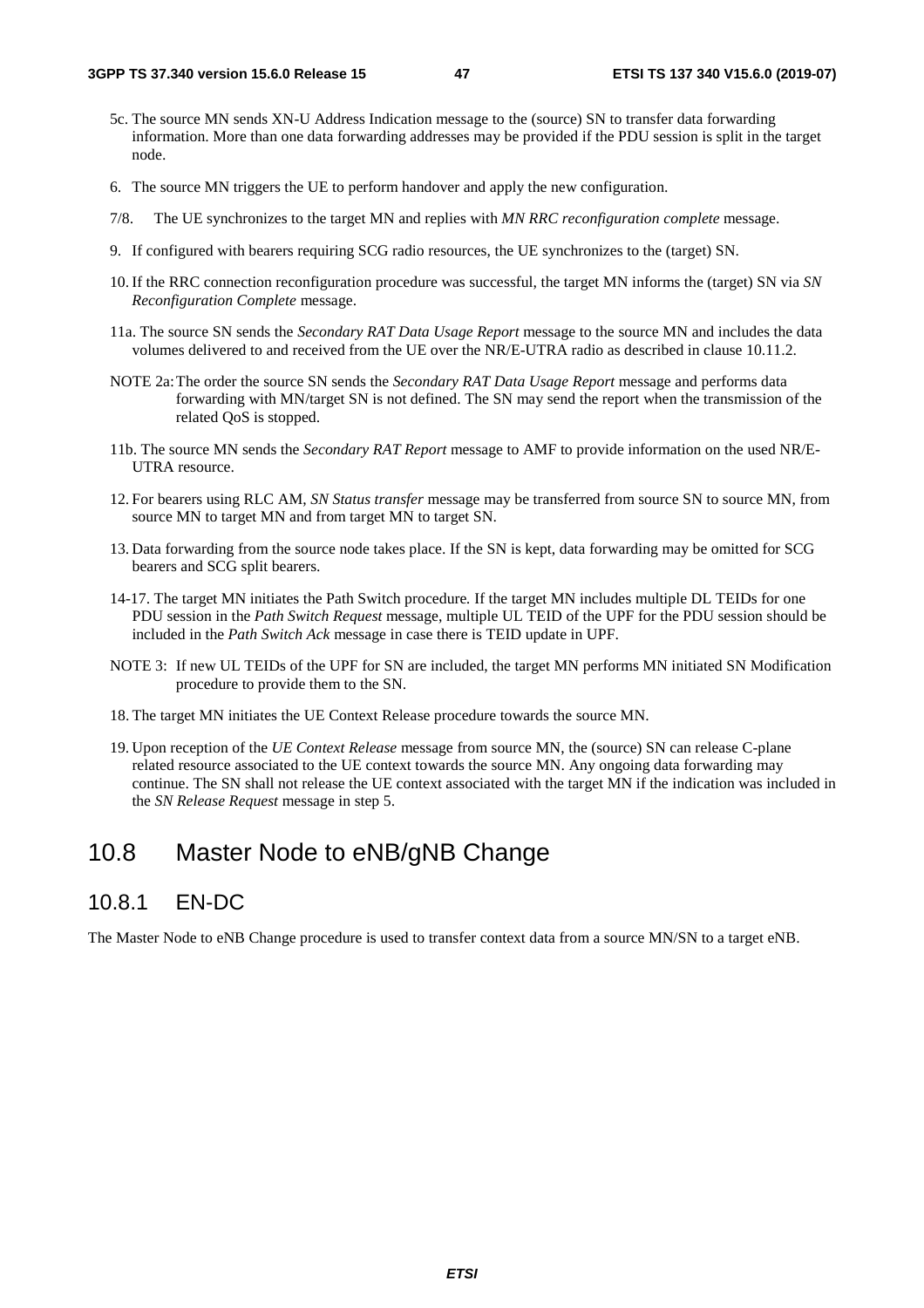

**Figure 10.8.1-1: Master Node to eNB Change procedure** 

Figure 10.8.1-1 shows an example signalling flow for the Master Node to eNB Change procedure:

- 1. The source MN starts the MN to eNB Change procedure by initiating the X2 Handover Preparation procedure, including both MCG and SCG configuration.
- NOTE 1: The source MN may send the *SgNB Modification Request* message (to the source SN) to request the current SCG configuration before step 1.
- 2. The target eNB includes the field in HO command which releases SCG configuration, and may also provide forwarding addresses to the source MN.
- 3. If the allocation of target eNB resources was successful, the MN initiates the release of the source SN resources towards the source SN including a Cause indicating MCG mobility. The SN acknowledges the release request. If data forwarding is needed, the MN provides data forwarding addresses to the source SN. Reception of the *SgNB Release Request* message triggers the source SN to stop providing user data to the UE and, if applicable, to start data forwarding.
- 4. The MN triggers the UE to apply the new configuration. Upon receiving the new configuration, the UE releases the entire SCG configuration.
- 5/6. The UE synchronizes to the target eNB.
- 7. For SN terminated bearers using RLC AM, the SN sends the SN Status transfer, which the source MN sends then to the target eNB.
- 8. If applicable, data forwarding from the source SN takes place. It may start as early as the source SN receives the *SgNB Release Request* message from the MN.
- 9a. The source SN sends the *Secondary RAT Data Usagee Report* message to the source MN and includes the data volumes delivered to and received from the UE over the NR radio for the related E-RABs.
- NOTE 2: The order the SN sends the *Secondary RAT Data Usage Report* message and performs data forwarding with MN is not defined. The SN may send the report when the transmission of the related bearer is stopped.
- 9b. The source MN sends the *Secondary RAT Report* message to MME to provide information on the used NR resource.
- 10-14. The target eNB initiates the S1 Path Switch procedure.
- 15. The target eNB initiates the UE Context Release procedure towards the source MN.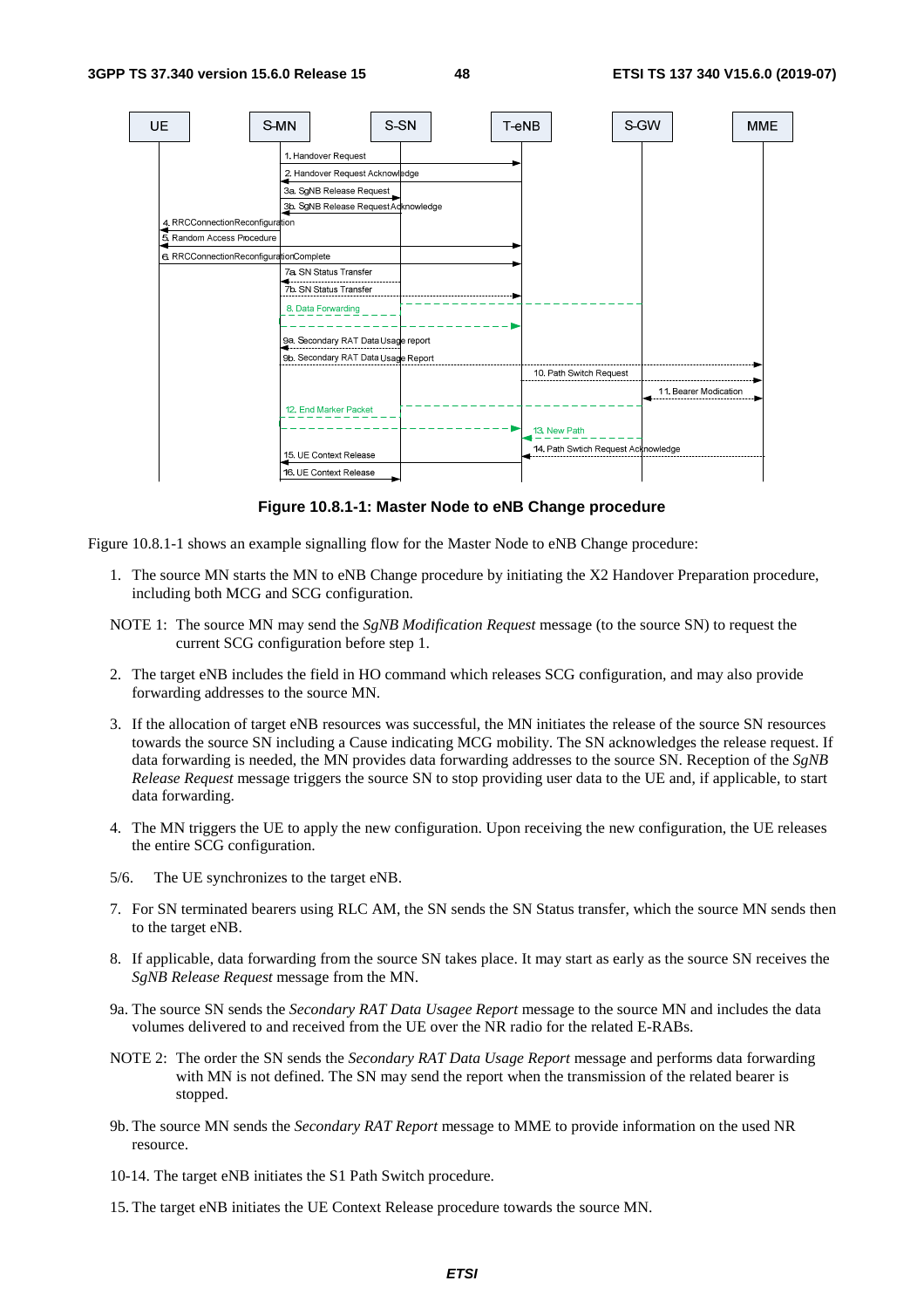- 16. Upon reception of the *UE Context Release* message, the S-SN can release radio and C-plane related resource associated to the UE context. Any ongoing data forwarding may continue.
- NOTE 3: Inter-system HO from E-UTRA with EN-DC configuration to NR or to E-UTRA connected to 5GC is also supported.

## 10.8.2 MR-DC with 5GC

The MN to ng-eNB/gNB Change procedure is used to transfer UE context data from a source MN/SN to a target ngeNB/gNB. Both the cases where the source MN and the target node belong to the same RAT (i.e. they are both ng-eNBs or both gNBs) and the cases where the source MN and the target node belong to different RATs are supported.

NOTE 0: Inter-system HO from ng-eNB/gNB MN to eNB is also supported.



#### **Figure 10.8.2-1: MN to ng-eNB/gNB Change procedure**

Figure 10.8.2-1 shows an example signalling flow for the MN to ng-eNB/gNB Change procedure:

- 1. The source MN starts the MN to ng-eNB/gNB Change procedure by initiating the Xn Handover Preparation procedure, including both MCG and SCG configuration.
- NOTE 1: The source MN may send the *SN Modification Request* message (to the source SN) to request the current SCG configuration and allow provision of data forwarding related information before step 1.
- 2. The target ng-eNB/gNB includes the field in HO command which releases the SCG configuration, and may also provide forwarding addresses to the source MN.
- 3. If the resource allocation of target ng-eNB/gNB was successful, the MN initiates the release of the source SN resources towards the source SN including a Cause indicating MCG mobility. The SN acknowledges the release request. If data forwarding is needed, the MN provides data forwarding addresses to the source SN. Reception of the *SN Release Request* message triggers the source SN to stop providing user data to the UE and, if applicable, to start data forwarding.
- 4. The MN triggers the UE to perform HO and apply the new configuration. Upon receiving the new configuration, the UE releases the entire SCG configuration.
- 5/6. The UE synchronizes to the target ng-eNB/gNB.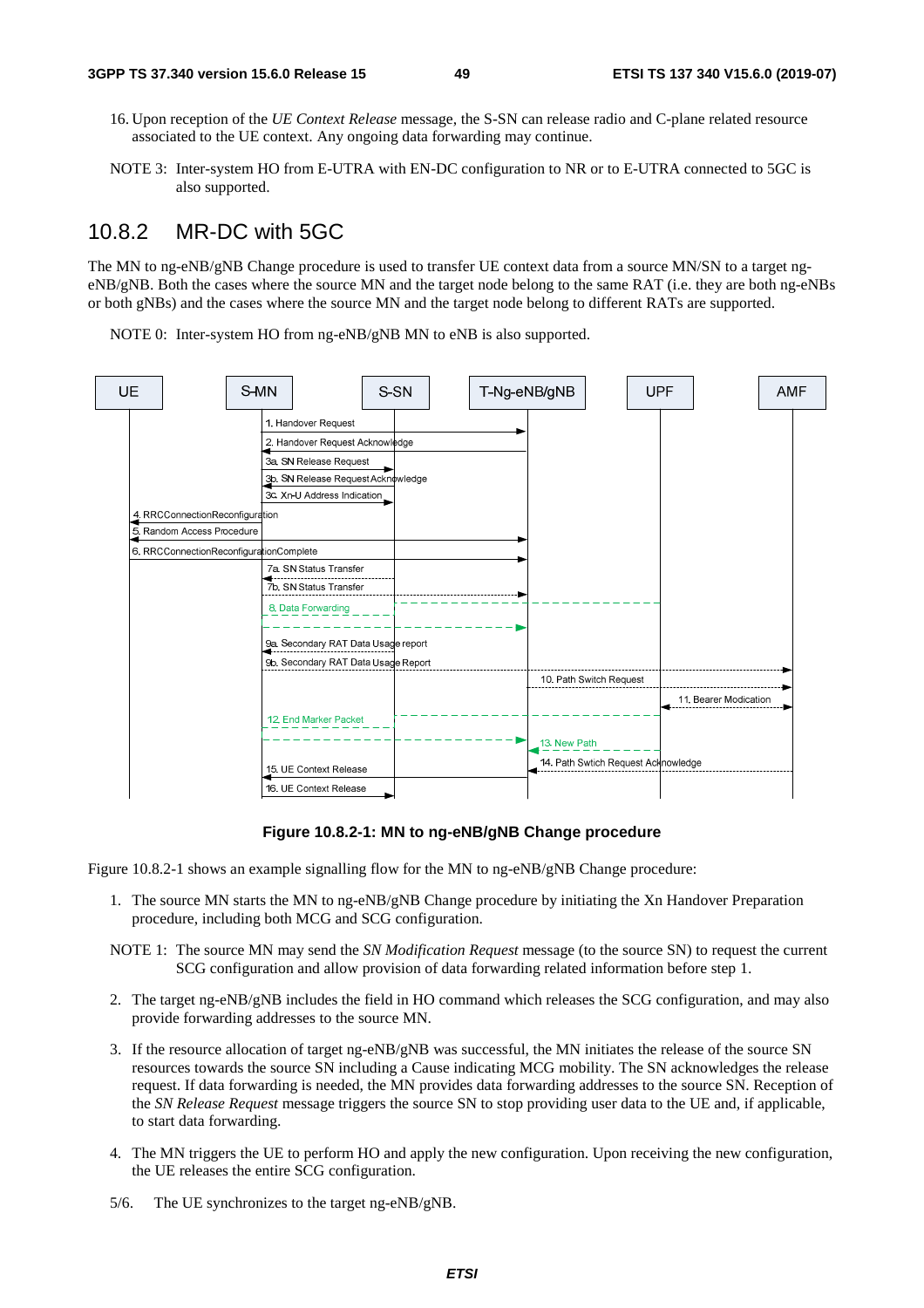- 7. For SN terminated bearers using RLC AM, the SN sends the SN Status transfer, which the source MN sends then to the target ng-eNB/gNB.
- 8. If applicable, data forwarding from the source SN takes place. It may start as early as the source SN receives the *SN Release Request* message from the MN.
- 9a. The source SN sends the *Secondary RAT Data Usage Report* message to the source MN and includes the data volumes delivered to and received from the UE as described in clause 10.11.2.
- NOTE 2: The order the SN sends the *Secondary RAT Data Usage Report* message and performs data forwarding with MN is not defined. The SN may send the report when the transmission of the related QoS flow is stopped.
- 9b. The source MN sends the *Secondary RAT Report* message to AMF to provide information on the used NR/E-UTRA resource.
- 10-14. The target ng-eNB/gNB initiates the Path Switch procedure*.*
- 15. The target ng-eNB/gNB initiates the UE Context Release procedure towards the source MN.
- 16. Upon reception of the *UE Context Release* message from MN, the source SN can release radio and C-plane related resource associated to the UE context. Any ongoing data forwarding may continue.

### 10.9 eNB/gNB to Master Node change

### 10.9.1 EN-DC

The eNB to Master Node change procedure is used to transfer context data from a source eNB to a target MN that adds an SN during the handover.



**Figure 10.9.1-1: eNB to Master Node change** 

Figure 10.9.1-1 shows an example signaling flow for eNB to Master Node change:

- 1. The source eNB starts the handover procedure by initiating the X2 Handover Preparation procedure.
- 2. The target MN sends *SgNB Addition Request* to the target SN.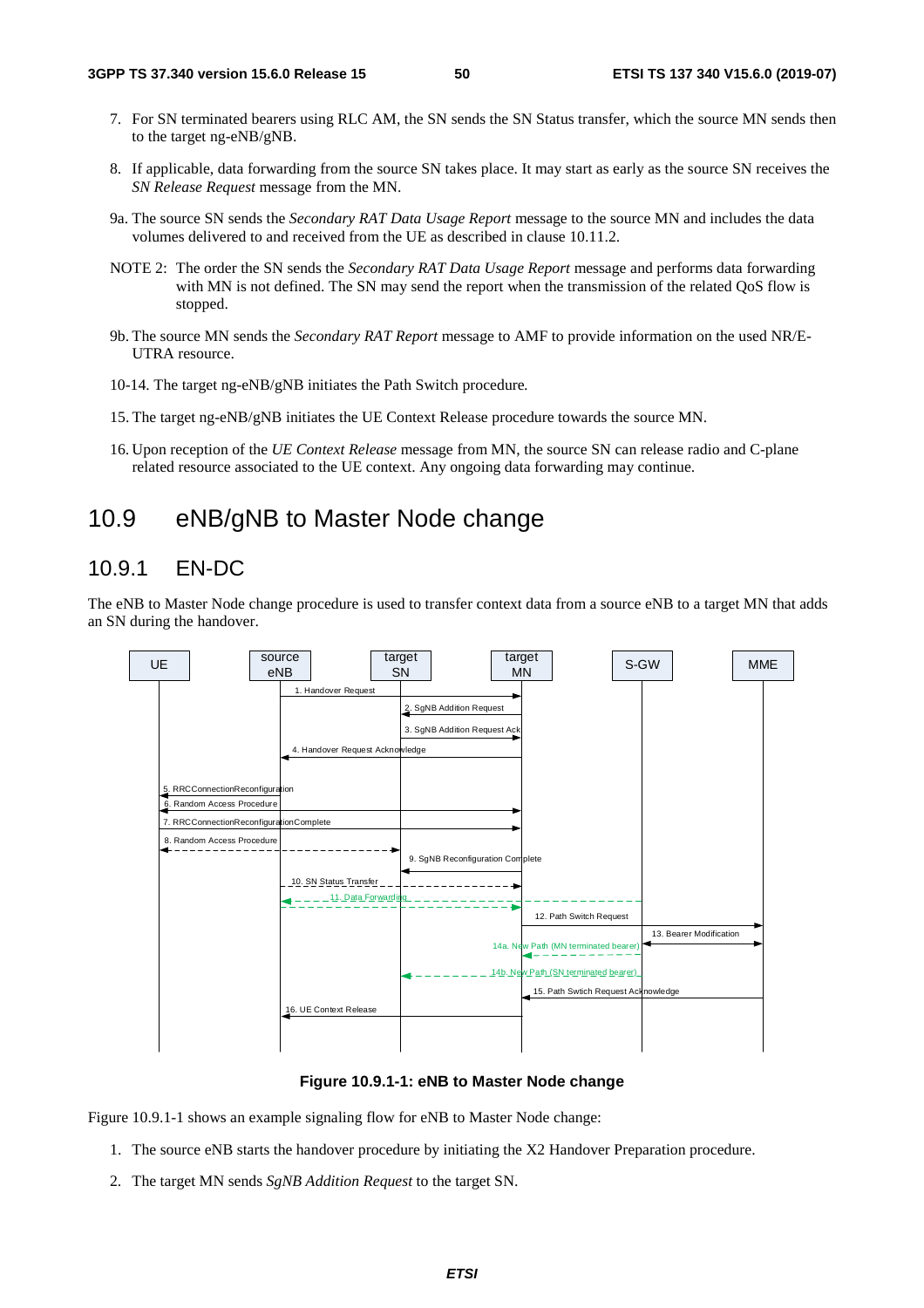- 3. The target SN replies with *SgNB Addition Request Acknowledge*. If data forwarding is needed, the target SN provides forwarding addresses to the target MN.
- 4. The target MN includes within the *Handover Request Acknowledge* message a transparent container to be sent to the UE as an E-UTRA RRC message, including a NR RRC configuration message which also includes the SCG configuration, to perform the handover, and may also provide forwarding addresses to the source eNB.
- 5. The source eNB triggers the UE to apply the new configuration.
- 6/7. The UE synchronizes to the target MN and replies with *RRCConnectionReconfigurationComplete* message.
- 8. If configured with bearers requiring SCG radio resources, the UE synchronizes to the target SN.
- 9. If the RRC connection reconfiguration procedure was successful, the target MN informs the target SN.
- 10. For bearers using RLC AM, the source eNB sends the SN Status transfer to the target MN.
- 11. Data forwarding from the source eNB takes place.
- 12-15. The target MN initiates the S1 Path Switch procedure.
- NOTE 1: If new UL TEIDs of the S-GW are included, the target MN performs MN initiated SN Modification procedure to provide them to the target SN.
- 16. The target MN initiates the *UE Context Release* procedure towards the source eNB.
- NOTE 2: Inter-system HO from NR or from E-UTRA connected to 5GC to E-UTRA with EN-DC configuration is not supported.

### 10.9.2 MR-DC with 5GC

The ng-eNB/gNB to MN change procedure is used to transfer UE context data from a source ng-eNB/gNB to a target MN that adds an SN during the handover. Only the cases where the source node and the target MN belong to the same RAT (i.e. they are both ng-eNBs or both gNBs) are supported.



**Figure 10.9.2-1: ng-eNB/gNB to MN change procedure** 

Figure 10.9.2-1 shows an example signalling flow for ng-eNB/gNB to MN change: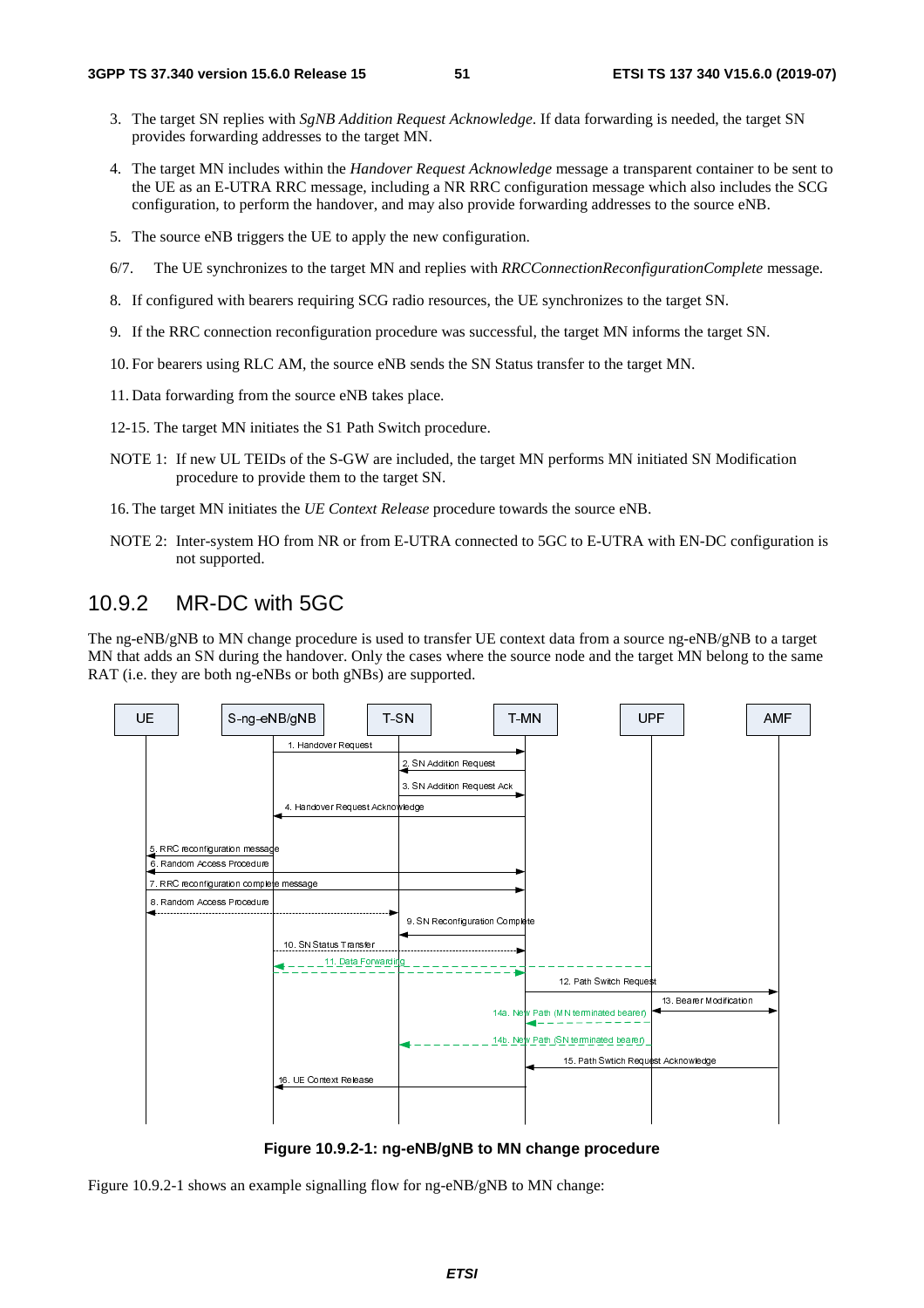- 1. The source ng-eNB/gNB starts the handover procedure by initiating the Xn Handover Preparation procedure.
- 2. The target MN sends *SN Addition Request* to the target SN.
- 3. The target SN replies with *SN Addition Request Acknowledge*. If data forwarding is needed, the target SN provides forwarding addresses to the target MN.
- 4. The target MN includes within the *Handover Request Acknowledge* message the SN RRC reconfiguration message to be sent to the UE that includes the SCG configuration to perform the handover, and may also provide forwarding addresses to the source ng-eNB/gNB.
- 5. The source ng-eNB/gNB triggers the UE to perform handover and apply the new configuration.
- 6/7. The UE synchronizes to the target MN and replies with *MN RRC reconfiguration* complete message including the SN RRC reconfiguration complete message.
- 8. If configured with bearers requiring SCG radio resources, the UE synchronizes to the target SN.
- 9. If the RRC connection reconfiguration procedure was successful, the target MN informs the target SN via *SN Reconfiguration Complete* message.
- 10. For bearers using RLC AM, the source ng-eNB/gNB sends the SN Status transfer to the target MN.
- 11. Data forwarding from the source ng-eNB/gNB takes place.
- 12-15. The target MN initiates the PDU Session Path Switch procedure.
- NOTE: If new UL TEIDs of the UPF are included, the target MN performs MN initiated SN Modification procedure to provide them to the target SN.
- 16. The target MN initiates the *UE Context Release* procedure towards the source ng-eNb/gNB.

### 10.10 RRC Transfer

### 10.10.1 EN-DC

The RRC Transfer procedure is used to deliver an RRC message, encapsulated in a PDCP PDU between the MN and the SN (and vice versa) so that it may be forwarded to/from the UE using split SRB. The RRC transfer procedure is also used for providing a NR measurement report or NR failure information from the UE to the SN via the MN. Additional details of the RRC transfer procedure are defined in TS 36.423 [9].

#### **Split SRB:**



#### **Figure 10.10.1-1: RRC Transfer procedure for the split SRB (DL operation)**

Figure 10.10.1-1 shows an example signaling flow for the DL RRC Transfer in case of the split SRB:

1. The MN, when it decides to use the split SRBs, starts the procedure by initiating the RRC Transfer procedure. The MN encapsulates the RRC message in a PDCP-C PDU and ciphers with own keys.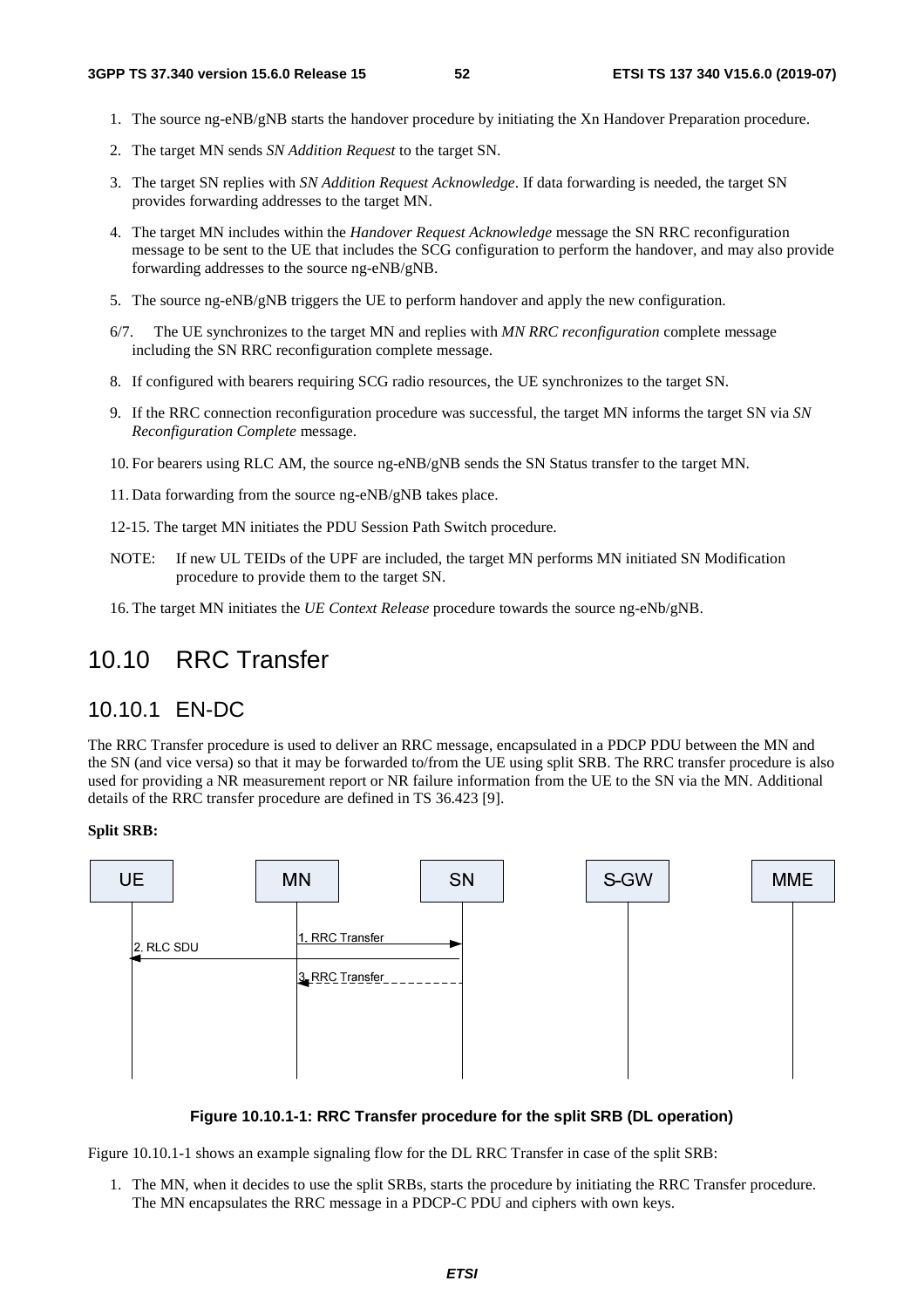- NOTE: The usage of the split SRBs shall be indicated in the Secondary Node Addition procedure or Modification procedure.
- 2. The SN forwards the RRC message to the UE.
- 3. The SN may send PDCP delivery acknowledgement of the RRC message forwarded in step 2.



#### **Figure 10.10.1-2: RRC Transfer procedure for the split SRB (UL operation)**

Figure 10.10.1-2 shows an example signaling flow for the UL RRC Transfer in case of the split SRB:

- 1. When the UE provides response to the RRC message, it sends it to the SN.
- 2. The SN initiates the RRC Transfer procedure, in which it transfers the received PDCP-C PDU with encapsulated RRC message.

#### **NR measurement report or NR failure information:**



#### **Figure 10.10.1-3: RRC Transfer procedure for NR measurement report or NR failure information**

Figure 10.10.1-3 shows an example signaling flow for RRC Transfer in case of the forwarding of the NR measurement report or NR failure information from the UE:

- 1. When the UE sends a measurement report or NR failure information, it sends it to the MN in a container called *ULInformationTransferMRDC* as specified in TS 36.331 [10].
- 2. The MN initiates the RRC Transfer procedure, in which it transfers the received NR measurement report or NR failure information as an octet string.

### 10.10.2 MR-DC with 5GC

The RRC Transfer procedure is used to exchange RRC messages, encapsulated in a PDCP PDU, between the MN and the UE via the SN (split SRB) and to provide SN measurement reports or failure information report from the UE to the SN. Additional details of the RRC transfer procedure are defined in TS 38.423 [5].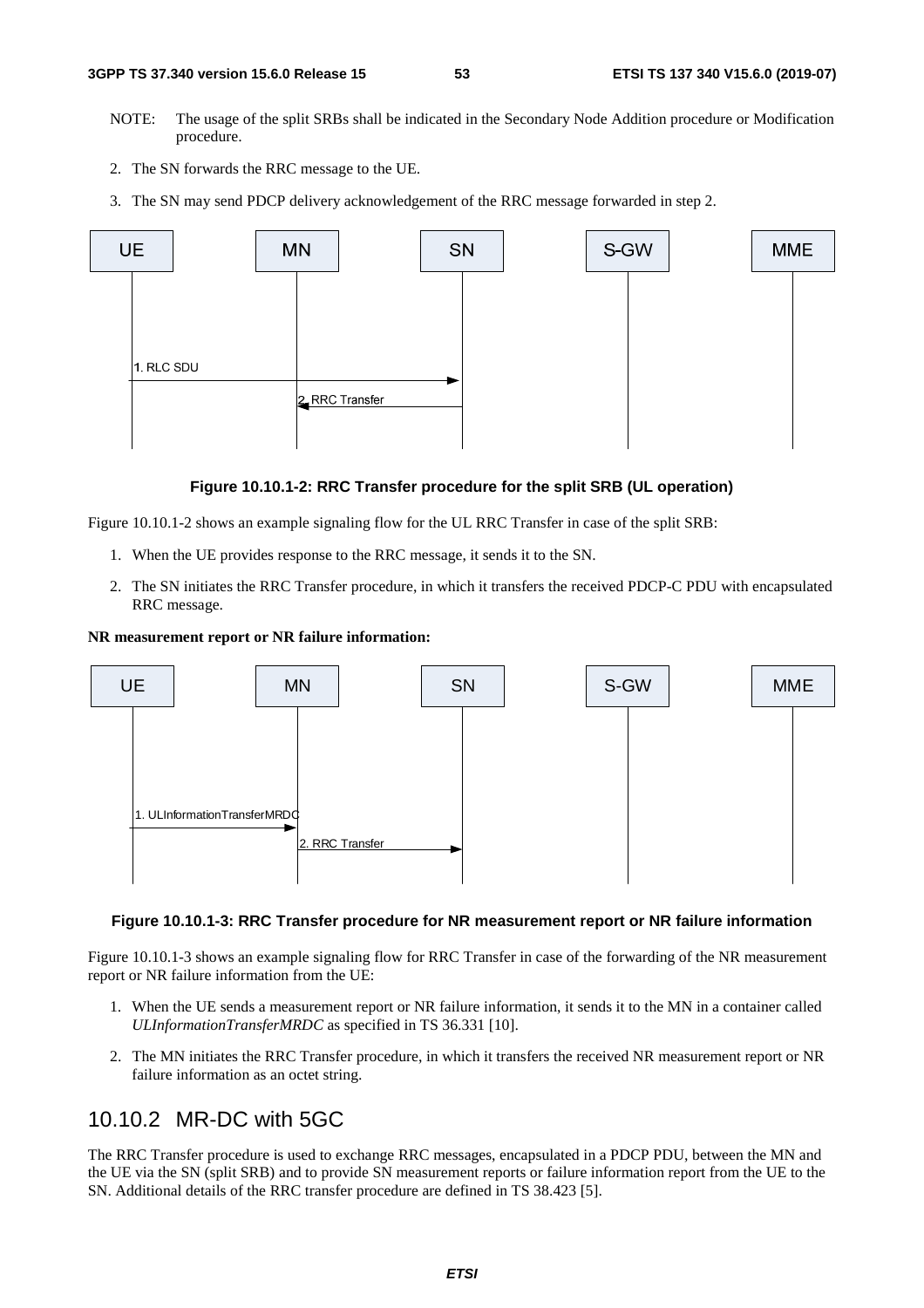**Split SRB:** 





Figure 10.10.2-1 shows an example signaling flow for DL RRC Transfer in case of the split SRB:

- 1. The MN, when it decides to use the split SRBs, starts the procedure by initiating the RRC Transfer procedure. The MN encapsulates the RRC message in a PDCP PDU and ciphers with own keys.
- NOTE: The usage of the split SRBs shall be indicated in the Secondary Node Addition procedure or Modification procedure.
- 2. The SN forwards the RRC message to the UE.
- 3. The SN may send PDCP delivery acknowledgement of the RRC message forwarded in step 2.



**Figure 10.10.2-2: RRC Transfer procedure for split SRB (UL operation)** 

Figure 10.10.2-2 shows an example signaling flow for UL RRC Transfer in case of the split SRB:

- 1. When the UE provides response to the RRC message, it sends it to the SN.
- 2. The SN initiates the RRC Transfer procedure, in which it transfers the received PDCP PDU with encapsulated RRC message.

#### **SN measurement report or failure information report:**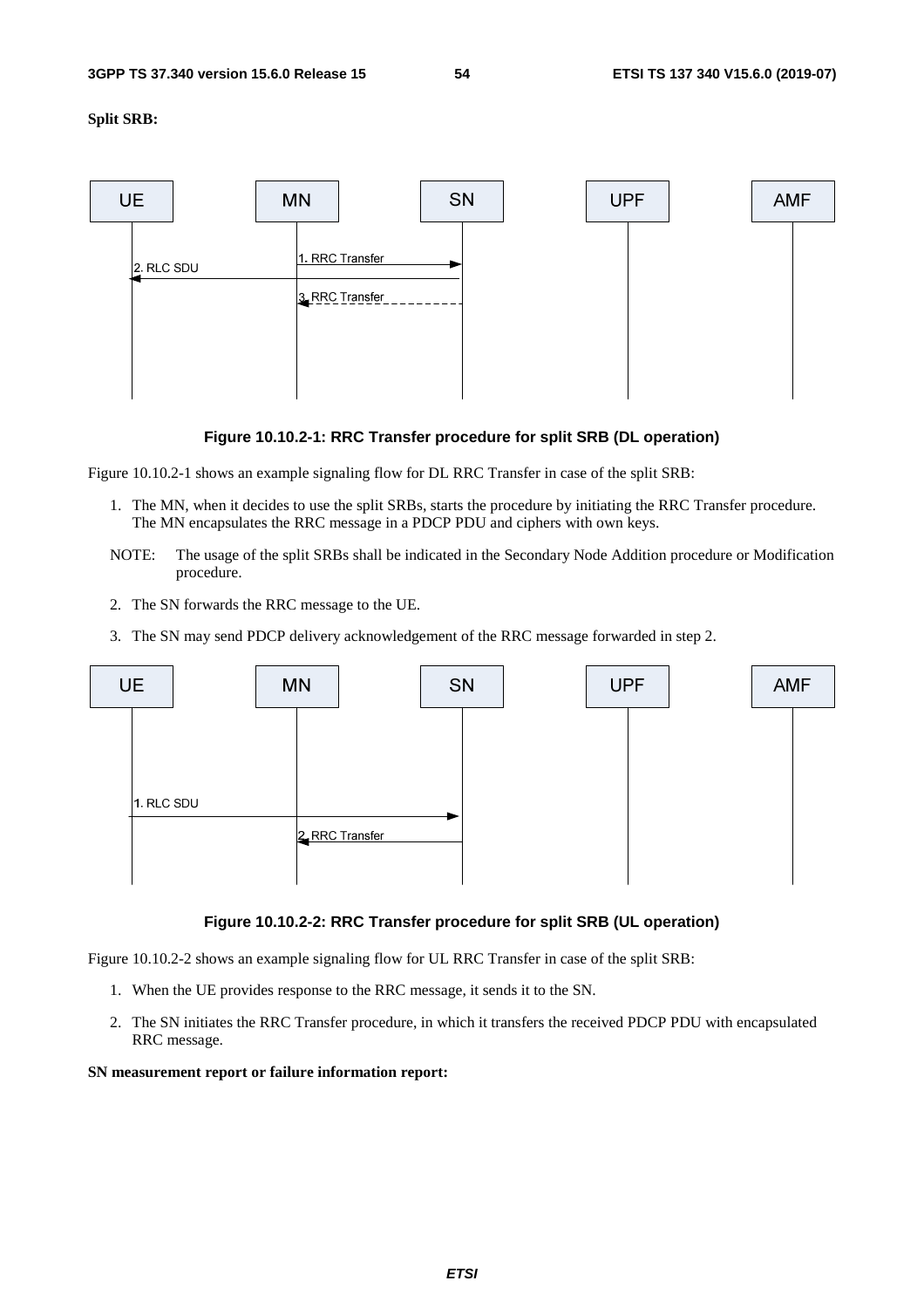

#### **Figure 10.10.2-3: RRC Transfer procedure for SN measurement report or failure information report**

Figure 10.10.2-3 shows an example signaling flow for RRC Transfer in case of the forwarding of the SN measurement report or failure information report from the UE:

- 1. When the UE sends an SN measurement report or failure information report, it sends it to the MN in a container called *ULInformationTransferMRDC* as specified in TS 38.331 [4].
- 2. The MN initiates the RRC Transfer procedure, in which it transfers the received SN measurement report or failure information as an octet string.

## 10.11 Secondary RAT data volume reporting

### 10.11.1 EN-DC

The secondary RAT data volume reporting function is used to report the data volume of secondary RAT to CN. In EN-DC, if configured, the MN reports the uplink and downlink data volumes of used NR resources to the EPC on a per EPS bearer basis as specified in TS 36.300 [2]. Periodic reporting is performed by periodically sending the *Secondary RAT Data Usage Report* messages to the MME.

The data volume is counted by the node hosting PDCP. Downlink data volume is counted in bytes of PDCP SDUs successfully delivered to the UE over NR (for RLC AM) or transmitted to the UE over NR (for RLC UM). Uplink data volume is counted in bytes of PDCP SDUs received by the node hosting PDCP over NR. Forwarded packets shall not be counted when PDCP entity is relocated. When PDCP duplication is activated, packets shall be counted only once.



#### **Figure 10.11.1-1: Secondary RAT data volume periodic reporting - EN-DC**

Figure 10.11.1-1 shows an example signalling flow for secondary RAT data volume periodic reporting:

1. If the periodic reporting is configured, then the SN periodically sends the *Secondary RAT Data Usage Report* message to the MN and includes the data volumes of used NR radio resources for the related SN-terminated E-RABs.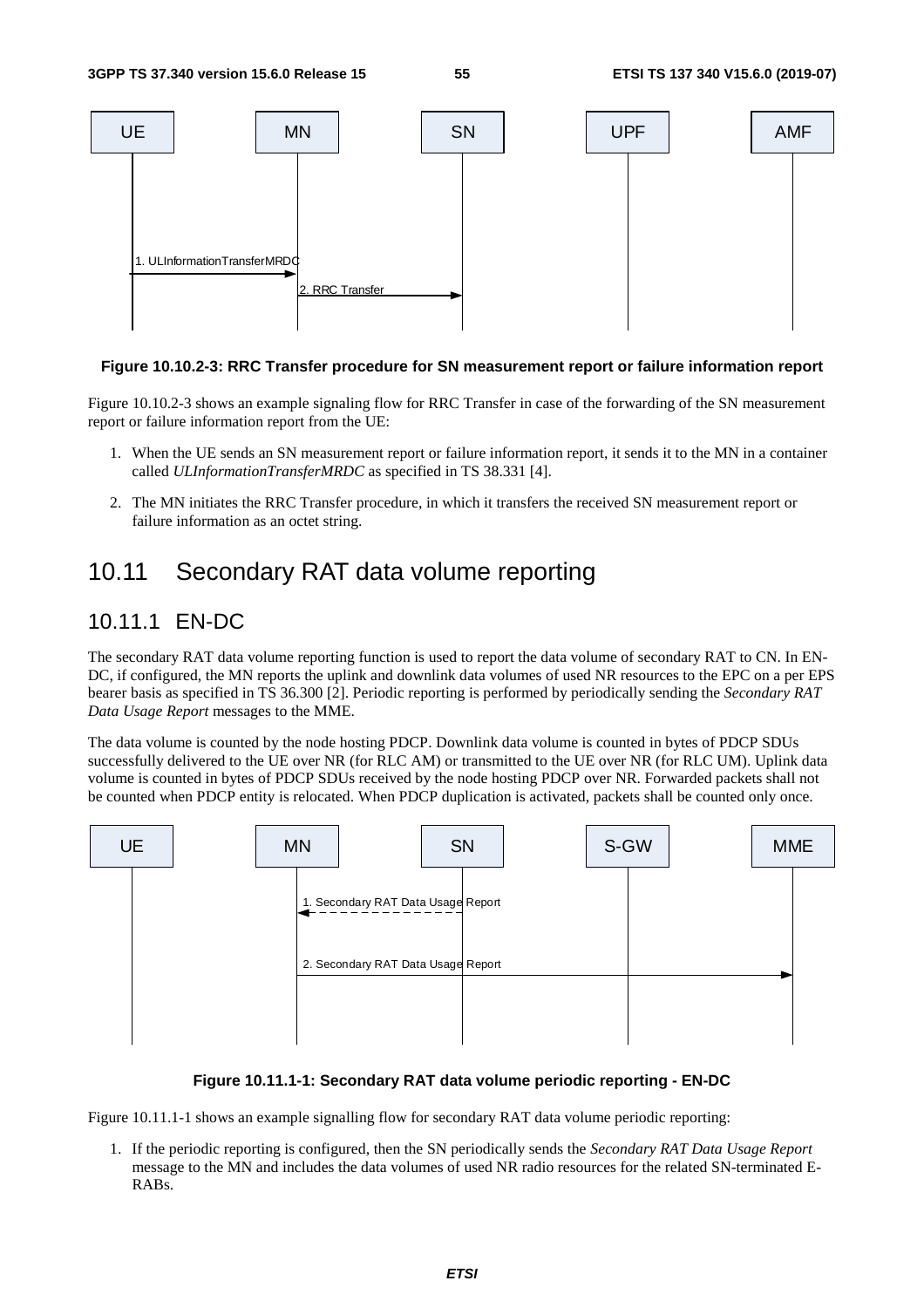- 2. The MN sends the *Secondary RAT Data Usage Report* message to MME to provide information on the used NR resource.
- NOTE: The *Secondary RAT Data Usage Report* message sent by the MN may also include secondary RAT report information of MN-terminated bearers.

## 10.11.2 MR-DC with 5GC

The secondary RAT data volume reporting function is used to report the data volume of secondary RAT to the 5GC. In MR-DC with 5GC, if configured, the MN reports the uplink and downlink data volumes of used secondary RAT resources to the 5GC as specified in TS 23.501 [11]. Configuration for reporting of secondary RAT data volume may happen separately for NR and E-UTRA. Secondary RAT data volume reporting indicates the secondary RAT type. For each PDU session, it contains data volumes consumed for the whole PDU Session, or for selected QoS flow, or both. Periodic reporting is performed by periodically sending the *Secondary RAT Data Usage Report* messages to the 5GC.

The data volume is counted by the node hosting PDCP. Downlink data volume is counted in bytes of SDAP SDUs successfully delivered to the UE (for RLC AM) or transmitted to the UE (for RLC UM). Uplink data volume is counted in bytes of SDAP SDUs received by the node hosting PDCP. Forwarded packets shall not be counted when PDCP entity is relocated. When PDCP duplication is activated, packets shall be counted only once.



#### **Figure 10.11.2-1: Secondary RAT data volume periodic reportin**g **- MR-DC with 5GC**

Figure 10.11.2-1 shows an example signalling flow for secondary RAT data volume periodic reporting:

- 1. For SN terminated bearers, the SN sends the *Secondary RAT Data Usage Report* message to the MN and includes the data volumes of used secondary RAT resources for PDU Sessions or selected QoS flows or both mapped to SN-terminated bearers. If periodic reporting is configured, then the SN periodically sends the *Secondary RAT Data Usage Report* message to the MN and includes the data volumes of used radio resources.
- 2. The MN sends the *Secondary RAT Data Usage Report* message to the 5GC to provide information on the used radio resources.
- NOTE: The *Secondary RAT Data Usage Report* message sent by the MN may also include secondary RAT data volumes of used secondary RAT resources for MN terminated bearers.

# 10.12 Activity Notification

### 10.12.1 EN-DC

The Activity Notification function is used to report user plane activity within SN resources. It can either report inactivity or resumption of activity after inactivity was reported. In EN-DC the Activity Reporting is provided from the SN only. The MN may take further actions.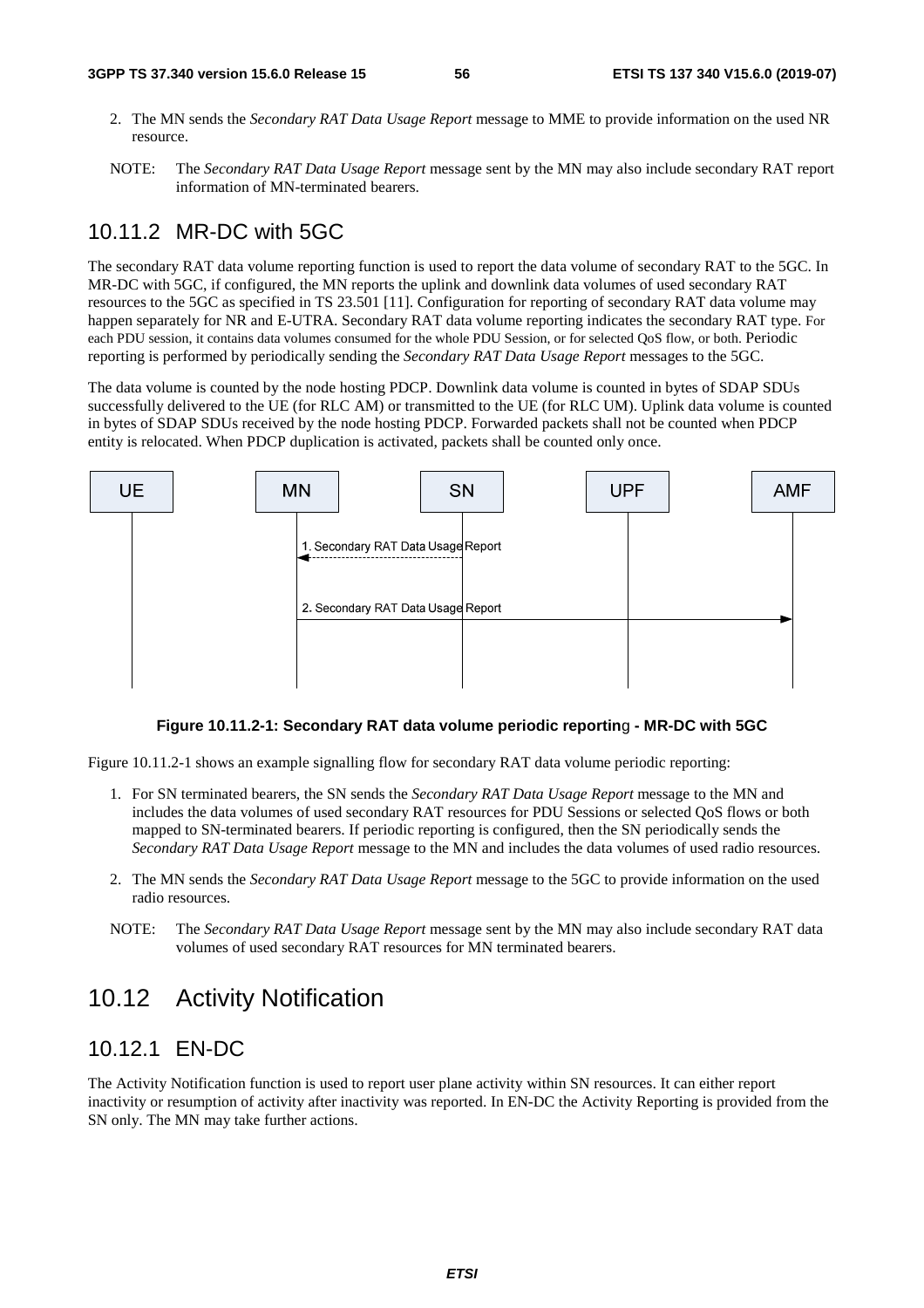

#### **Figure 10.12.1-1: Support of Activity Notification in EN-DC**

Support of Activity Notification in EN-DC is used to keep the MN informed about user traffic activity in resources owned by the SN. The MN may take appropriate action upon receiving such notification.

- 1. The SN informs the MN about user data inactivity of resources owned by the SN.
- 2. The MN decides to keep SN resources.
- 3. After a while the SN reports resumption of user plane activity.

### 10.12.2 MR-DC with 5GC

The Activity Notification function is used to report user plane activity within SN resources or to report a RAN Paging Failure event to the SN. It can either report inactivity or resumption of activity after inactivity was reported. In MR-DC with 5GC the Activity Reporting is provided from the SN only. The MN may take further actions. RAN Paging Failure Reporting is provided from the MN only.

#### **MR-DC with 5GC Activity Notification**



#### **Figure 10.12.2-1: Support of Activity Notification in MR-DC with 5GC**

- 1. The SN notifies the MN about user data inactivity.
- 2. The MN decides further actions that impact SN resources (e.g. send UE to RRC\_INACTIVE, bearer reconfiguration). In the case shown, MN takes no action.
- 3. The SN notifies the MN that the (UE or PDU Session or QoS flow) is no longer inactive.

#### **MR-DC with 5GC with RRC\_INACTIVE**

The Activity Notification function may be used to enable MR-DC with 5GC with RRC\_INACTIVE operation. The MN node may decide, after inactivity is reported from the SN and also MN resources show no activity, to send the UE to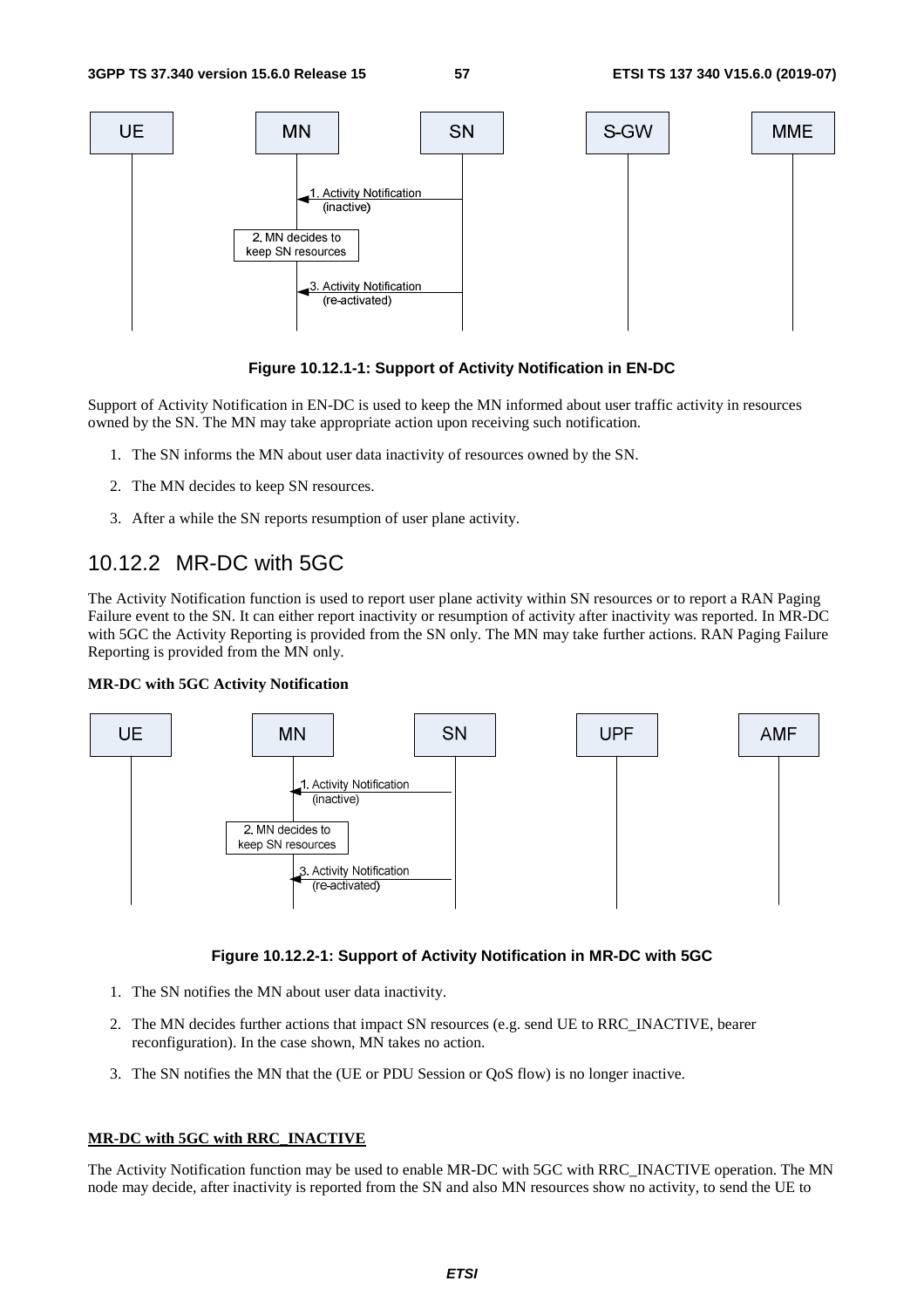RRC\_INACTIVE. Resumption to RRC\_CONNECTED may take place after activity is reported from the SN for SN terminated bearers.



#### **Figure 10.12.2-2: Support of Activity Notification in MR-DC with 5GC with RRC\_Inactive**

Figure 10.12.2-2 shows how Activity Notification function interacts with NG-RAN functions for RRC\_INACTIVE and SN Modification procedures in order to keep the higher layer MR-DC configuration established for UEs in RRC\_INACTIVE, including NG and Xn interface C-plane, U-plane and bearer contexts established while lower layer MCG and SCG resources are released. When the UE transits successfully back to RRC\_CONNECTED, lower layer MCG and SCG resources are established afterwards by means of RRC Connection Reconfiguration.

*Editors Note: RRC related details are FFS.* 

*Editors Note: Figure 10.12.2-2 depicts the case where the UE when coming back to RRC\_CONNECTED consumes radio resources from the same SN and MN as before it was sent to RRC\_INACTIVE. Whether further scenarios need to be depicted needs further discussions.* 

- 1. The SN notifies the MN about user data inactivity for SN terminated bearers.
- 2. The MN decides to send the UE to RRC\_INACTIVE.
- 3/4. The MN triggers the MN initiated SN Modification procedure, requesting the SN to release lower layers.
- 5. The UE is sent to RRC\_INACTIVE.
- 6-8. After a period of inactivity, upon activity notification from the SN, the UE returns to RRC\_CONNECTED.
- 9/10. The MN triggers the MN initiated SN Modification procedure to re-establish lower layers. The SN provides configuration data within an *SN RRC configuration* message.
- 11-14. The RRCConnectionReconfiguration procedure commences.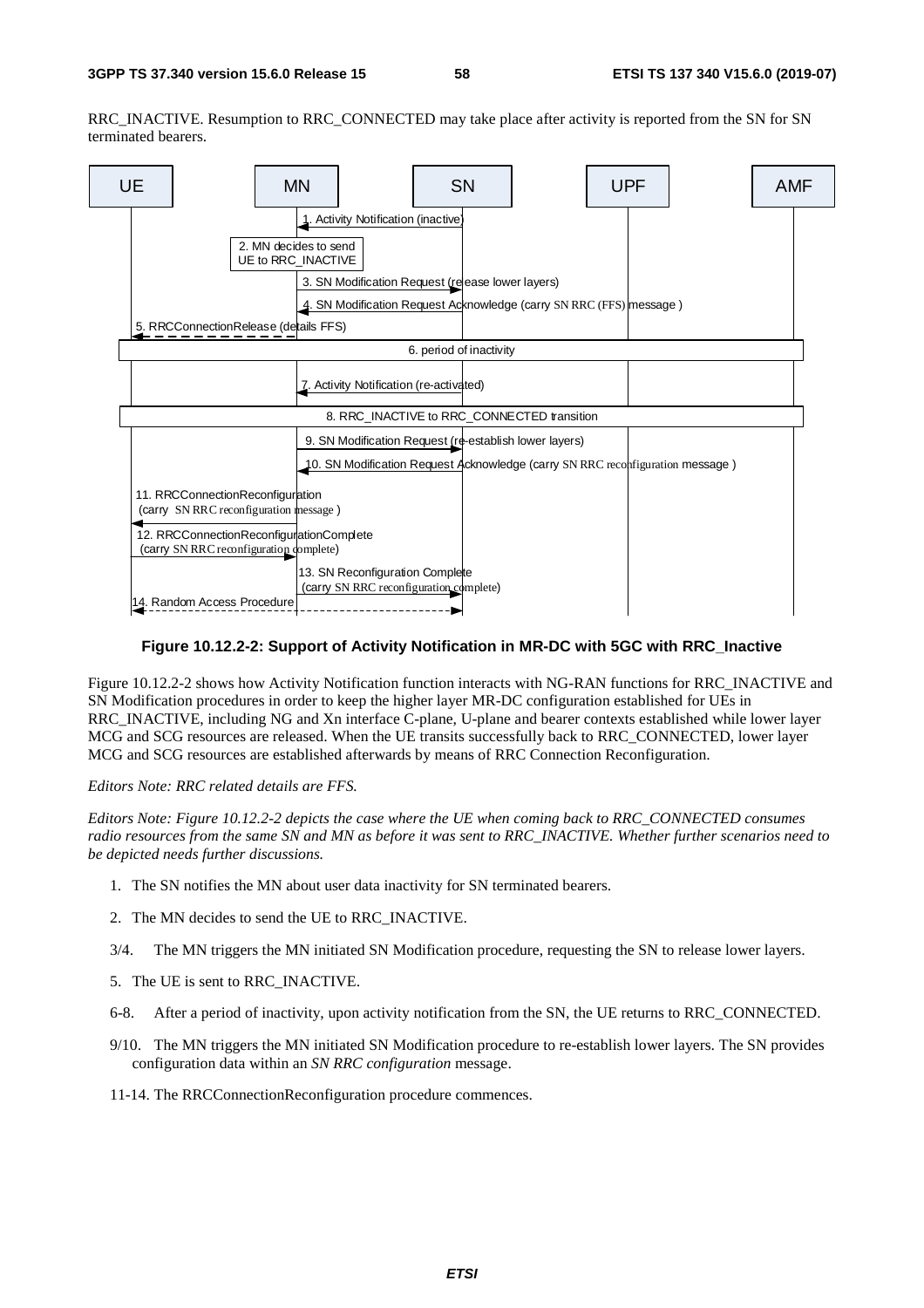# 10.13 Notification Control Indication

# 10.13.1 EN-DC

Notification Control Indication procedure is not supported in EN-DC.

# 10.13.2 MR-DC with 5GC

The Notification Control Indication procedure may be initiated either by the MN or by the SN and is used to indicate that GFBR for one or several QoS flows cannot be fulfilled any more or can be fulfilled again by the reporting node.



**Figure 10.13.2-1: Notification Control Indication procedure** 

Figure 10.13.2-1 shows an example signalling flow for the Notification Control Indication procedure.

1. The MN may, for an SN terminated bearer, indicate, that the GFBR requested from the MN cannot be fulfilled anymore.

In case the SN terminated bearer is configured as a split bearer, the SN may decide to increase the share provided by the SN or it may decide to notify the MN that resources requested for the SN terminated bearer cannot fulfill the GFBR any more.

- 2. Continuing the example message flow from step 1, the SN informs the MN that the GFBR for an SN terminated bearer cannot be fulfilled any more.
- 3. The MN decides to inform the 5GC that NG-RAN cannot fulfill the GFBR for a GBR QoS flow any more.

# 10.14 PDU Session Split at UPF

## 10.14.1 PDU Session Split at UPF during PDU session resource setup

When a new PDU session needs to be established, the 5GC may provide two UL TEID addresses during PDU Session Resource Setup in order to allow for PDU session split. If the MN decides to split the PDU session, the MN provides two DL TEID addresses and also the QoS flows associated with the tunnel.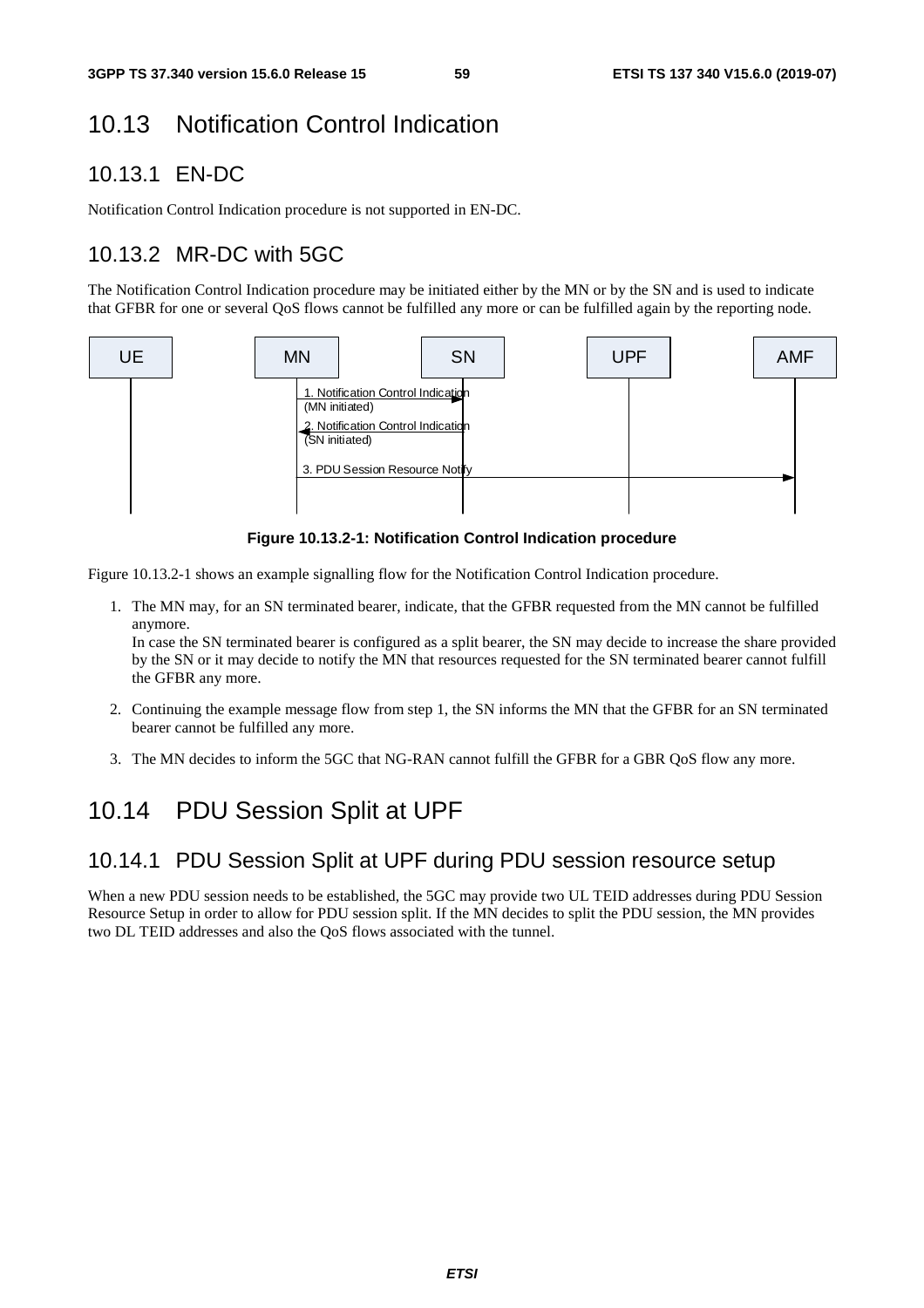

**Figure 10.14.1-1: PDU Session Split at UPF during PDU session resource setup** 

- 1. The 5GC provides two UL TEID addresses during PDU Session Resource Setup, to be applied as the first UL tunnel on the NG-U interface and the additional NG-U tunnel in case the MN decides to split the PDU session.
- 2. The MN decides to setup two tunnels. MN uses the SN Addition procedure as described in 10.2.2 up to step 6 or SN Modification procedure as described in 10.3.2 up to step 8.
- 3. The MN provides a DL TEID address to be applied as the first and an additional DL tunnel address on the NG-U interface. MN also provides which QoS flows are associated with which tunnel.

### 10.14.2 PDU Session Split at UPF during PDU session resource modify (5GC initiated)

When 5GC uses the PDU sessions resource modify procedure, the 5GC may provide an additional UL TEID address during PDU Session Resource Modify Request in order to allow the MN to split the PDU session. The MN may perform the SN Addition or SN modification procedure. If the MN decides to use PDU session split, the MN provides a DL TEID address to be applied as the additional DL tunnel address and the QoS flows associated to the tunnel.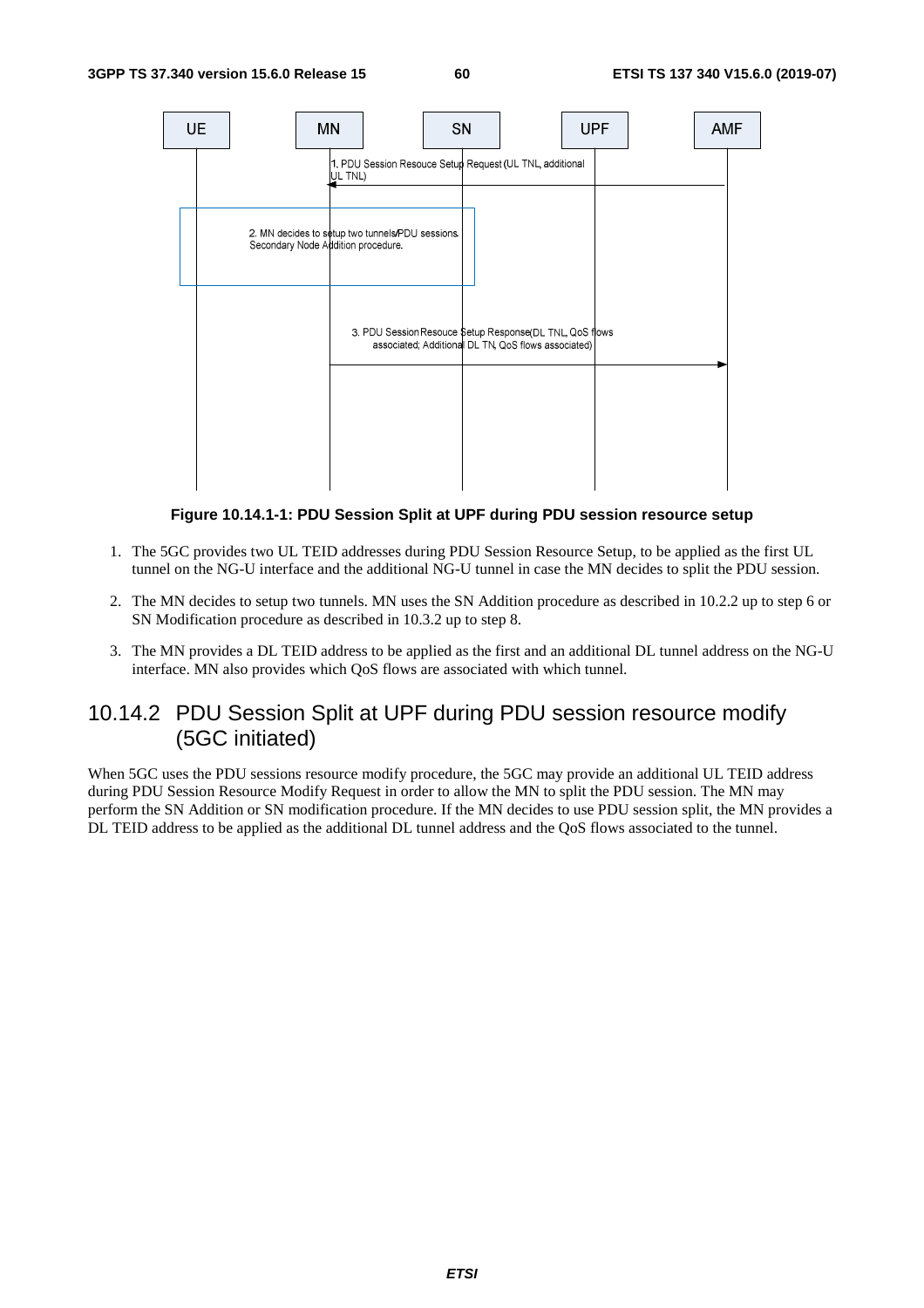

**Figure 10.14.2-1: PDU Session Split at UPF during PDU session resource modify** 

- 1. The 5GC provides an additional UL TEID address during PDU Session Resource Modify Request, to be applied as the additional NG-U tunnel in case the MN decides to split the PDU session.
- 2. The MN decides to setup two tunnels. If the new tunnel is to be setup at SN, the MN may perform SN Addition as described in 10.2.2 up to step 6 or the MN performs SN modification as described in 10.3.2 up to step 8.
- 3. The MN provides a DL TEID address to be applied as the additional DL tunnel address on the NG-U interface and the QoS flows associated with it.

### 10.14.3 PDU Session Split at UPF (RAN initiated QoS flows offloading from MN to SN)

When the MN decides to split the PDU session into more than one NG-U tunnels, the MN sends the *SN Addition/Modification Request* message including UPF UL TEID address used at MN. Later on, if the MN receives a new UL TEID in the *PDU Session Resource Modify Confirm* message, the MN may provide the new UL TEID to SN.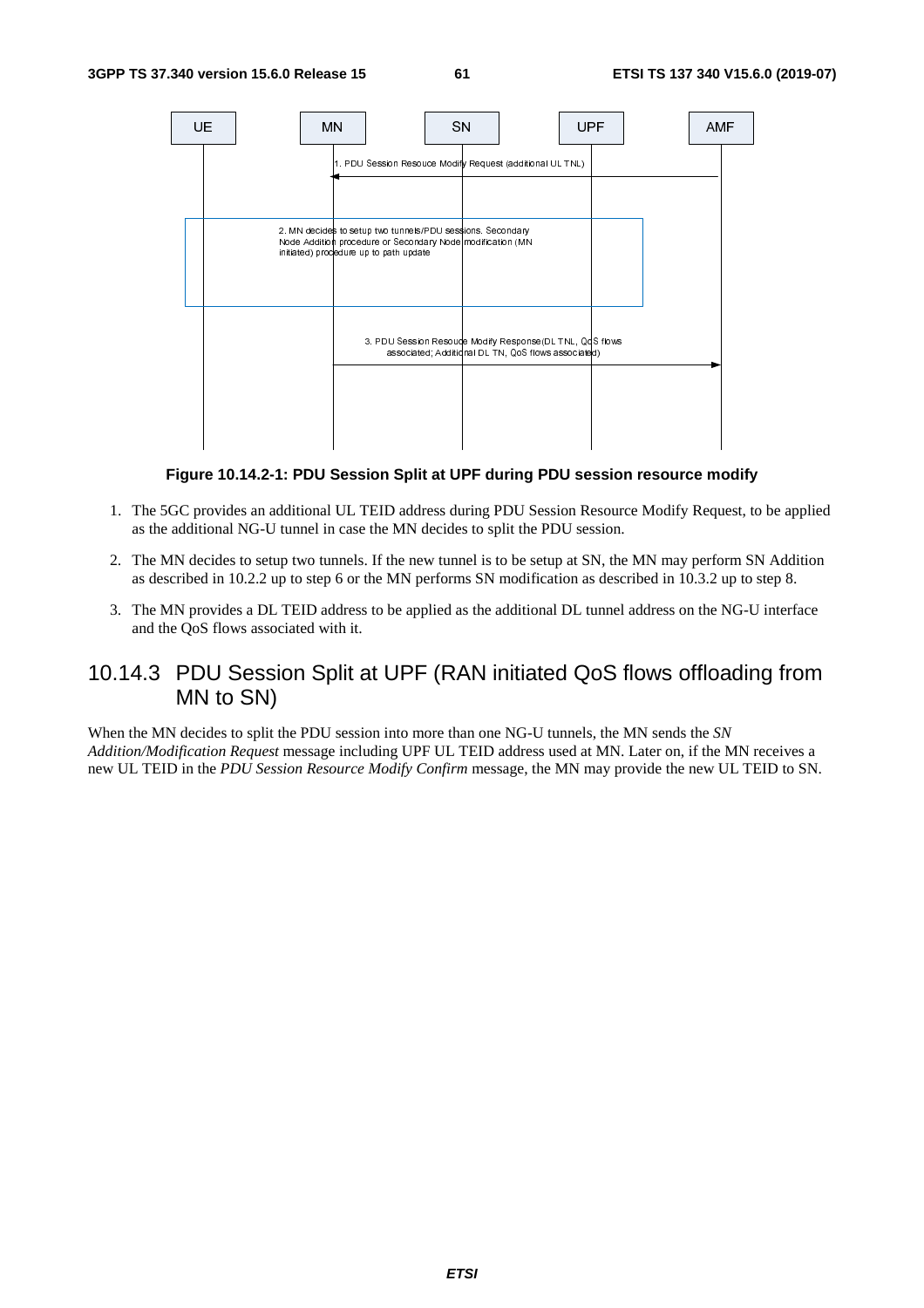

#### **Figure 10.14.3-1: PDU Session Split at UPF during RAN initiated PDU session resource modify (QoS flows offloading from MN to SN)**

- 1-2. The MN decides to split the PDU session, it uses the SN Addition procedure or SN modification procedure, including current UPF UL NG-U tunnel used at the MN. If in-order delivery is required for some of the QoS flows, UL forwarding tunnels may be setup at this stage.
- 3-6d. If in-order delivery is required, the SN buffers the first packets received from the UE for a certain QoS flow until it receives GTP-U end marker packets over the UL forwarding tunnel indicating that the MN has delivered all UL packets from the source side to UPF for that QoS flow. Then SN starts delivering UL packets to UPF for that QoS flow using the UPF UL TEID address used at the MN received at step 1.
- 7-8. The MN uses the *PDU Session Resource Modify Indication* to inform the 5GC that the PDU session is split into two tunnels and indicate which QoS flows are associated with which DL tunnel. The 5GC confirms with *PDU Session Resource Modify Confirm* and allocates corresponding uplink tunnels.
- 9-10. If the MN receives a new UL TEID in the *PDU Session Modify Confirm* message for itself, the MN will use it. If the MN receives a new UL TEID for the SN then the step 9 and step 10 (i.e., SN Modification procedure) are used to provide the new UL TEID to the SN in a subsequent *SN Modification Request* message and then the SN switches to use the new UL TEID to deliver UL packets.

### 10.14.4 PDU Session Split at UPF (RAN initiates QoS flows offloading from SN to MN)

When some QoS flows are offloaded from the SN to the MN, the MN may decide to split the PDU session into more than one NG-U tunnels. If the MN requests to offload, the MN sends *SN Modification Request* message to the SN. In case the SN requests to offload, the SN sends the *SN Modification Required* message to the MN.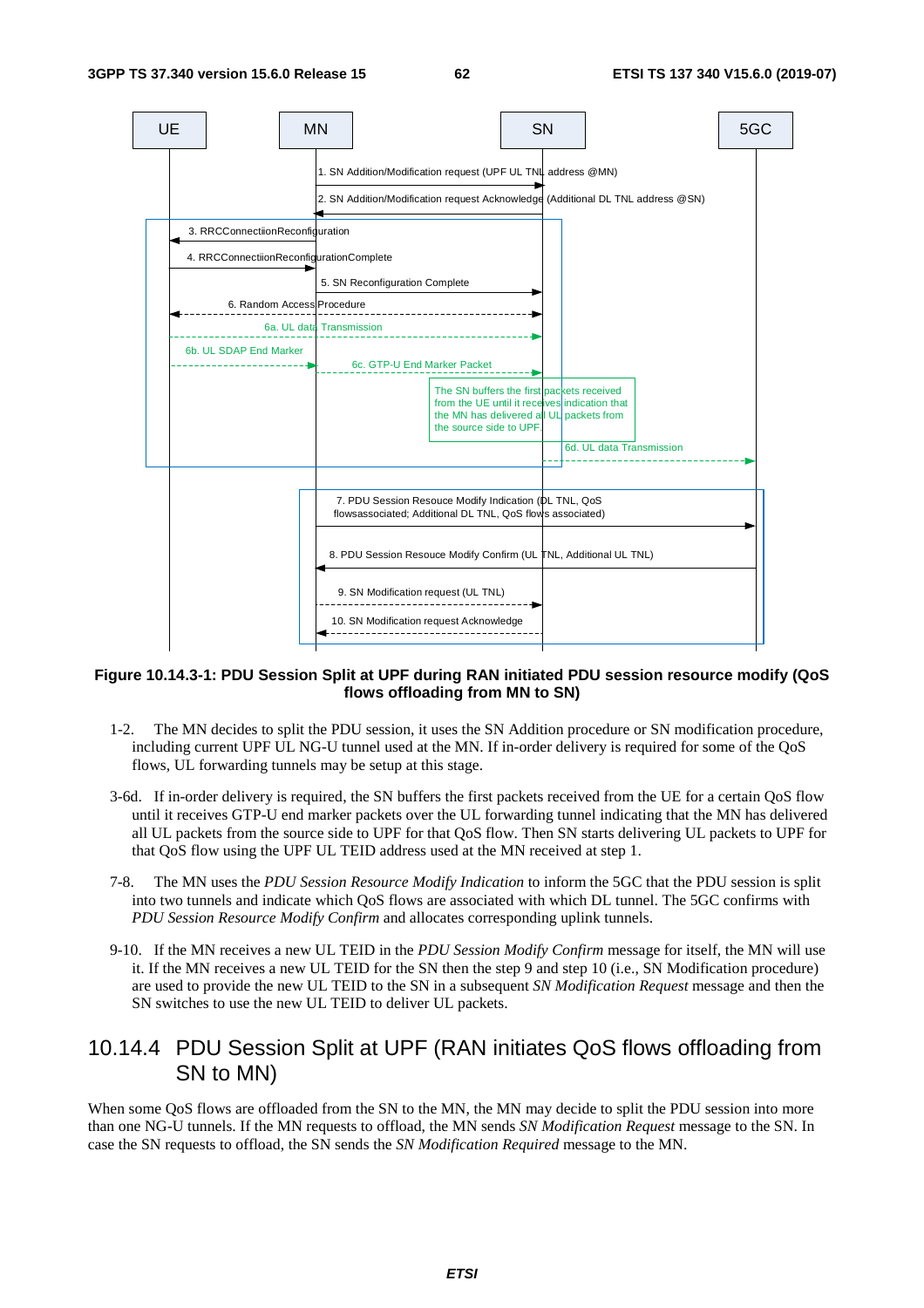

#### **Figure 10.14.4-1: PDU Session Split at UPF during RAN initiated PDU session resource modify (QoS flows offloading from SN to MN)**

- 1a-1c. When the MN requests to offload QoS flows from the SN to the MN and decides to split the PDU session into more than one NG-U tunnels, it sends the *SN Modification Request* message. If in-order delivery is required for some of the QoS flows, UL forwarding tunnels may be setup at this stage and the MN provides UL forwarding tunnels address information in the *Xn-U Address Indication* message.
- 2a-2b. When the SN requests to offload QoS flows from SN to MN, the SN sends the *SN Modification Required* message. If in-order delivery is required for some of the QoS flows, UL forwarding tunnels may be setup at this stage and the MN provides the UL forwarding tunnels address information in the *SN Modification Confirm* message.
- 3-6d. If in-order delivery is required, the MN buffers the first packets received from the UE for a certain QoS flow until it receives GTP-U end marker packets over the UL forwarding tunnel indicating that the SN has delivered all UL packets from the source side to UPF for that QoS flows.
- 7-8. The MN uses the *PDU Session Resource Modify Indication* to inform the 5GC that the PDU session is split into two tunnels and indicate which QoS flows are associated with which DL tunnel. The 5GC confirms with *PDU Session Resource Modify Confirm* and allocates corresponding uplink tunnels.
- 9-10. If the MN receives a new UL TEID in the *PDU Session Modify Confirm* message for itself, the MN will use it to deliver UL packets to UPF. If the MN receives a new UL TEID for the SN then the step 9 and step 10 (i.e., SN Modification procedure) are used to provide the new UL TEID to the SN in a subsequent *SN Modification Request* message and then the SN switches to use the new UL TEID to deliver UL packets.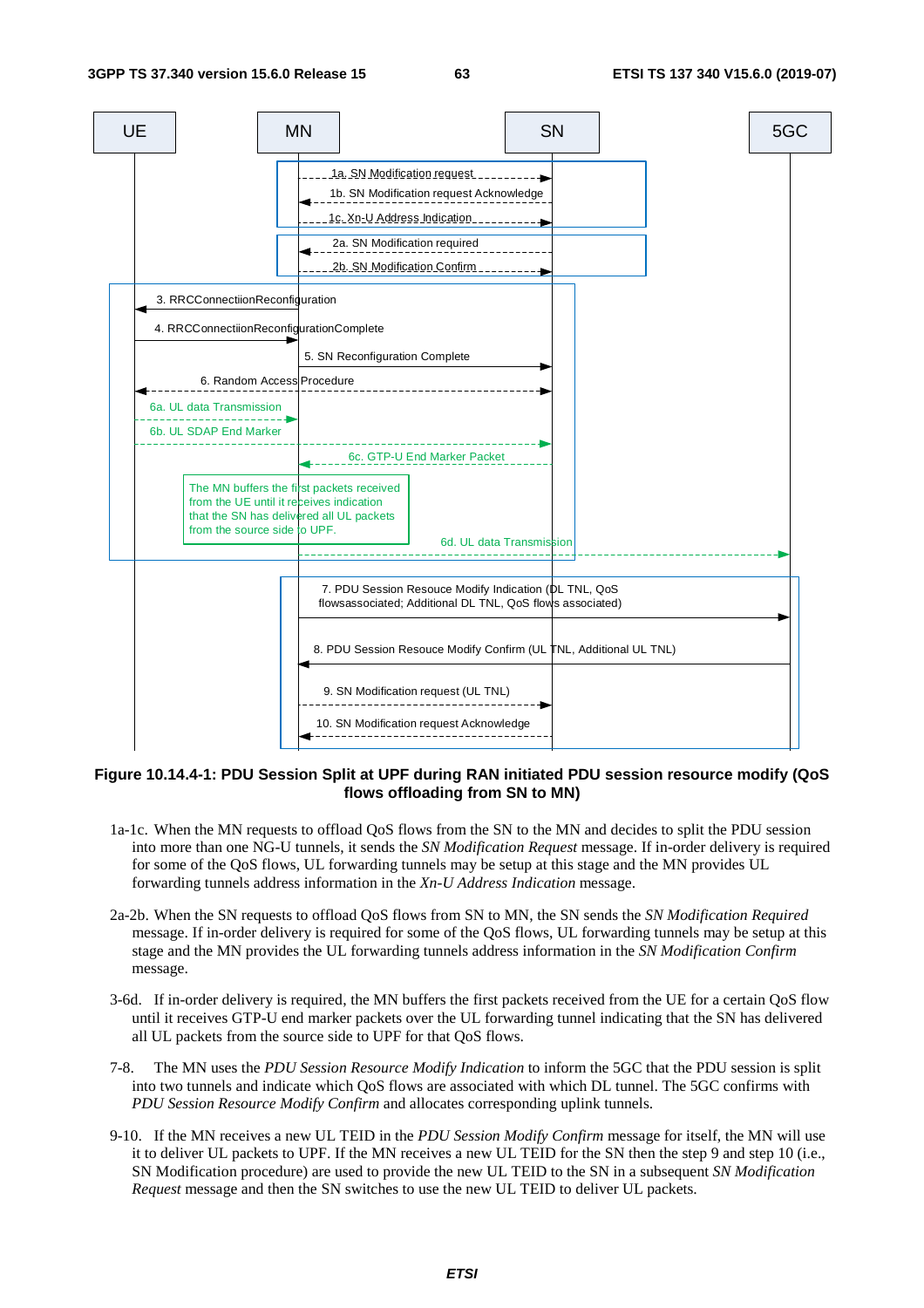# 11 Service related aspects

## 11.1 Roaming and Access Restrictions

The principles for conveying roaming and access restriction info for EN-DC are described in TS 36.300 [2].

For MR-DC with 5GC, SCG (re)selection at the SN is based on roaming and access restriction information in SN. If roaming and access restriction information is not available at the SN, the SN shall consider that there is no restriction for SCG (re)selection. Therefore, MN needs to convey the up-to-date roaming and access restriction information to SN via XnAP messages.

## 11.2 Support of Network Sharing

E-UTRAN and NG-RAN aspects of network sharing are specified in TS 36.300 [2] and TS 38.300 [3].

# 12 X2/Xn Interface related aspects

Stage 2 specification for X2-C procedures for EN-DC is contained in TS 36.300 [2].

Xn-C procedures for MR-DC with 5GC are specified in TS 38.423 [5].

X2-U procedures for EN-DC and Xn-U procedures for MR-DC with 5GC are specified in TS 38.425 [6].

# 13 Other aspects

## 13.1 Interference avoidance for in-device coexistence

In-Device Coexistence (IDC) solution as described in TS 36.300 [2] is extended to address EN-DC operation. Only FDM solution, where the list of NR carriers suffering from IDC problems is signalled in IDC indication, is supported in this version of the specifications. The requirement on RRM/RLM/CSI measurements in different phases of IDC interference defined in TS 36.300 [2] is applicable except that for NR serving cell, the requirements in TS 38.133 [8] and TS 38.101-1 [12], TS 38.101-2 [13], TS 38.101-3 [14] apply.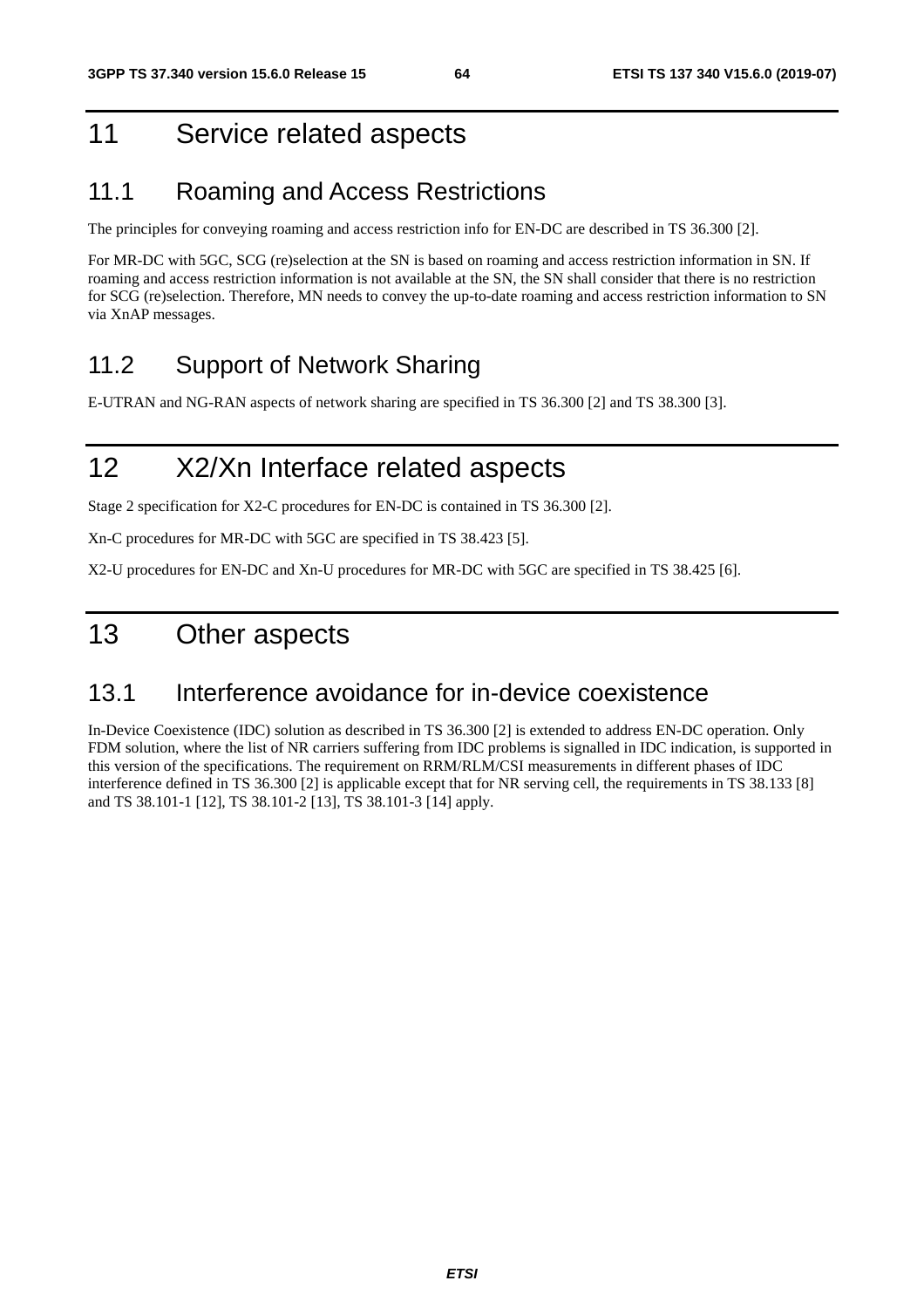# Annex A (informative): Layer 2 handling for bearer type change

This clause provides for information an overview on L2 handling for bearer type change in MR-DC, with and without security key change, i.e. with and without a change of the termination point.

#### **Table A-1: L2 handling for bearer type change with and without security key change**

| <b>Bearer</b>                           | <b>MCG</b>                                                                                                                               |                                                                                                                                                  |                                                                                                                                                 | <b>Split</b>                                                                                                                                       | <b>SCG</b>                                                                                                                                      |                                                                                                                                                         |  |
|-----------------------------------------|------------------------------------------------------------------------------------------------------------------------------------------|--------------------------------------------------------------------------------------------------------------------------------------------------|-------------------------------------------------------------------------------------------------------------------------------------------------|----------------------------------------------------------------------------------------------------------------------------------------------------|-------------------------------------------------------------------------------------------------------------------------------------------------|---------------------------------------------------------------------------------------------------------------------------------------------------------|--|
| type<br>change<br>from<br>row<br>to col | no key<br>change                                                                                                                         | with key<br>change<br>(change of<br>termination<br>point)                                                                                        | no key<br>change                                                                                                                                | with key<br>change<br>(change of<br>termination<br>point)                                                                                          | no key<br>change                                                                                                                                | with key<br>change<br>(change of<br>termination<br>point)                                                                                               |  |
| <b>MCG</b>                              | N/A                                                                                                                                      | PDCP:<br>Re-establish<br><b>MCG RLC:</b><br>See Note 1<br>MCG MAC:<br>See Note 1<br><b>SCG RLC:</b><br>No action<br><b>SCG MAC:</b><br>No action | PDCP:<br>Reconfigure<br>MCG RLC:<br>No action<br>MCG MAC:<br>No action<br><b>SCG RLC:</b><br>Establish<br><b>SCG MAC:</b><br>Reconfigure        | PDCP:<br>Re-establish<br><b>MCG RLC:</b><br>See Note 1<br>MCG MAC:<br>See Note 1<br><b>SCG RLC:</b><br>Establish<br><b>SCG MAC:</b><br>Reconfigure | PDCP:<br>Recovery<br><b>MCG RLC:</b><br>See Note 3<br>MCG MAC:<br>Reconfigure<br><b>SCG RLC:</b><br>Establish<br><b>SCG MAC:</b><br>Reconfigure | PDCP:<br>Re-establish<br><b>MCG RLC:</b><br>See Note 3<br>MCG MAC:<br>Reconfigure<br><b>SCG RLC:</b><br>Establish<br><b>SCG MAC:</b><br>Reconfigure     |  |
| Split                                   | PDCP:<br>Recovery<br><b>MCG RLC:</b><br>No action<br>MCG MAC:<br>No action<br>SCG RLC:<br>See Note 4<br><b>SCG MAC:</b><br>Reconfigure   | PDCP:<br>Re-establish<br>MCG RLC:<br>See Note 1<br>MCG MAC:<br>See Note 1<br>SCG RLC:<br>See Note 4<br><b>SCG MAC:</b><br>Reconfigure            | N/A                                                                                                                                             | PDCP:<br>Re-establish<br>MCG RLC:<br>See Note 1<br>MCG MAC:<br>See Note 1<br>SCG RLC:<br>See Note 1<br><b>SCG MAC:</b><br>See Note 1               | PDCP:<br>Recovery<br>MCG RLC:<br>See Note 3<br>MCG MAC:<br>Reconfigure<br>SCG RLC:<br>No action<br><b>SCG MAC:</b><br>No action                 | PDCP:<br>Re-establish<br><b>MCG RLC:</b><br>See Note 3<br>MCG MAC:<br>Reconfigure<br>SCG RLC:<br>See Note 1<br><b>SCG MAC:</b><br>See Note 1            |  |
| <b>SCG</b>                              | PDCP:<br>Recovery<br><b>MCG RLC:</b><br>Establish<br>MCG MAC:<br>Reconfigure<br>SCG RLC:<br>See Note 4<br><b>SCG MAC:</b><br>Reconfigure | PDCP:<br>Re-establish<br>MCG RLC:<br>Establish<br>MCG MAC:<br>Reconfigure<br>SCG RLC:<br>See Note 4<br><b>SCG MAC:</b><br>Reconfigure            | PDCP:<br>Reconfigure<br>MCG RLC:<br>Establish<br><b>MCG MAC:</b><br>Reconfigure<br><b>SCG RLC:</b><br>No action<br><b>SCG MAC:</b><br>No action | PDCP:<br>Re-establish<br>MCG RLC:<br>Establish<br>MCG MAC:<br>Reconfigure<br><b>SCG RLC:</b><br>See Note 1<br><b>SCG MAC:</b><br>See Note 1        | N/A                                                                                                                                             | PDCP:<br>Re-establish<br><b>MCG RLC:</b><br>No action<br><b>MCG MAC:</b><br>No action<br><b>SCG RLC:</b><br>See Note 1<br><b>SCG MAC:</b><br>See Note 1 |  |

NOTE 1: For EN-DC and NGEN-DC MCG, NE-DC SCG: the MAC/RLC behaviour depends on the solution selected by the network. It can be PCell handover (for EN-DC and NGEN-DC) or PSCell change (for NE-DC), which triggers MAC reset and RLC re-establishment. Alternatively, the logical channel identity can be changed, either via RLC bearer release and add for the same DRB (including RLC reestablishment), or via reconfiguration of the RLC bearer with RLC-re-establishment.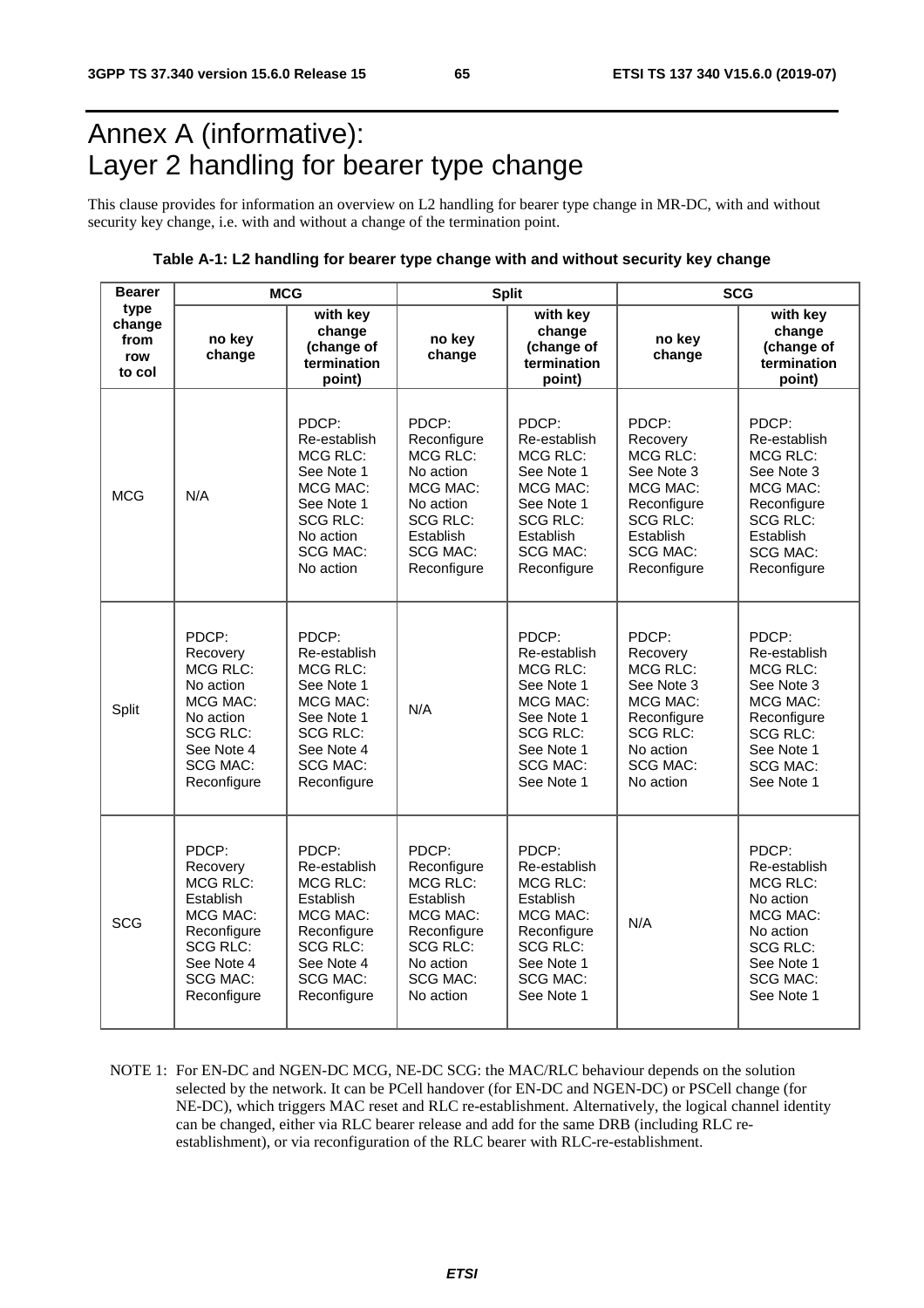For EN-DC and NGEN-DC SCG, NE-DC MCG, NR-DC MCG and SCG: the MAC/RLC behaviour depends on the solution selected by the network. It can be reconfiguration with sync, with MAC reset and RLC re-establishment. Alternatively, the logical channel identity can be changed via RLC bearer release and add.

- NOTE 2: Void
- NOTE 3: For EN-DC and NGEN-DC: Re-establishment and release. For NE-DC and NR-DC: Release.

NOTE 4: For NE-DC: Re-establishment and release. For EN-DC, NGEN-DC and NR-DC: Release.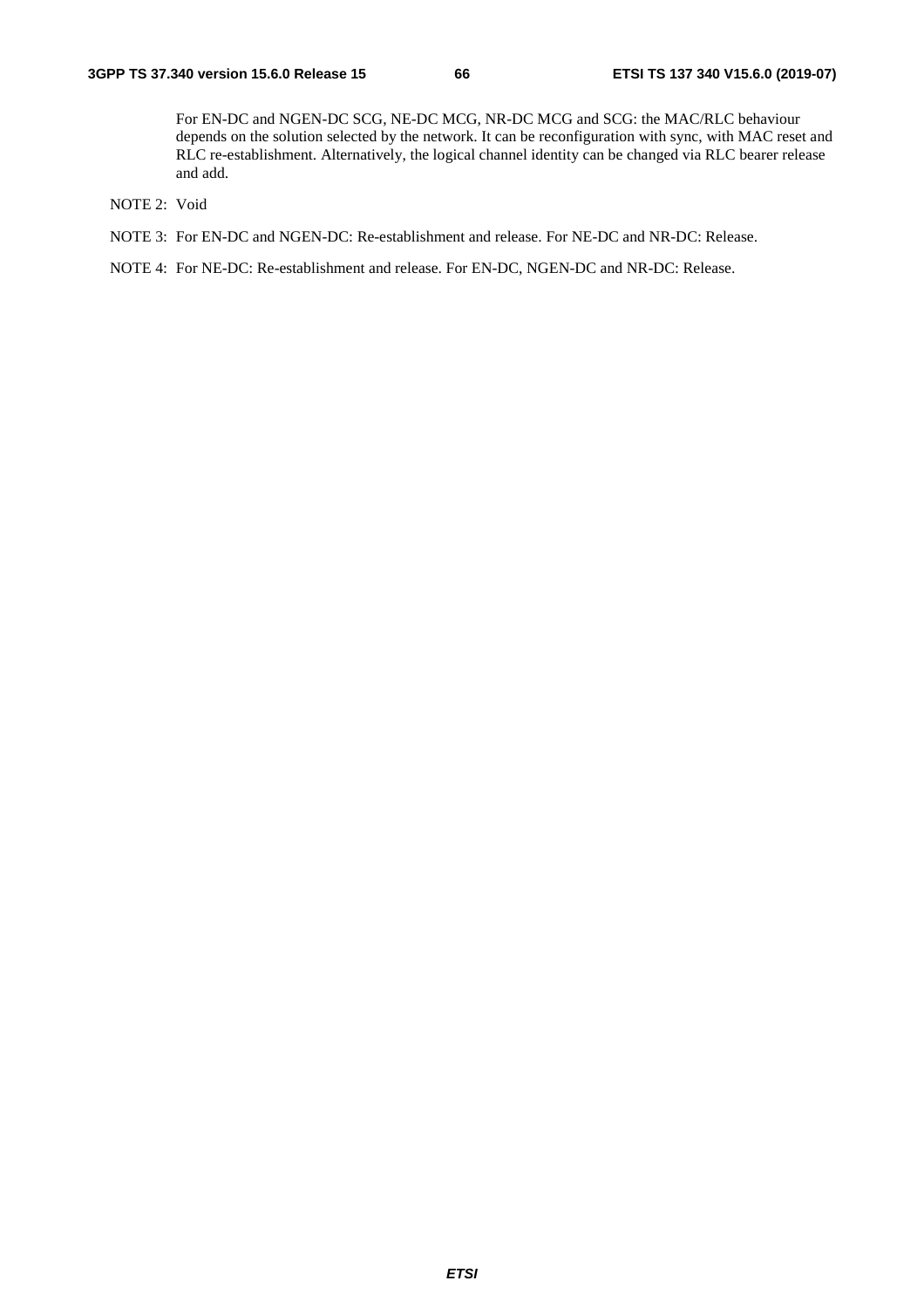# Annex B (informative): Change history

| <b>Change history</b> |                                         |                             |           |                                  |                          |                                                                                                                                                                                                                                                                                                                                                                                                                                 |                       |  |
|-----------------------|-----------------------------------------|-----------------------------|-----------|----------------------------------|--------------------------|---------------------------------------------------------------------------------------------------------------------------------------------------------------------------------------------------------------------------------------------------------------------------------------------------------------------------------------------------------------------------------------------------------------------------------|-----------------------|--|
| <b>Date</b>           | <b>Meeting</b>                          | <b>Tdoc</b>                 | <b>CR</b> | Rev                              | Cat                      | Subject/Comment                                                                                                                                                                                                                                                                                                                                                                                                                 | <b>New</b><br>version |  |
| 2017.04               | <b>RAN2#9</b><br>7bis                   | R2-1703828                  |           |                                  | $\blacksquare$           | <b>Draft Skeleton</b>                                                                                                                                                                                                                                                                                                                                                                                                           | 0.0.1                 |  |
| 2017.04               | 7bis                                    | RAN2#9 R2-1703923 -         |           | $\blacksquare$                   | $\blacksquare$           | <b>Endorsed Skeleton</b>                                                                                                                                                                                                                                                                                                                                                                                                        | 0.0.2                 |  |
| 2017.05               | <b>RAN2#9</b><br>8                      | R2-1704898                  |           |                                  |                          | Initial version, including:<br>Agreements from TR38.912<br>Agreements from RAN2#97bis on:<br>- System information handling<br>- Measurements<br>- UE capability coordination<br>- Handling of combined MN/SN RRC messages<br><b>SCG SRB</b><br>MCG split SRB<br>SN/MN Failure handling<br>- QoS aspects<br>Bearer type configuration<br>- Security aspects                                                                      |                       |  |
| 2017.06               | RAN <sub>2</sub><br><b>NR</b><br>AdHoc2 | R2-1706418                  |           |                                  |                          | Agreements from RAN3#96 on:<br>- Network interfaces<br>- Initial EN-DC operation related aspects<br>- UP related aspects<br>Agreements from RAN2#98 on:<br>- Measurement coordination<br>- UE capability coordination<br>- SCG SRB<br>Further RAN2 agreements on EN-DC operation related aspects                                                                                                                                | 0.1.1                 |  |
| 2017.06               | RAN <sub>2</sub><br><b>NR</b><br>AdHoc2 | R2-1707467                  |           | $\blacksquare$                   | $\blacksquare$           | Endorsed version at RAN2 NR AH2, also including:<br>Initial description of procedures for MR-DC with 5GC<br>Correction to SN initiated SN change procedure for EN-DC                                                                                                                                                                                                                                                            | 0.2.0                 |  |
| 2017.08               | <b>RAN2#9</b><br>9                      | R2-1708080                  |           | $\sim$                           |                          | Agreements from RAN3 NR AH2 on:<br>- Data forwarding for SCG split bearer<br>- Path Update procedure<br>Agreements from RAN2 NR AH2 on:<br>- Bearer type harmonization / bearer type change<br>- UE capability coordination<br>- SRB3 (SCG SRB)<br>- MCG Split SRB<br>- SN failure handling<br>- Security handling<br>- SN Addition procedure<br>- MN initiated SN Modification/Release procedures<br>Miscellaneous corrections | 0.2.1                 |  |
| 2017.08               | 9                                       | RAN2#9 R2-1709831           |           |                                  |                          | Endorsed version at RAN2#99                                                                                                                                                                                                                                                                                                                                                                                                     | 0.3.0                 |  |
|                       | 9                                       | 2017.08 RAN2#9 R2-1709939 - |           |                                  |                          | Agreements from RAN2#99 on:<br>Bearer type harmonization / bearer type change<br>SN failure handling<br>- Measurement result exchange<br>- Security aspects<br>- Embedded RRC transport<br>- Other MR-DC procedures related aspects<br>RAN3 endorsed TPs on miscellaneous corrections to MR-DC<br>procedures (in R3-173187, R3-173380, R3-173381, R3-173384, R3-<br>173386, R3-173388 and R3-173390),                           | 0.4.0                 |  |
| 2017.09               | <b>RAN#77</b>                           | RP-171872                   |           | $\blacksquare$                   | $\blacksquare$           | Provided for information to RAN                                                                                                                                                                                                                                                                                                                                                                                                 | 1.0.0                 |  |
| 2017.09<br>2017.09    | <b>RAN#77</b><br><b>RAN2#9</b><br>9bis  | RP-172036<br>R2-1711526     |           | $\blacksquare$<br>$\blacksquare$ | $\blacksquare$<br>$\Box$ | Correction of some auto-formatting issues<br>Alignment to the agreed terminology for the different nodes:<br>- introduction of the en-gNB term<br>- replacement of MeNB and SgNB with MN and SN<br>Clarification on UE capabilities coordination<br>Clarification in Figure 4.2.2-2 that there is one SDAP entity per cell<br>group                                                                                             | 1.0.1<br>1.0.2        |  |
| 2017.10               | <b>RAN2#9</b><br>9bis                   | R <sub>2</sub> -1711937 -   |           |                                  | $\blacksquare$           | Endorsed version at RAN2#99bis                                                                                                                                                                                                                                                                                                                                                                                                  | 1.1.0                 |  |
| 2017.10               | 9bis                                    | RAN2#9   R2-1712072  -      |           |                                  | $\blacksquare$           | Agreements from RAN2#99bis on:<br>- Bearer type harmonization / bearer type change<br>- SCG change and Pscell change                                                                                                                                                                                                                                                                                                            | $\overline{1}$ .1.1   |  |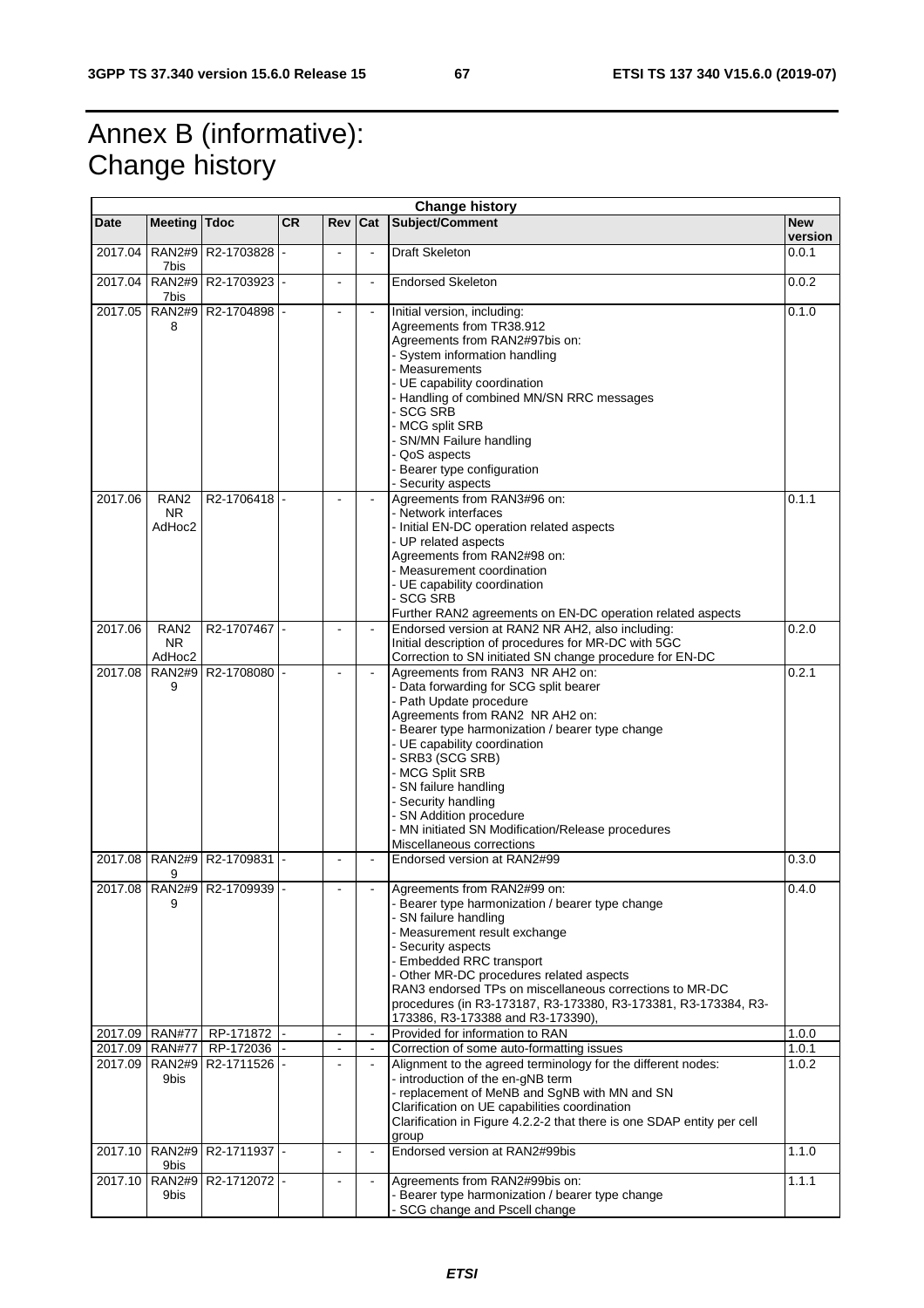| 2017.11       | <b>RAN2#1</b>                         | R2-1712301                  |              |                                | $\overline{a}$ | - MN/SN measurement coordination<br>- UE capabilities coordination<br>- MR-DC procedures related aspects<br>- Security aspects<br>Agreed Text Proposals in:<br>- R2-1711929 TP on SN modification without MN involvement<br>- R2-1711942 TP on inter-MN HO with SN change<br>Agreements from RAN3#97bis in R3-174254, collecting changes from:<br>- R3-174214 Text Proposal for QoS Handling in 5GC DC<br>- R3-174132 Completion of the RRC tunnelling in MR-DC<br>- R3-174136 Stage 2 TP on bearer type change without MAC reset<br>- R3-174221 TP for Supporting MN Initiate SN Change<br>- R3-174194 UE-AMBR enforcement<br>- R3-174234 Secondary RAT data volume reporting<br>-R3-174160 MN and SN role for QoS flow to DRB mapping<br>R3-174101 Clean-up of 37.340 RAN3 Related Part<br>Clean version                                                                                                                                                                                                                                                                                                                                                                                                                                                         | 1.2.0            |
|---------------|---------------------------------------|-----------------------------|--------------|--------------------------------|----------------|--------------------------------------------------------------------------------------------------------------------------------------------------------------------------------------------------------------------------------------------------------------------------------------------------------------------------------------------------------------------------------------------------------------------------------------------------------------------------------------------------------------------------------------------------------------------------------------------------------------------------------------------------------------------------------------------------------------------------------------------------------------------------------------------------------------------------------------------------------------------------------------------------------------------------------------------------------------------------------------------------------------------------------------------------------------------------------------------------------------------------------------------------------------------------------------------------------------------------------------------------------------------|------------------|
|               | 00                                    |                             |              |                                |                |                                                                                                                                                                                                                                                                                                                                                                                                                                                                                                                                                                                                                                                                                                                                                                                                                                                                                                                                                                                                                                                                                                                                                                                                                                                                    |                  |
| 2017.11       | <b>RAN2#1</b><br>00<br>2017.12 RAN2#1 | R2-1712302  -<br>R2-1714080 |              |                                |                | MR-DC related agreements moved from TS 38.300:<br>- on two C-RNTIs independently allocated ot the UE<br>- on RLF declared separately for the MCG and for the SCG<br>- on roaming and access restrictions for MR-DC with 5GC<br>- on SPS and BSR configuration, triggering and reporting<br>Addition of a note on support of ideal backhaul.<br>Clarification on use of SRB3.<br>Clarification on security key handling.<br>Editorial corrections in various Figures<br>Removal of FFSs for MR-DC with 5GC (moved to a separate list)<br>Agreed Text Proposals in:                                                                                                                                                                                                                                                                                                                                                                                                                                                                                                                                                                                                                                                                                                  | 1.2.1<br>1.2.2   |
|               | 00                                    |                             |              |                                |                | - R2-1713141 TP on 37.340<br>- R2-1713838 Bearer type change with PDPC version change<br>- R2-1714176 PSCell change clarification and SCG Change removal<br>- R2-1714183 Stage 2 TP to update bearer type description<br>R2-1714237 Clarification for the MR-DC QoS framework<br>- R3-174308 Cleanup of reference/definitions for 37.340<br>- R3-174565 TP for SCG Change related to Bearer Type Change<br>- R3-174661 TP for querying SCGconfig for MN to eNB/gNB Change<br>- R3-174763 TP for a unified 5G User Plane protocol<br>- R3-174876 Further Clean-up of TS37.340 RAN3 Related Part<br>- R3-174913 Clarifications on Inter-MN handover with SN change<br>- R3-174916 Clarification on the interface between gNB for Option 3<br>- R3-174917 Tunnel ID switching in case of reconfiguration<br>- R3-174921 Introducing bearer harmonization - RAN3 parts<br>- R3-174923 On security related IE in MN initiated SN modification<br>- R3-174928 TP on UE-AMBR for EN-DC<br>- R3-174930 Stage 2 for secondary RAT data volume reporting<br>R3-175009 Removing data forwarding from corresponding node<br>- R3-175048 Stage 2 TP for bearer type change<br>- R3-174975 Race conditions in case of SN release Other<br>miscellaneous agreements from RAN2#100 |                  |
|               | 00                                    | 2017.12 RAN2#1 R2-1714251   |              |                                | $\blacksquare$ | RAN2 agreed version                                                                                                                                                                                                                                                                                                                                                                                                                                                                                                                                                                                                                                                                                                                                                                                                                                                                                                                                                                                                                                                                                                                                                                                                                                                | 1.3.0            |
| 2017.12 RP-78 |                                       | RP-172464                   |              | $\blacksquare$                 | $\blacksquare$ | Provided for approval to RAN                                                                                                                                                                                                                                                                                                                                                                                                                                                                                                                                                                                                                                                                                                                                                                                                                                                                                                                                                                                                                                                                                                                                                                                                                                       | 2.0.0            |
| 2017/12 RP-78 |                                       |                             |              |                                |                | Upgraded to Rel-15                                                                                                                                                                                                                                                                                                                                                                                                                                                                                                                                                                                                                                                                                                                                                                                                                                                                                                                                                                                                                                                                                                                                                                                                                                                 | 15.0.0           |
| 2018/03 RP-79 |                                       | RP-180440                   | 0004         | 1                              | F              | Miscellaneous corrections                                                                                                                                                                                                                                                                                                                                                                                                                                                                                                                                                                                                                                                                                                                                                                                                                                                                                                                                                                                                                                                                                                                                                                                                                                          | 15.1.0           |
| 2018/06 RP-80 | <b>RP-79</b>                          | RP-180440<br>RP-181214      | 0008<br>0012 | $\mathbf{1}$<br>$\overline{2}$ | F<br>F         | Baseline CR for TS 37.340 (RAN3 part) covering agreements of RAN3<br>#NR adhoc 1801 and RAN3 #99<br>Further miscellaneus corrections                                                                                                                                                                                                                                                                                                                                                                                                                                                                                                                                                                                                                                                                                                                                                                                                                                                                                                                                                                                                                                                                                                                               | 15.1.0<br>15.2.0 |
|               | RP-80                                 | RP-181214                   | 0014         | 1                              | F              | CR on EN-DC bearer type changes in TS 37.340                                                                                                                                                                                                                                                                                                                                                                                                                                                                                                                                                                                                                                                                                                                                                                                                                                                                                                                                                                                                                                                                                                                                                                                                                       | 15.2.0           |
|               | <b>RP-80</b>                          | RP-181214                   | 0015         | 1                              | F              | CR on EN-DC reconfiguration procedure via SRB3 in TS 37.340                                                                                                                                                                                                                                                                                                                                                                                                                                                                                                                                                                                                                                                                                                                                                                                                                                                                                                                                                                                                                                                                                                                                                                                                        | 15.2.0           |
|               | RP-80                                 | RP-181214                   | 0017         | $\blacksquare$                 | F              | Radio Protocol Architecture figure clarification with SDAP                                                                                                                                                                                                                                                                                                                                                                                                                                                                                                                                                                                                                                                                                                                                                                                                                                                                                                                                                                                                                                                                                                                                                                                                         | 15.2.0           |
|               | RP-80                                 | RP-181215                   | 0018         | 1                              | F              | Stage 2 CR on combined bearer type and termination point change                                                                                                                                                                                                                                                                                                                                                                                                                                                                                                                                                                                                                                                                                                                                                                                                                                                                                                                                                                                                                                                                                                                                                                                                    | 15.2.0           |
|               | <b>RP-80</b>                          | RP-181215                   | 0021         | 1                              | F              | Correction to TS 37.340 on PDCP version for SRB                                                                                                                                                                                                                                                                                                                                                                                                                                                                                                                                                                                                                                                                                                                                                                                                                                                                                                                                                                                                                                                                                                                                                                                                                    | 15.2.0           |
|               | <b>RP-80</b>                          | RP-181215                   | 0024         | $\mathbf{1}$                   | F              | L2 handling for bearer type change when PDCP SN length changed                                                                                                                                                                                                                                                                                                                                                                                                                                                                                                                                                                                                                                                                                                                                                                                                                                                                                                                                                                                                                                                                                                                                                                                                     | 15.2.0           |
|               | <b>RP-80</b>                          | RP-181215                   | 0025         | 1                              | F              | Correction on SN configured NR measurements after SCG failure                                                                                                                                                                                                                                                                                                                                                                                                                                                                                                                                                                                                                                                                                                                                                                                                                                                                                                                                                                                                                                                                                                                                                                                                      | 15.2.0           |
|               | <b>RP-80</b>                          | RP-181215                   | 0026         | 1                              | F              | Clarification of the usage of SN Status Transfer                                                                                                                                                                                                                                                                                                                                                                                                                                                                                                                                                                                                                                                                                                                                                                                                                                                                                                                                                                                                                                                                                                                                                                                                                   | 15.2.0           |
|               | <b>RP-80</b>                          | RP-181215                   | 0027         | $\blacksquare$                 | F              | Addition of the full config indicator in SN Change                                                                                                                                                                                                                                                                                                                                                                                                                                                                                                                                                                                                                                                                                                                                                                                                                                                                                                                                                                                                                                                                                                                                                                                                                 | 15.2.0           |
|               | <b>RP-80</b>                          | RP-181216                   | 0028         | $\overline{c}$                 | F              | Coordination of Inactivity for EN-DC                                                                                                                                                                                                                                                                                                                                                                                                                                                                                                                                                                                                                                                                                                                                                                                                                                                                                                                                                                                                                                                                                                                                                                                                                               | 15.2.0           |
|               | <b>RP-80</b>                          | RP-181216                   | 0029         |                                | F              | CR on maintaining the bearer type on wrap-around for TS37.340                                                                                                                                                                                                                                                                                                                                                                                                                                                                                                                                                                                                                                                                                                                                                                                                                                                                                                                                                                                                                                                                                                                                                                                                      | 15.2.0           |
|               | $RP-80$                               | RP-181216                   | 0030         | $\overline{c}$                 | F              | Enabling re-use of NR PCIs in cells served by the same SN in EN-DC                                                                                                                                                                                                                                                                                                                                                                                                                                                                                                                                                                                                                                                                                                                                                                                                                                                                                                                                                                                                                                                                                                                                                                                                 | 15.2.0           |
| 2018/09       | RP-81                                 | RP-181939                   | 0037         | 2                              | F              | Clarification on number of CC for NR CA                                                                                                                                                                                                                                                                                                                                                                                                                                                                                                                                                                                                                                                                                                                                                                                                                                                                                                                                                                                                                                                                                                                                                                                                                            | 15.3.0           |
|               | RP-81                                 | RP-181942                   | 0039         | 2                              | F              | CR for 37.340 for CA duplication of LTE bearer                                                                                                                                                                                                                                                                                                                                                                                                                                                                                                                                                                                                                                                                                                                                                                                                                                                                                                                                                                                                                                                                                                                                                                                                                     | 15.3.0           |
|               | RP-81                                 | RP-181942                   | 0042         |                                | F              | Capturing the agreement related to Count wrap around handling for                                                                                                                                                                                                                                                                                                                                                                                                                                                                                                                                                                                                                                                                                                                                                                                                                                                                                                                                                                                                                                                                                                                                                                                                  | 15.3.0           |
|               | RP-81                                 | RP-181941                   | 0043         | $\mathbf{1}$                   | F              | split bearer type<br>Miscellaneous clarifications                                                                                                                                                                                                                                                                                                                                                                                                                                                                                                                                                                                                                                                                                                                                                                                                                                                                                                                                                                                                                                                                                                                                                                                                                  | 15.3.0           |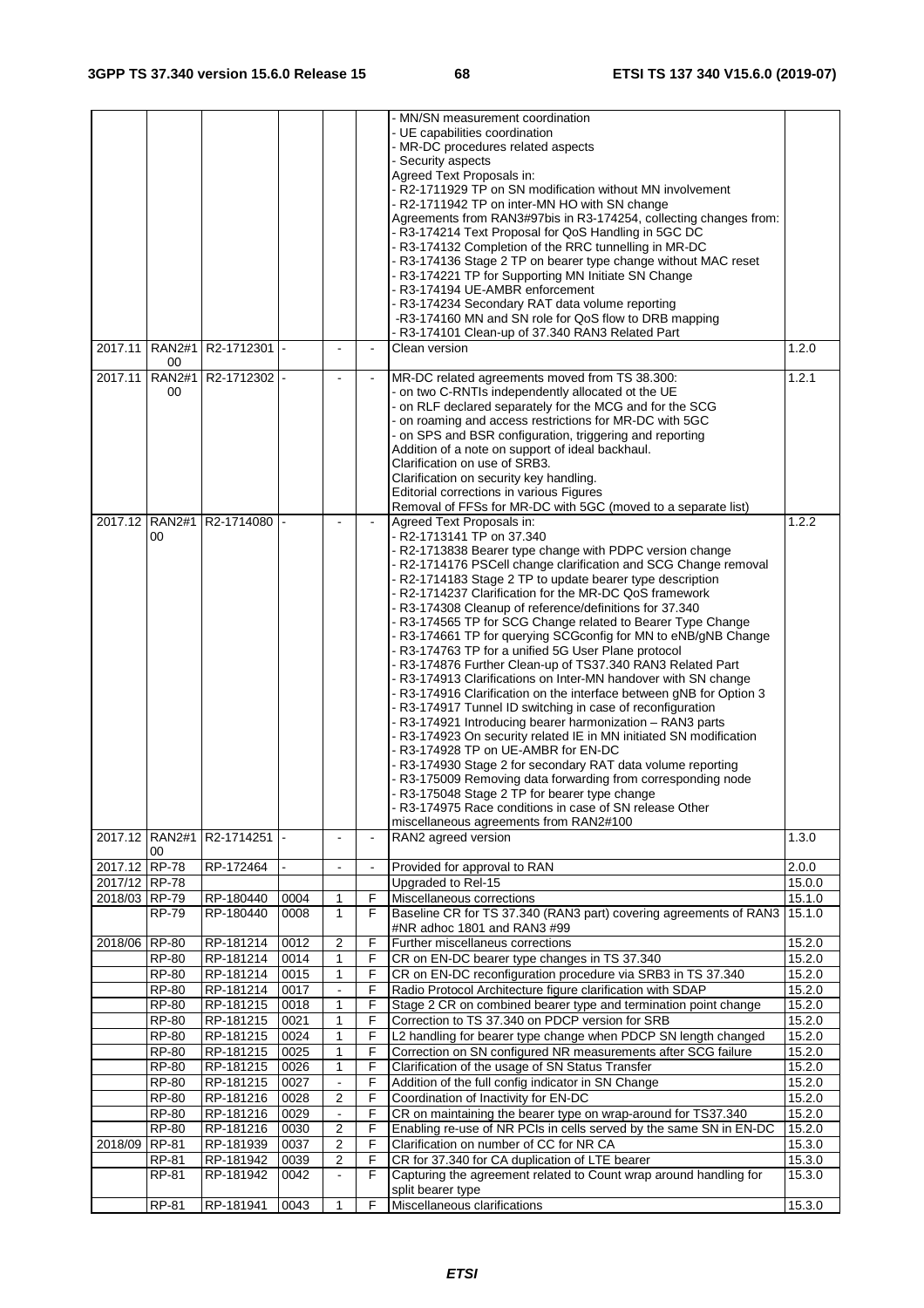|               | <b>RP-81</b> | RP-181941 | 0044 | 1              | F              | Inclusion of measurement gap related agreements                      | 15.3.0 |
|---------------|--------------|-----------|------|----------------|----------------|----------------------------------------------------------------------|--------|
|               | <b>RP-81</b> | RP-181942 | 0046 | 2              | $\overline{F}$ | Small correction about bear type change                              | 15.3.0 |
|               | <b>RP-81</b> | RP-181942 | 0047 | $\overline{3}$ | F              | CR to 37.340 on the Layer 2 handling for bearer type change          | 15.3.0 |
|               | <b>RP-81</b> | RP-181939 | 0048 | $\blacksquare$ | F              | CR on the support of RLC mode reconfiguration                        | 15.3.0 |
|               | <b>RP-81</b> | RP-181939 | 0051 |                | F              | Corrections on 37.340 for bearer type change support                 | 15.3.0 |
|               | <b>RP-81</b> | RP-181941 | 0054 | $\mathbf{1}$   | F              | NR Corrections (37.340 Baseline CR covering RAN3-101 agreements)     | 15.3.0 |
| 2018/12       | <b>RP-82</b> | RP-182650 | 0067 | 1              | F              | Split SRB UL configuration                                           | 15.4.0 |
|               | RP-82        | RP-182656 | 0071 | 1              | F              | Miscellaneous clarifications                                         | 15.4.0 |
|               | RP-82        | RP-182669 | 0073 | $\overline{4}$ | B              | Agreements for MR-DC                                                 | 15.4.0 |
|               | RP-82        | RP-182651 | 0079 |                | F              | Correction for SN terminated MCG bearer                              | 15.4.0 |
|               | <b>RP-82</b> | RP-182667 | 0082 | 3              | F              | Updates to UE capability coordination for MR-DC                      | 15.4.0 |
|               | RP-82        | RP-182664 | 0084 | $\overline{2}$ | F              | Corrections on RRC transfer procedure in EN-DC                       | 15.4.0 |
|               | RP-82        | RP-182666 | 0085 | 3              | F              | Correction of SN Initiated SN Modification procedure for Measurement | 15.4.0 |
|               |              |           |      |                |                | Gap                                                                  |        |
|               | RP-82        | RP-182660 | 0086 | 1              | F              | Stage 2 CR on Measurement gap configuration scenarios                | 15.4.0 |
|               | <b>RP-82</b> | RP-182669 | 0092 | $\mathbf{1}$   | B              | Baseline CR for TS37.340                                             | 15.4.0 |
| 2019/03       | RP-83        | RP-190543 | 0090 | 3              | F              | Corrections for MR-DC procedures                                     | 15.5.0 |
|               | RP-83        | RP-190543 | 0096 | $\overline{2}$ | F              | QoS flow offloading for MR-DC                                        | 15.5.0 |
|               | RP-83        | RP-190540 | 0098 | $\mathbf{1}$   | $\overline{F}$ | Introduction of IDC mechanism for EN-DC operation                    | 15.5.0 |
|               | RP-83        | RP-190543 | 0104 | $\mathbf{1}$   | F              | Correction on UP integrity protection in late drop                   | 15.5.0 |
|               | RP-83        | RP-190543 | 0106 | $\mathbf{1}$   | F              | Corrections to SN Modification Request in MR-DC                      | 15.5.0 |
|               | RP-83        | RP-190553 | 0107 | $\blacksquare$ | F              | PSCell information for LI purposes                                   | 15.5.0 |
|               | RP-83        | RP-190544 | 0108 | ä,             | F              | Correction of EN DC data volume reporting and relocation             | 15.5.0 |
|               | RP-83        | RP-190544 | 0110 | ä,             | F              | Data volume reporting for MR-DC with 5GC                             | 15.5.0 |
|               | RP-83        | RP-190544 | 0111 | $\blacksquare$ | F              | Correction of RAN triggered PDU session split                        | 15.5.0 |
|               | <b>RP-83</b> | RP-190544 | 0112 | $\blacksquare$ | $\overline{F}$ | Correction of PDU session split at handover                          | 15.5.0 |
|               | RP-83        | RP-190544 | 0113 | $\blacksquare$ | F              | TEID change in case of key change                                    | 15.5.0 |
|               | RP-83        | RP-190545 | 0114 | $\mathbf{1}$   | $\overline{F}$ | Support of PDU session split during inter-MN handover for MR-DC      | 15.5.0 |
|               |              |           |      |                |                | with 5GC                                                             |        |
| 2019/06 RP-84 |              | RP-191375 | 0116 | 1              | F              | MN-SN coordination for ANR in MR-DC                                  | 15.6.0 |
|               | <b>RP-84</b> | RP-191378 | 0118 | 3              | F              | CR on 37.340 for s-Measure in NR-DC and NE-DC                        | 15.6.0 |
|               | <b>RP-84</b> | RP-191374 | 0120 | ÷.             | F              | Clarification on RLC bearer release and add                          | 15.6.0 |
|               | <b>RP-84</b> | RP-191374 | 0122 | $\blacksquare$ | F              | Activation/deactivation of SCells in MR-DC                           | 15.6.0 |
|               | <b>RP-84</b> | RP-191374 | 0123 |                | F              | Corrections on MN and SN inter-node resource coordination            | 15.6.0 |
|               | $RP-84$      | RP-191376 | 0124 | $\mathbf{1}$   | F              | Measurement gap coordination in MR-DC                                | 15.6.0 |
|               | <b>RP-84</b> | RP-191379 | 0125 | $\overline{2}$ | F              | Inter-RAT HO support                                                 | 15.6.0 |
|               | <b>RP-84</b> | RP-191376 | 0126 | $\mathbf{1}$   | F              | Editorial clean-up                                                   | 15.6.0 |
|               | $RP-84$      | RP-191379 | 0133 | $\blacksquare$ | F              | Various Clean-ups for TS37.340                                       | 15.6.0 |
|               | <b>RP-84</b> | RP-191380 | 0134 | $\blacksquare$ | F              | Correction of RAN triggered PDU session split                        | 15.6.0 |
|               | <b>RP-84</b> | RP-191381 | 0135 | $\mathbf{1}$   | F              | Allow MN to retrieve forwarding proposal from the source SN          | 15.6.0 |
|               | RP-84        | RP-191380 | 0136 | $\blacksquare$ | F              | RAN paging failure handling in SN                                    | 15.6.0 |
|               | <b>RP-84</b> | RP-191380 | 0137 | $\blacksquare$ | $\mathsf F$    | Rapporteur Clean-ups of Secondary RAT Data Volume Report             | 15.6.0 |
|               | RP-84        | RP-191380 | 0138 | $\blacksquare$ | F              | Correction of the references to the GTP tunnel endpoint information  | 15.6.0 |
|               | $RP-84$      | RP-191380 | 0139 | $\blacksquare$ | F              | In-order delivery when QoS flows offloaded from SN                   | 15.6.0 |
|               | <b>RP-84</b> | RP-191380 | 0140 |                | F              | RAN sharing with multiple Cell ID broadcast                          | 15.6.0 |
|               |              |           |      |                |                |                                                                      |        |